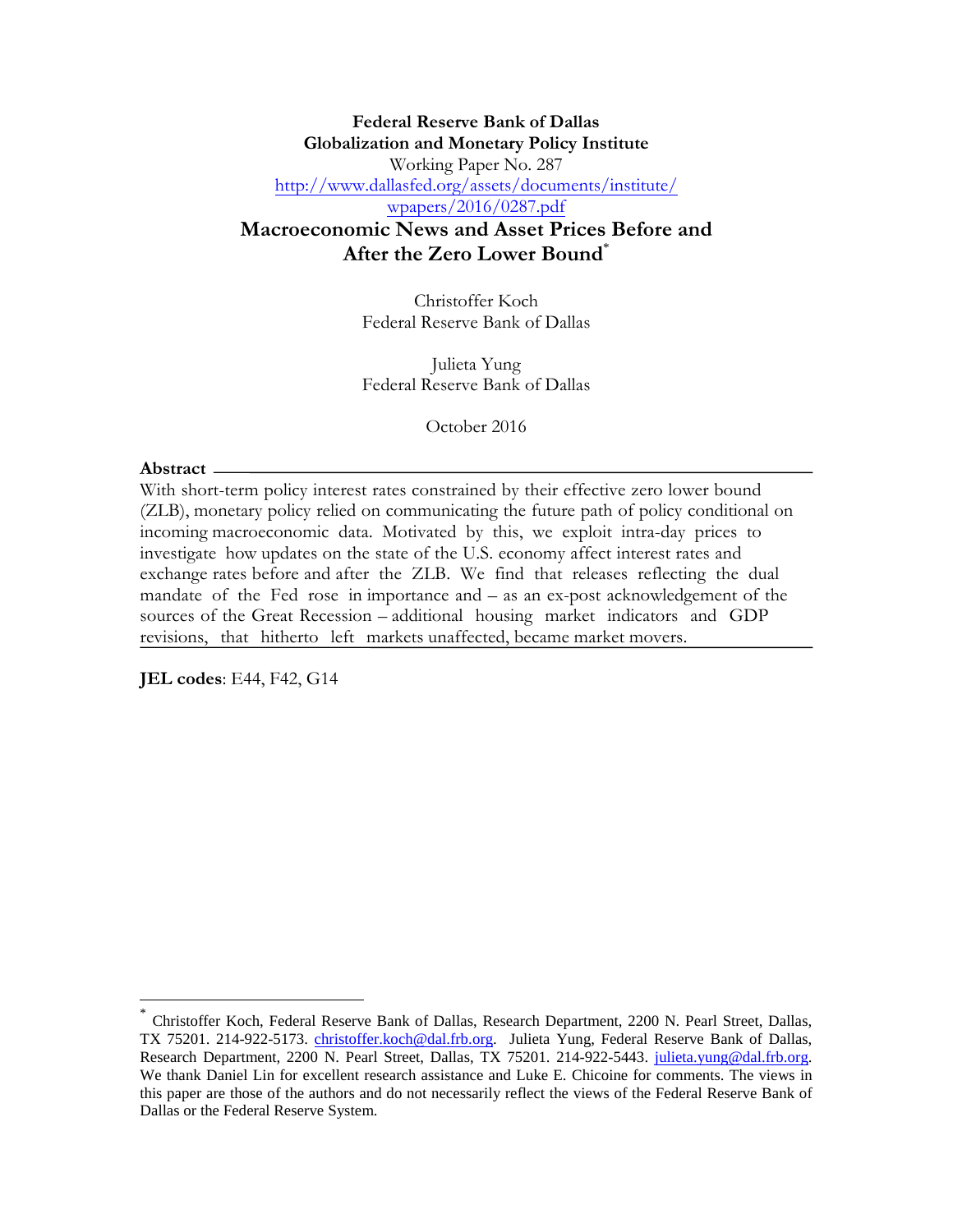### **I INTRODUCTION**

The U.S. federal funds rate hit an effective zero lower bound (ZLB) in the aftermath of the Global Financial Crisis of 2008/09. Since then, the Federal Reserve has engaged in both timeas well as state-contingent forward guidance. The Fed changed its more time-contingent statement from October 24, 2012:

*"In particular, the Committee also decided today to keep the target range for the federal funds rate at 0 to 1/4 percent and currently anticipates that exceptionally low levels for the federal funds rate are likely to be warranted at least through mid-2015[,]"*

to a more state-contingent statement highlighting policy dependence on inflation and labor market outcomes on December 12, 2012:

*"The Committee also reaffirmed its expectation that the current exceptionally low target range for the federal funds rate of 0 to 1/4 percent will be appropriate at least as long as the unemployment rate remains above 6-1/2 percent, inflation between one and two years ahead is projected to be no more than a half percentage point above the Committee's 2 percent longer-run goal."*

This more explicit forward-looking data dependence of monetary policy potentially reshuffled the relative importance of U.S. macroeconomic releases for investors and policy makers.

Motivated by the increased importance of macroeconomic news for the more forward-looking central bank communication at the ZLB, [Swanson and Williams \(2014\)](#page-7-0) estimated the time-varying sensitivity of domestic yields along the yield cruve to establish the extent to which policy was effectively constrained by the ZLB. We build on their findings to investigate what set of macroeconomic announcements played a more prominent role at the ZLB, both domestically and internationally, by comparing the impact of U.S. macroeconomic news on interest rates and exchange rates before and after the ZLB in small time intervals around the release announcement time.

Our investigation highlights the different macroeconomic updates that have played a noteable role in informing both policy makers and investors about the state of the economy and the likely path of monetary policy. The importance of macroeconomic news on asset prices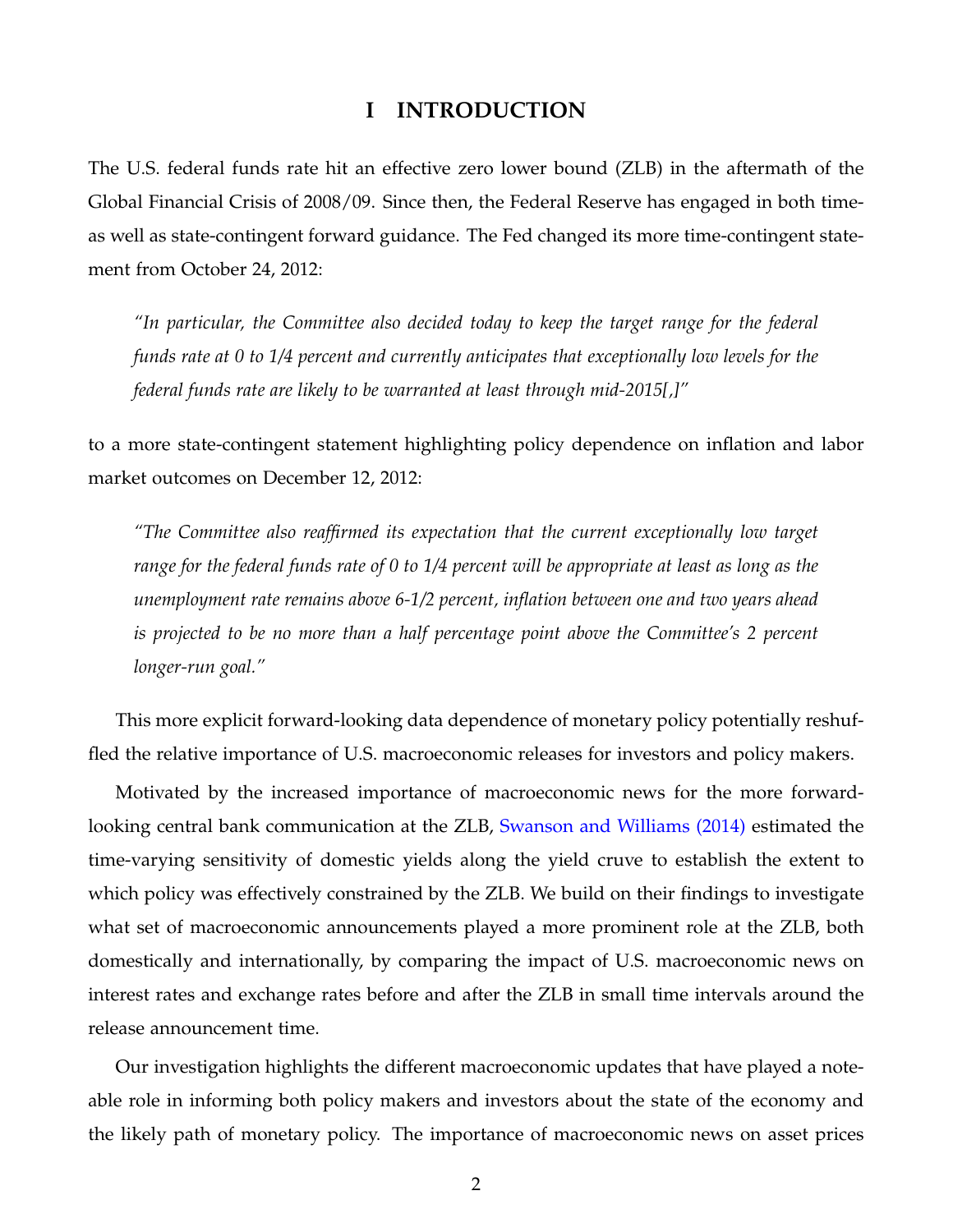meaningfully changed before and after the  $ZLB$ .<sup>1</sup> At the  $ZLB$ , domestic financial markets put a greater focus on housing indicators – the sector that led to the recession and inhibited the recovery – as well as news directly related to the Fed's dual mandate, such as Initial Jobless Claims and CPI inflation surprises.

#### **II AN ILLUSTRATIVE EXAMPLE**

Figure [1](#page-3-0) displays intra-day data for selected currencies and interest rates futures on April 3, 2015, around the time the March 2015 employment report was released. The employment report contains the household survey with the headline unemployment rate and the establishment survey with the headline Nonfarm Payrolls. For this particular scheduled release, the Bloomberg survey forecast was 245,000 new payroll jobs. Yet, the actual figure turned out to be a mere 126,000 additions, a negative surprise of about 119,000 jobs. Payroll figures usually include substantial revisions, in particular to the previous two reporting months. Including revisions, the actual overall negative surprise was even larger at minus 188,000 jobs.

On April 3, 2015, the negative surprise led to an increase in the Treasury notes futures prices and thus a decline in interest rates as well as a depreciation of the U.S. dollar in a very tight time interval around the announcement (Figure [1\)](#page-3-0). While this motivational illustration is only a single data point, this article systematically examines the response of interest and exchange rates to macroeconomic news and how those responses differ when policy rates are constrained by the effective zero lower bound and policy relies heavily on the communication of data-dependent future actions.

#### **III DATA AND METHOD**

We operationalize the concept of macroeconomic "news" as the difference between an announcement and its expected value prior to the actual release of information. The market expectation of the macroeconomic announcement is captured by the median response from a survey of market participants from Bloomberg, L.P., which has to be submitted by midnight

 $1A$  taxonomy accounting for heterogeneity in macroeconomic news effects on asset prices can be found in [Gilbert, Scotti, Strasser, and Vega \(2016\).](#page-7-0)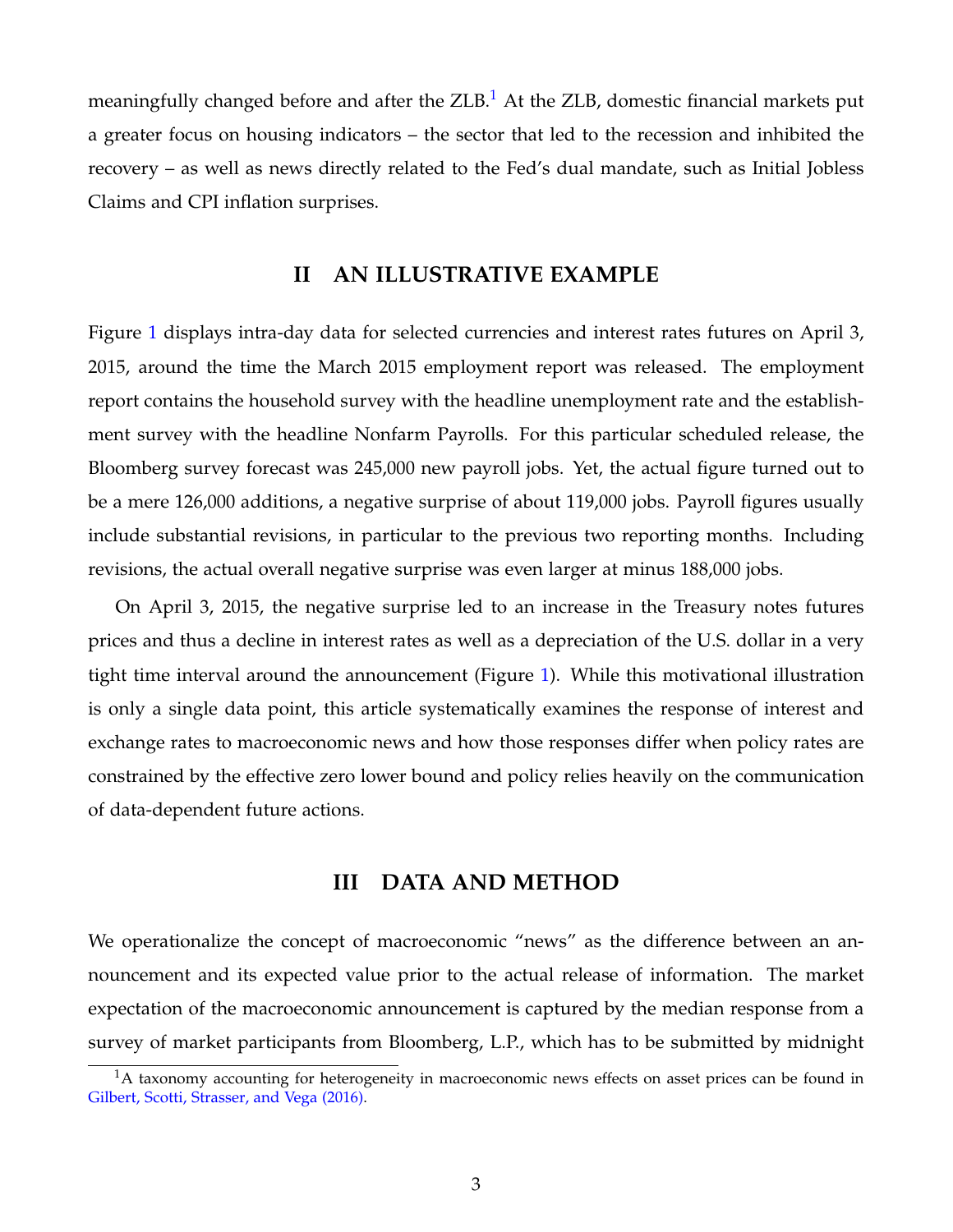<span id="page-3-0"></span>

Fig. 1: Asset Prices React to U.S. Employment Report

(b) U.S. Treasury Note Futures



NOTES: Time of release of U.S. Employment Report is April 3, 2015, 7:30AM CT. SOURCE: TickData.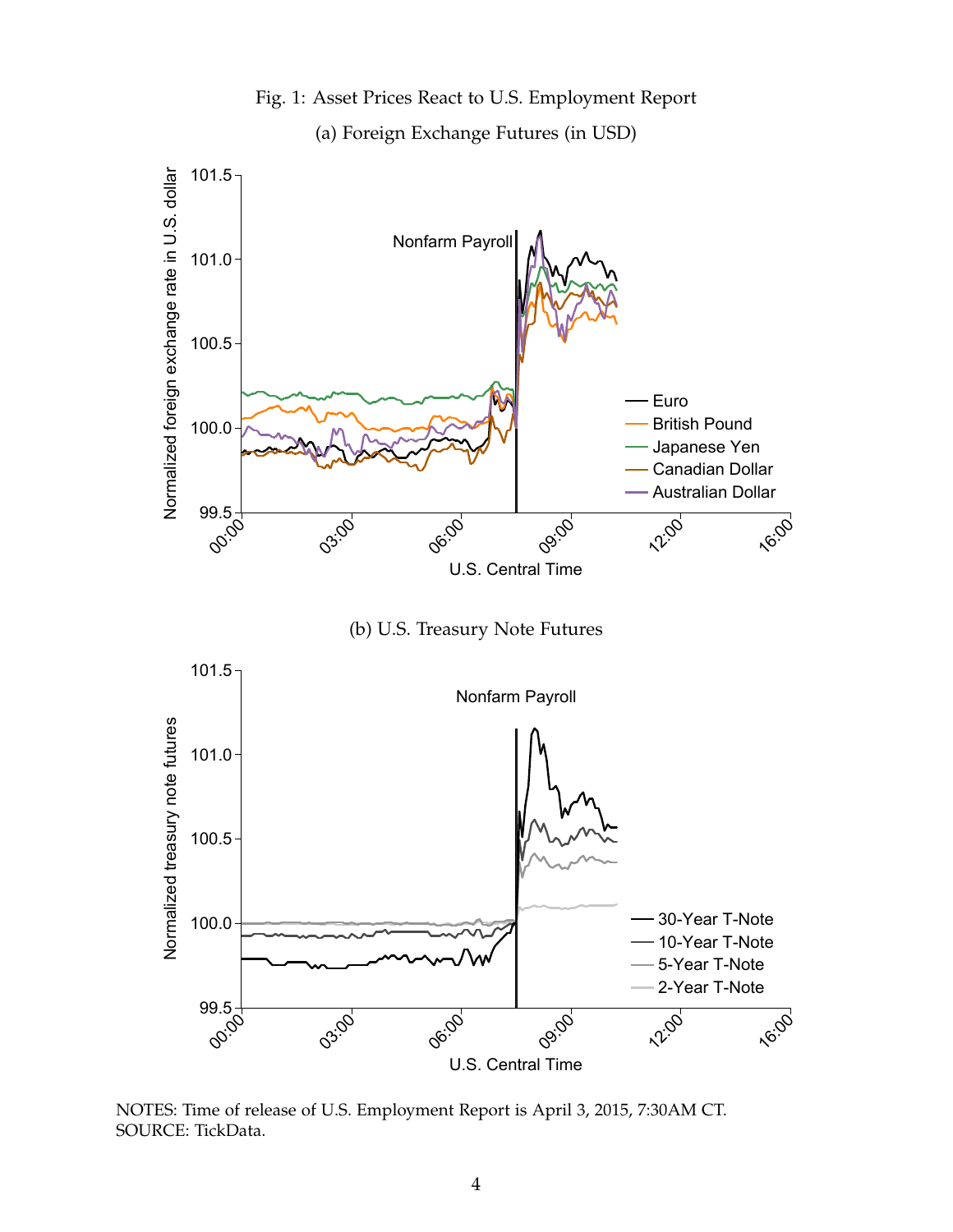of the day leading up to the release.<sup>2</sup> [Gürkaynak and Wolfers \(2005\)](#page-7-0) have shown that these survey-based market expectations are similar to forecasts derived from financial instruments built on the underlying macroeconomic news releases. These "news" can be interpreted as updates on the state of the U.S. economy, for which deviations from prior expectations reflect the unanticipated component that alters the information set of market participants.

The available data on the 21 U.S. macroeconomic announcements that we analyze span 1996 to 2016 and thus include eight years of the ZLB. They comprise real-indicators such as quarterly GDP releases, monthly Nonfarm Payrolls and Industrial Production, as well as "flash" indicators based on household or businesses surveys such as Consumer Confidence or the ISM Manufacturing surveys.

We examine the response of 10-year futures prices and currency futures using intra-day data from TickData within a 15-minute symmetric window around the exact daytime of the macroeconomic release. We regress the log change in the price of the 10-year U.S. Treasury note futures and five currency futures on the normalized macroeconomic news for two different subsamples – before and after the ZLB. Foreign exchange futures are expressed in U.S. dollars, so that an increase in the exchange rate indicates a depreciation of the U.S. dollar relative to the foreign currency. The surprises are normalized to have a unit standard deviation and responses are in basis points to ease the interpretation of the results.

### **IV RESULTS AND DISCUSSION**

As the U.S. entered the ZLB, how did the asset price impact of macroeconomic news change? Most notably, some indicators reflecting the dual mandate of the Fed – to stabilize prices and achieve maximum employment – gained importance. The more high-frequency weekly Initial Jobless Claims became more informative domestically and the asset price impact of year-overyear Consumer Price Index (CPI) inflation news rose threefold and took on a novel international role with positive news appreciating the U.S. dollar against three major currencies. U.S. domestic inflation has been substantially and persistently below target throughout recovery raising question about the success of inflation targeting. Thus inflation has also become a greater focal point of domestic monetary policy makers' attention; this stronger international

<sup>&</sup>lt;sup>2</sup>[Bartolini, Goldberg, and Sacarny \(2008\)](#page-7-0) and [Hussain \(2011\),](#page-7-0) for example, have used the same dataset to construct macroeconomic news.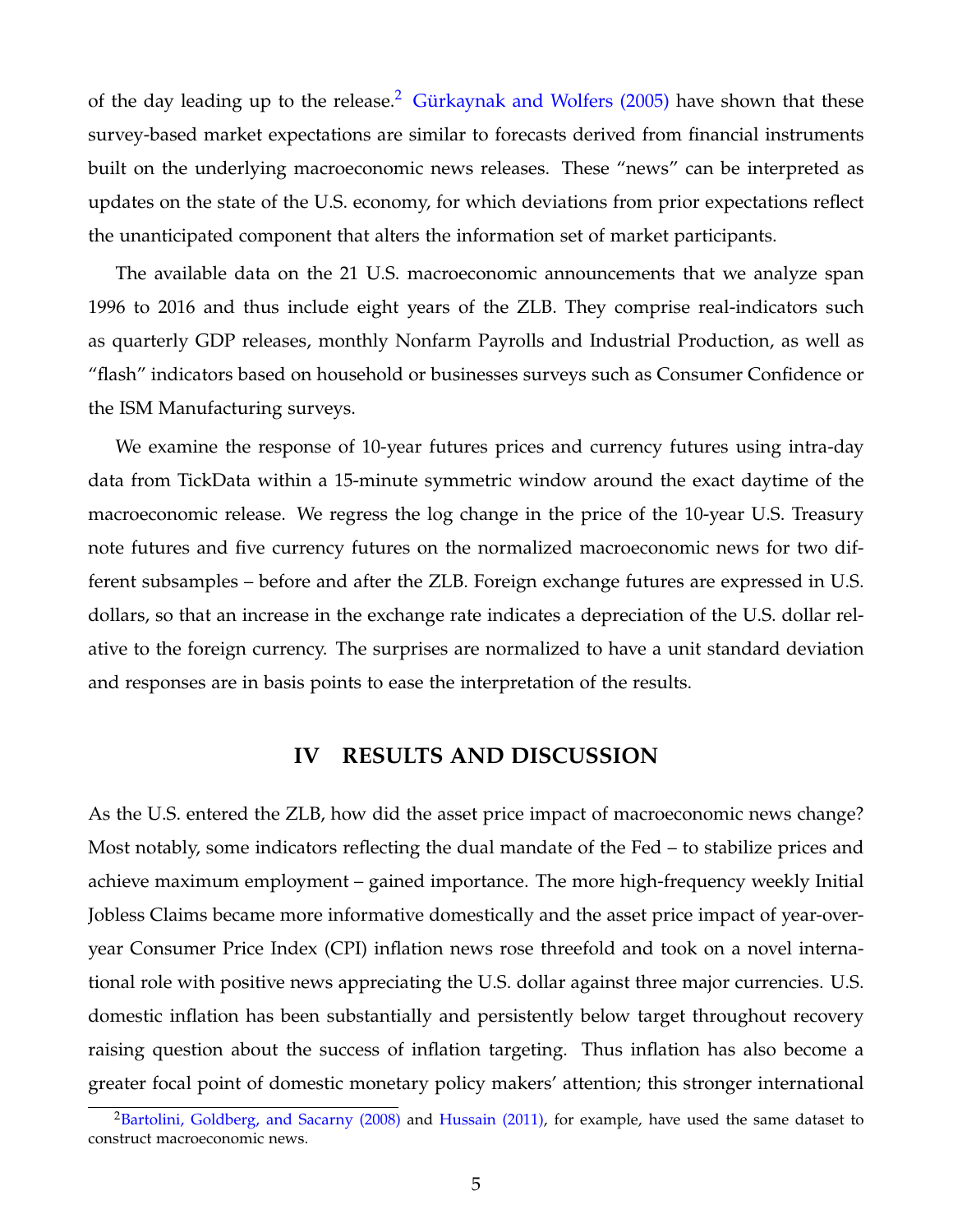response might be an indicator of shocks to the relative stances of monetary policy in different sample countries vis-à-vis the U.S.

Table [1](#page-8-0) presents the effects of the 21 macroeconomic release surprises. The columns display different asset prices, the domestic 10-year Treasury note and five major currency futures, for the two subsample periods before and after the ZLB. In general, positive news tend to decrease futures prices and thus raise yields. $3$  Moreover, domestic interest rates tend to be more sensitive to U.S. macroeconomic news than exchange rates.<sup>4</sup>

First, our analysis reveals meaningful changes at the ZLB related to the Fed's dual mandate. On the inflation side, news on CPI inflation had no significant impact on asset prices prior to 2009. In contrast, during the ZLB period, a hypothetical CPI release that comes in one standard deviation higher than anticipated, lowers 10-year futures prices by 4.7 basis points and appreciates the dollar by 4 to 7 basis points against the Japanese yen, Canadian and Australian dollars. On the employment side, Initial Jobless Claims appear to become more important while standard signals on labor market healing weakened. Observers have questioned whether headline figures such as the unemployment rate and Nonfarm Payroll growth are sufficient statistics for imbalances in the labor market given secular trends and the severity of the downturn. Indeed, the Fed dropped its reference to the unemployment rate in later policy statements. The weaker impact from Nonfarm Payroll surprises and the simultaneously released unemployment rate may be a result of uncertainties about the impact of secular demographics shifts, e.g. on labor force participation. On the other hand, a high-frequency indicator such as Initial Jobless Claims is less likely to be affected by those secular changes and might thus be more informative about the state of the economy.

Furthermore, the informational content of the second and final readings of previous quarter U.S. GDP appear larger in the ZLB era. Positive revision surprises of quarterly GDP contain enough new information to move Treasury futures prices down and ten year rates up, but only during the post-2008 period. Conversely, the effect of surprises related to manufacturing activity such as Durable Goods Orders, Factory Orders or Industrial Production weakened.

 $3$ We use the word "positive news" to describe higher than expected values. This is not true for weekly initial claims or inflation. The interpretation of inflation surprises is more ambiguous, since higher-than-expected inflation could be considered "good" or "bad" depending on the inflation's level relative to the target.

 $4$ These results are in line with the literature that has previously found that the link between macroeconomic news and bond markets is simpler and stronger than foreign exchange markets (see, for example, [Gilbert et al.,](#page-7-0) [2016\)](#page-7-0).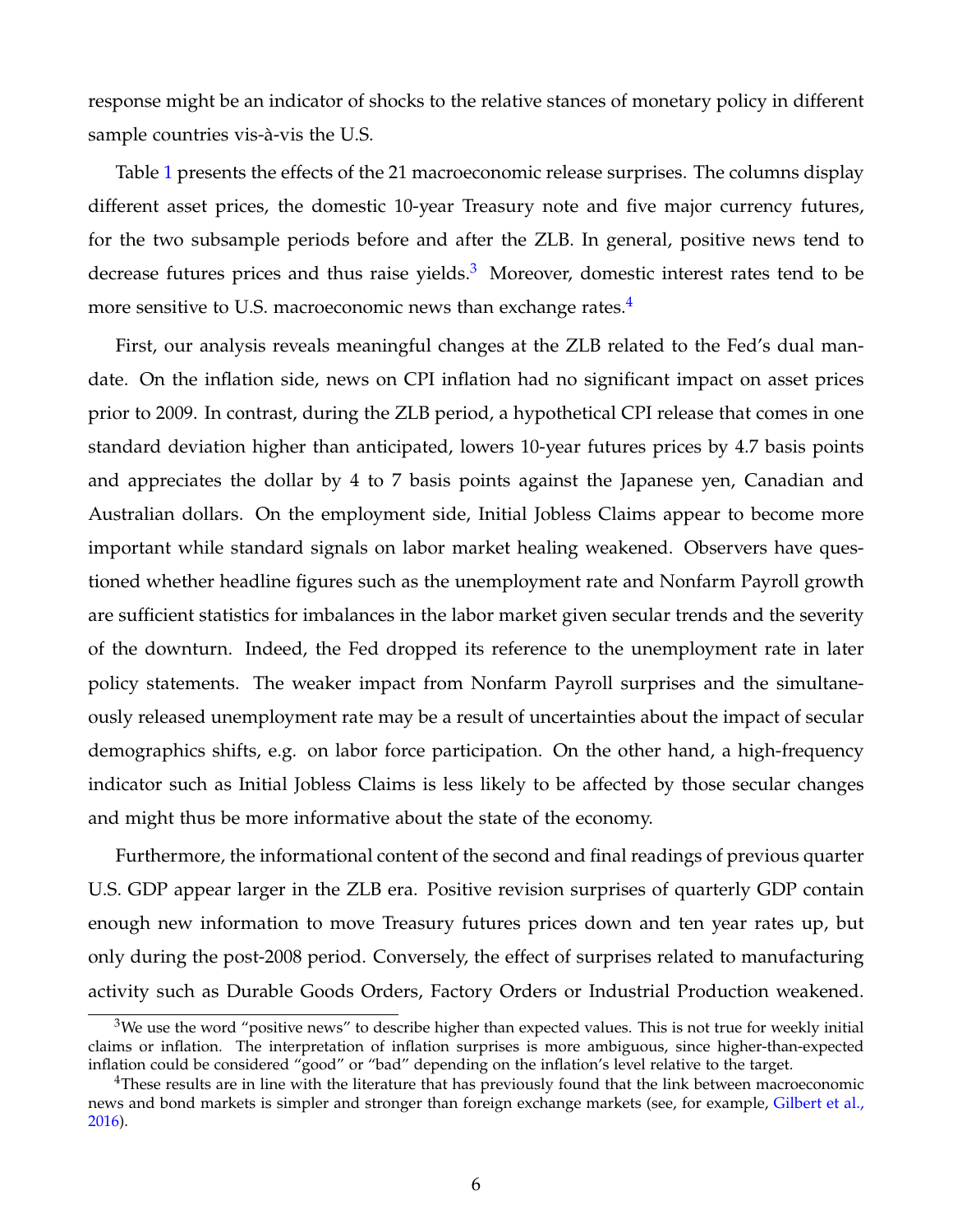This could in part be the result of ongoing structural change, but is more likely related to the ex-post realization that macroeconomic vulnerabilities were associated with households' balance sheets and the financial system.

Second, housing releases became more important during the recovery. The strength of the signal from surprises for New and Existing Home Sales flipped in magnitude between the two periods. During the ZLB, all four housing indicators, including Housing Starts and the more leading Permits, raise domestic yields significantly and thus lower Treasury futures prices. New Home Sales, Starts, and Permits are good indicators of the health of the housing market. The housing bust triggered the near collapse of the financial system in the recession and constrained aggregate spending during the recovery [\(Mian and Sufi, 2011;](#page-7-0) [Mian and Sufi,](#page-7-0) [2015\)](#page-7-0), re-focusing investors' attention to these housing-related indicators.

Finally, the effects of two "flash" survey indicators, the Conference Board Consumer Confidence and the ISM Manufacturing Index, are softer domestically and internationally after 2008 and, interestingly, depreciates the dollar against the currencies of the commodity exporters Canada and Australia —a phenomenon also observed for Retail Sales. We further see more sensitivity to U.S. news in Japan's and Canada's currency responses. In contrast, the number of significant currency pricing responses for the euro and the pound sterling drops from 10 and 9, respectively, to 4. This might reflect the substantial phase shifting between the business cycles in the aftermath of the Great Recession. While the recovery in the U.S. is well underway, the euro area is still on its path to recovery; news from across the Atlantic might be of second order importance during this period.

### **V CONCLUSION**

Intra-day asset price responses to macroeconomic surprises tell us about how markets interpret the macroeconomic releases' marginal informational content to discern where the economy is currently and where it is heading relative to other economies. Changes in those responses hint at where markets and policy makers perceive risks to the current economic outlook. Our findings suggest a greater focus on the housing market in line with the vulnerabilities that led to the recession and inhibited the recovery as well as policy mandate-consistent stronger responses to weekly Initial Jobless Claims and to CPI inflation readings, reflecting the continued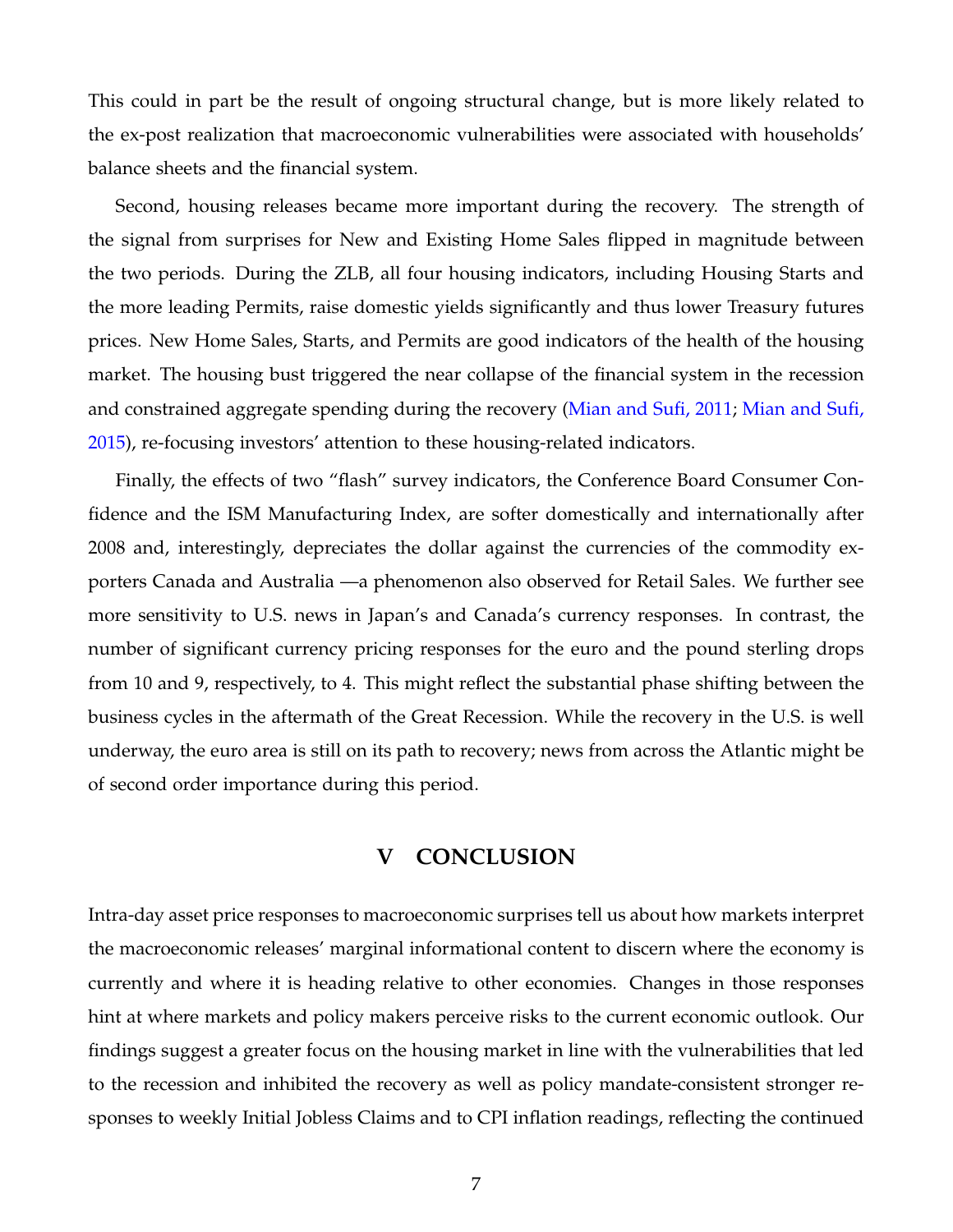<span id="page-7-0"></span>commitment of policy makers to attain their inflation objectives.

### **REFERENCES**

- Bartolini, L., L. S. Goldberg, and A. Sacarny (2008). "How Economic News Moves Markets". *Federal Reserve Bank of New York - Current Issues in Economics and Finance* 14.6.
- Gilbert, T., C. Scotti, G. Strasser, and C. Vega (2016). "Is the Intrinsic Value of Macroeconomic News Announcements Related to their Asset Price Impact?" *ECB Working Paper 1882*.
- Gürkaynak, R. S. and J. Wolfers (2005). "Macroeconomic Derivatives: An Initial Analysis of Market-Based Macro Forecasts, Uncertainty, and Risk". *NBER International Seminar on Macroeconomics 2005*. MIT Press.
- Hussain, S. M. (2011). "Simultaneous Monetary Policy Announcements and International Stock Markets Response: An Intraday Analysis". *Journal of Banking and Finance* 35.3, pp. 752– 764.
- Mian, A. and A. Sufi (2011). "House Prices, Home Equity-Based Borrowing, and the US Household Leverage Crisis". *American Economic Review* 101.5, pp. 2132–2156.
- (2015). *House of Debt: How They (and You) Caused the Great Recession, and How We Can Prevent it from Happening Again*. University of Chicago Press.
- Swanson, E. T. and J. C. Williams (2014). "Measuring the Effect of the Zero Lower Bound on Medium-and Longer-Term Interest Rates". *American Economic Review* 104.10, pp. 3154–3185.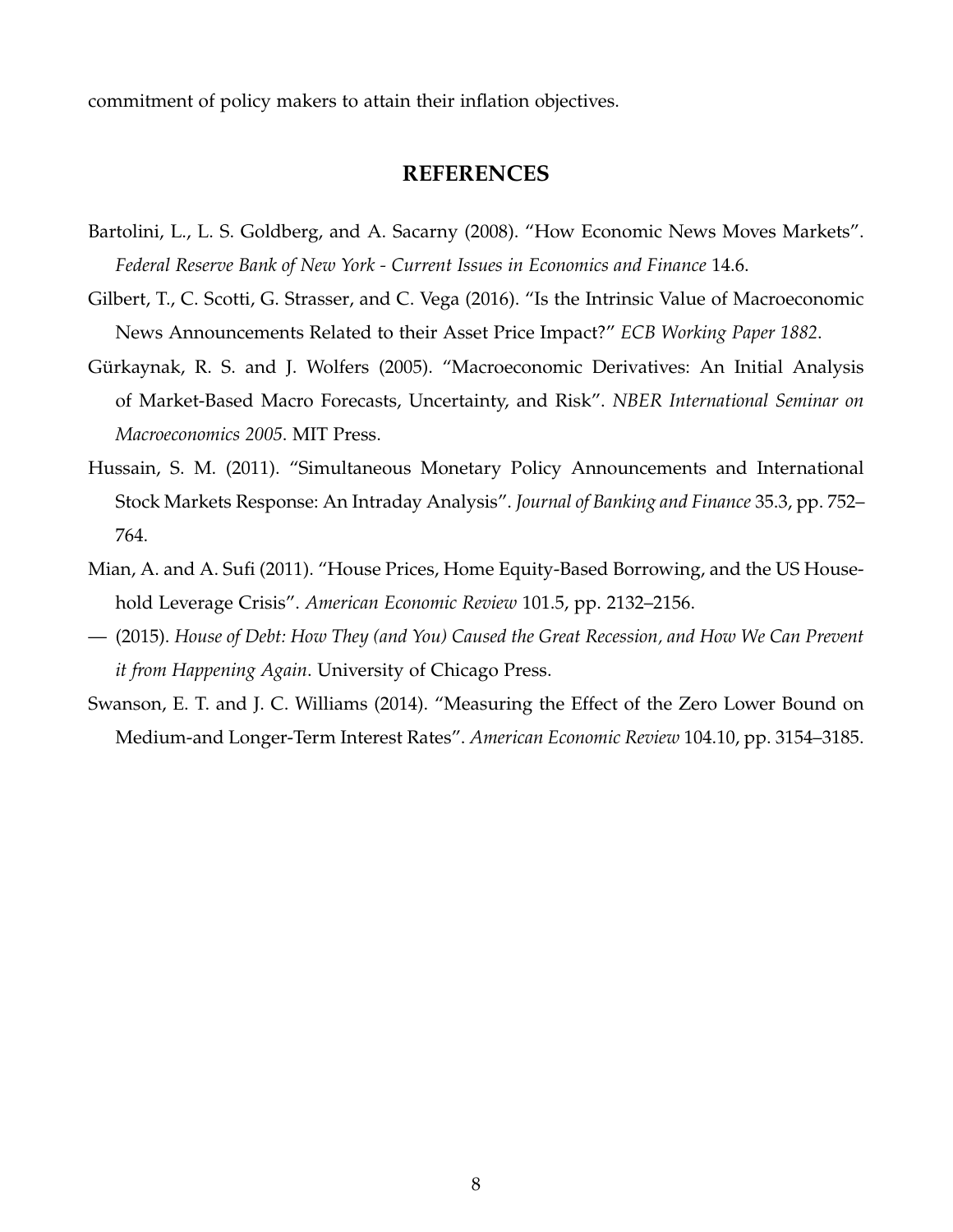| ֧֦֧֦֧֦֧֦֧֦֧֦֧֦֧֦֧֦֧֦֧֧֦֧֛֛֛֛֛֓֟֝֝֝֜֜֜֜֜<br>J |
|----------------------------------------------|
| ו המה ההה היה היה זה                         |
|                                              |
| ו<br>ו<br>j                                  |
|                                              |
| 2000000000<br>)<br>)<br>)<br>I<br>ſ<br>ľ     |
| $\frac{1}{2}$                                |
| I                                            |
| $\frac{1}{2}$                                |
| ï                                            |
|                                              |

<span id="page-8-0"></span>

| News                            | Pre2008               | Post2008<br>10Yr T-Note                                  | e2008<br>Ě                                                                                                                                                                                                                                                                                                                                                                                                                                                                                                                                        | ost2008 | Pre2008                                                                                                                                                                                                                                                                                                                                                                                                                      | ost2008                                                                                                                                                                                                                                                                                                                                                                                                                          | Pre2008                                              | 30025008                                                                                                                                                                                                                                                                                                           | Pre2008                                                                                                                                                                                                                                                                                                                                                                                                                                                                             | 0022008 | CAD<br>Pre2008                                                                                                                                                                                                                                                                                                                                                                                                                                                                                   | 30025008                                                                                                                                                                                                                                                                                                            |
|---------------------------------|-----------------------|----------------------------------------------------------|---------------------------------------------------------------------------------------------------------------------------------------------------------------------------------------------------------------------------------------------------------------------------------------------------------------------------------------------------------------------------------------------------------------------------------------------------------------------------------------------------------------------------------------------------|---------|------------------------------------------------------------------------------------------------------------------------------------------------------------------------------------------------------------------------------------------------------------------------------------------------------------------------------------------------------------------------------------------------------------------------------|----------------------------------------------------------------------------------------------------------------------------------------------------------------------------------------------------------------------------------------------------------------------------------------------------------------------------------------------------------------------------------------------------------------------------------|------------------------------------------------------|--------------------------------------------------------------------------------------------------------------------------------------------------------------------------------------------------------------------------------------------------------------------------------------------------------------------|-------------------------------------------------------------------------------------------------------------------------------------------------------------------------------------------------------------------------------------------------------------------------------------------------------------------------------------------------------------------------------------------------------------------------------------------------------------------------------------|---------|--------------------------------------------------------------------------------------------------------------------------------------------------------------------------------------------------------------------------------------------------------------------------------------------------------------------------------------------------------------------------------------------------------------------------------------------------------------------------------------------------|---------------------------------------------------------------------------------------------------------------------------------------------------------------------------------------------------------------------------------------------------------------------------------------------------------------------|
| Housing: Existing Home Sales    | $-7.32***$<br>(1.98)  | $4.04***$<br>(0.95)                                      |                                                                                                                                                                                                                                                                                                                                                                                                                                                                                                                                                   |         |                                                                                                                                                                                                                                                                                                                                                                                                                              |                                                                                                                                                                                                                                                                                                                                                                                                                                  |                                                      |                                                                                                                                                                                                                                                                                                                    |                                                                                                                                                                                                                                                                                                                                                                                                                                                                                     |         |                                                                                                                                                                                                                                                                                                                                                                                                                                                                                                  |                                                                                                                                                                                                                                                                                                                     |
| Housing: Housing Permits        | $-2.01$               | $-2.92*$                                                 |                                                                                                                                                                                                                                                                                                                                                                                                                                                                                                                                                   |         |                                                                                                                                                                                                                                                                                                                                                                                                                              |                                                                                                                                                                                                                                                                                                                                                                                                                                  |                                                      |                                                                                                                                                                                                                                                                                                                    |                                                                                                                                                                                                                                                                                                                                                                                                                                                                                     |         |                                                                                                                                                                                                                                                                                                                                                                                                                                                                                                  |                                                                                                                                                                                                                                                                                                                     |
| Housing: Housing Starts         | (2.04)<br>$-0.33$     | $-6.48***$<br>(1.60)                                     |                                                                                                                                                                                                                                                                                                                                                                                                                                                                                                                                                   |         |                                                                                                                                                                                                                                                                                                                                                                                                                              |                                                                                                                                                                                                                                                                                                                                                                                                                                  |                                                      |                                                                                                                                                                                                                                                                                                                    |                                                                                                                                                                                                                                                                                                                                                                                                                                                                                     |         |                                                                                                                                                                                                                                                                                                                                                                                                                                                                                                  |                                                                                                                                                                                                                                                                                                                     |
| Housing: New Home Sales         | $-4.18***$<br>(2.40)  | $-7.00***$<br>(2.01)                                     |                                                                                                                                                                                                                                                                                                                                                                                                                                                                                                                                                   |         |                                                                                                                                                                                                                                                                                                                                                                                                                              |                                                                                                                                                                                                                                                                                                                                                                                                                                  |                                                      |                                                                                                                                                                                                                                                                                                                    |                                                                                                                                                                                                                                                                                                                                                                                                                                                                                     |         |                                                                                                                                                                                                                                                                                                                                                                                                                                                                                                  |                                                                                                                                                                                                                                                                                                                     |
| Initial Jobless Claims          | $4.11*$<br>(0.85)     | $6.19***$<br>(1.57)                                      |                                                                                                                                                                                                                                                                                                                                                                                                                                                                                                                                                   |         |                                                                                                                                                                                                                                                                                                                                                                                                                              |                                                                                                                                                                                                                                                                                                                                                                                                                                  |                                                      |                                                                                                                                                                                                                                                                                                                    |                                                                                                                                                                                                                                                                                                                                                                                                                                                                                     |         |                                                                                                                                                                                                                                                                                                                                                                                                                                                                                                  |                                                                                                                                                                                                                                                                                                                     |
| Nonfarm Payrolls                | $-22.81***$<br>(2.33) | $-8.48***$<br>(1.57)                                     | $\begin{array}{l} \stackrel{\ast}{\mathfrak{p}}, \stackrel{\ast}{\mathfrak{p}}, \stackrel{\ast}{\mathfrak{p}}, \stackrel{\ast}{\mathfrak{p}}, \stackrel{\ast}{\mathfrak{p}}, \stackrel{\ast}{\mathfrak{p}}, \stackrel{\ast}{\mathfrak{p}}, \stackrel{\ast}{\mathfrak{p}}, \stackrel{\ast}{\mathfrak{p}}, \stackrel{\ast}{\mathfrak{p}}, \stackrel{\ast}{\mathfrak{p}}, \stackrel{\ast}{\mathfrak{p}}, \stackrel{\ast}{\mathfrak{p}}, \stackrel{\ast}{\mathfrak{p}}, \stackrel{\ast}{\mathfrak{p}}, \stackrel{\ast}{\mathfrak{p}}, \stackrel{\ast$ |         | $\begin{array}{l} \nabla \ddot{\phi}^*_{\mathbf{r}}(\mathbf{r},\mathbf{r}) = \nabla \ddot{\phi}^*_{\mathbf{r}}(\mathbf{r},\mathbf{r}) = \nabla \ddot{\phi}^*_{\mathbf{r}}(\mathbf{r},\mathbf{r}) = \nabla \ddot{\phi}^*_{\mathbf{r}}(\mathbf{r},\mathbf{r}) = \nabla \ddot{\phi}^*_{\mathbf{r}}(\mathbf{r},\mathbf{r}) = \nabla \ddot{\phi}^*_{\mathbf{r}}(\mathbf{r},\mathbf{r}) = \nabla \ddot{\phi}^*_{\mathbf{r}}(\math$ | $\begin{array}{l} \mathfrak{P},\mathfrak{P},\mathfrak{P},\mathfrak{P},\mathfrak{P},\mathfrak{P},\mathfrak{P},\mathfrak{P},\mathfrak{P},\mathfrak{P},\mathfrak{P},\mathfrak{P},\mathfrak{P},\mathfrak{P},\mathfrak{P},\mathfrak{P},\mathfrak{P},\mathfrak{P},\mathfrak{P},\mathfrak{P},\mathfrak{P},\mathfrak{P},\mathfrak{P},\mathfrak{P},\mathfrak{P},\mathfrak{P},\mathfrak{P},\mathfrak{P},\mathfrak{P},\mathfrak{P},\mathfr$ | ڋ<br>ۿ؋ڋڝ؋ڔڿۺٵػ؋ۿ؋؇ۄۊ؋ۄ؋ۄۼۄۿۄٷڝٷڋڝٷ؞<br>ڋۄ۬ڋۄ؋ۄڔڋؠٵ؋ | $\begin{array}{l} \begin{array}{l} \ast\ 4,0,0,1\\ \ast\ 6,0,1,1\\ \ast\ 7,0,1,1\\ \ast\ 8,0,1,1\\ \ast\ 9,0,1,1\\ \ast\ 10,0,0,0\\ \ast\ 10,0,0,0\\ \ast\ 10,0,0,0\\ \ast\ 10,0,0,0\\ \ast\ 10,0,0,0\\ \ast\ 10,0,0,0\\ \ast\ 10,0,0,0\\ \ast\ 10,0,0,0\\ \ast\ 10,0,0,0\\ \ast\ 10,0,0,0\\ \ast\ 10,0,0,0,0\\ \$ | $\begin{array}{l} \mathcal{Q} \oplus \mathcal{Q} \oplus \mathcal{Q} \oplus \mathcal{Q} \oplus \mathcal{Q} \oplus \mathcal{Q} \oplus \mathcal{Q} \oplus \mathcal{Q} \oplus \mathcal{Q} \oplus \mathcal{Q} \oplus \mathcal{Q} \oplus \mathcal{Q} \oplus \mathcal{Q} \oplus \mathcal{Q} \oplus \mathcal{Q} \oplus \mathcal{Q} \oplus \mathcal{Q} \oplus \mathcal{Q} \oplus \mathcal{Q} \oplus \mathcal{Q} \oplus \mathcal{Q} \oplus \mathcal{Q} \oplus \mathcal{Q} \oplus \mathcal{Q}$ |         | $\begin{array}{l} \mathcal{B}\in \mathcal{C}\cup\mathcal{C}\cup\mathcal{C}\\ \mathcal{C}\in \mathcal{C}\cup\mathcal{C}\cup\mathcal{C}\\ \mathcal{C}\cup\mathcal{C}\cup\mathcal{C}\cup\mathcal{C}\cup\mathcal{C}\\ \mathcal{C}\cup\mathcal{C}\cup\mathcal{C}\cup\mathcal{C}\cup\mathcal{C}\cup\mathcal{C}\\ \mathcal{C}\cup\mathcal{C}\cup\mathcal{C}\cup\mathcal{C}\cup\mathcal{C}\cup\mathcal{C}\cup\mathcal{C}\\ \mathcal{C}\cup\mathcal{C}\cup\mathcal{C}\cup\mathcal{C}\cup\mathcal{C}\cup\$ | $\frac{1}{2}$ $\frac{1}{2}$ $\frac{1}{2}$ $\frac{1}{2}$ $\frac{1}{2}$ $\frac{1}{2}$ $\frac{1}{2}$ $\frac{1}{2}$ $\frac{1}{2}$ $\frac{1}{2}$ $\frac{1}{2}$ $\frac{1}{2}$ $\frac{1}{2}$ $\frac{1}{2}$ $\frac{1}{2}$ $\frac{1}{2}$ $\frac{1}{2}$ $\frac{1}{2}$ $\frac{1}{2}$ $\frac{1}{2}$ $\frac{1}{2}$ $\frac{1}{2}$ |
| Real GDP Growth Advanced        | $(2.85)$<br>-10.51**  | $-6.34**$<br>(1.22)                                      |                                                                                                                                                                                                                                                                                                                                                                                                                                                                                                                                                   |         |                                                                                                                                                                                                                                                                                                                                                                                                                              |                                                                                                                                                                                                                                                                                                                                                                                                                                  |                                                      |                                                                                                                                                                                                                                                                                                                    |                                                                                                                                                                                                                                                                                                                                                                                                                                                                                     |         |                                                                                                                                                                                                                                                                                                                                                                                                                                                                                                  |                                                                                                                                                                                                                                                                                                                     |
|                                 | (4.33)<br>$-8.24$     | $(2.87)$<br>$-4.65**$                                    |                                                                                                                                                                                                                                                                                                                                                                                                                                                                                                                                                   |         |                                                                                                                                                                                                                                                                                                                                                                                                                              |                                                                                                                                                                                                                                                                                                                                                                                                                                  |                                                      |                                                                                                                                                                                                                                                                                                                    |                                                                                                                                                                                                                                                                                                                                                                                                                                                                                     |         |                                                                                                                                                                                                                                                                                                                                                                                                                                                                                                  |                                                                                                                                                                                                                                                                                                                     |
| Real GDP Growth Second          | (5.32)                | (2.07)                                                   |                                                                                                                                                                                                                                                                                                                                                                                                                                                                                                                                                   |         |                                                                                                                                                                                                                                                                                                                                                                                                                              |                                                                                                                                                                                                                                                                                                                                                                                                                                  |                                                      |                                                                                                                                                                                                                                                                                                                    |                                                                                                                                                                                                                                                                                                                                                                                                                                                                                     |         |                                                                                                                                                                                                                                                                                                                                                                                                                                                                                                  |                                                                                                                                                                                                                                                                                                                     |
| Real GDP Growth Final           | 2.62<br>(5.56)        | $-4.94**$<br>$(2.07)$                                    |                                                                                                                                                                                                                                                                                                                                                                                                                                                                                                                                                   |         |                                                                                                                                                                                                                                                                                                                                                                                                                              |                                                                                                                                                                                                                                                                                                                                                                                                                                  |                                                      |                                                                                                                                                                                                                                                                                                                    |                                                                                                                                                                                                                                                                                                                                                                                                                                                                                     |         |                                                                                                                                                                                                                                                                                                                                                                                                                                                                                                  |                                                                                                                                                                                                                                                                                                                     |
| Inflation: Consumer Price Index | $-1.46$               | $-4.73***$                                               |                                                                                                                                                                                                                                                                                                                                                                                                                                                                                                                                                   |         |                                                                                                                                                                                                                                                                                                                                                                                                                              |                                                                                                                                                                                                                                                                                                                                                                                                                                  |                                                      |                                                                                                                                                                                                                                                                                                                    |                                                                                                                                                                                                                                                                                                                                                                                                                                                                                     |         |                                                                                                                                                                                                                                                                                                                                                                                                                                                                                                  |                                                                                                                                                                                                                                                                                                                     |
| Inflation: Producer Price Index | $-5.69***$<br>(1.98)  | $-4.17**$<br>(1.79)                                      |                                                                                                                                                                                                                                                                                                                                                                                                                                                                                                                                                   |         |                                                                                                                                                                                                                                                                                                                                                                                                                              |                                                                                                                                                                                                                                                                                                                                                                                                                                  |                                                      |                                                                                                                                                                                                                                                                                                                    |                                                                                                                                                                                                                                                                                                                                                                                                                                                                                     |         |                                                                                                                                                                                                                                                                                                                                                                                                                                                                                                  |                                                                                                                                                                                                                                                                                                                     |
|                                 | (2.04)                |                                                          |                                                                                                                                                                                                                                                                                                                                                                                                                                                                                                                                                   |         |                                                                                                                                                                                                                                                                                                                                                                                                                              |                                                                                                                                                                                                                                                                                                                                                                                                                                  |                                                      |                                                                                                                                                                                                                                                                                                                    |                                                                                                                                                                                                                                                                                                                                                                                                                                                                                     |         |                                                                                                                                                                                                                                                                                                                                                                                                                                                                                                  |                                                                                                                                                                                                                                                                                                                     |
| Personal Income                 | (3.00)                |                                                          |                                                                                                                                                                                                                                                                                                                                                                                                                                                                                                                                                   |         |                                                                                                                                                                                                                                                                                                                                                                                                                              |                                                                                                                                                                                                                                                                                                                                                                                                                                  |                                                      |                                                                                                                                                                                                                                                                                                                    |                                                                                                                                                                                                                                                                                                                                                                                                                                                                                     |         |                                                                                                                                                                                                                                                                                                                                                                                                                                                                                                  |                                                                                                                                                                                                                                                                                                                     |
| Personal Spending               | $-2.23$<br>(2.98)     | $(1.75)$<br>$(1.53)$<br>$(1.53)$<br>$(1.84)$<br>$(1.84)$ |                                                                                                                                                                                                                                                                                                                                                                                                                                                                                                                                                   |         |                                                                                                                                                                                                                                                                                                                                                                                                                              |                                                                                                                                                                                                                                                                                                                                                                                                                                  |                                                      |                                                                                                                                                                                                                                                                                                                    |                                                                                                                                                                                                                                                                                                                                                                                                                                                                                     |         |                                                                                                                                                                                                                                                                                                                                                                                                                                                                                                  |                                                                                                                                                                                                                                                                                                                     |
| Retail Sales                    | $-8.04***$            | $12.26***$                                               |                                                                                                                                                                                                                                                                                                                                                                                                                                                                                                                                                   |         |                                                                                                                                                                                                                                                                                                                                                                                                                              |                                                                                                                                                                                                                                                                                                                                                                                                                                  |                                                      |                                                                                                                                                                                                                                                                                                                    |                                                                                                                                                                                                                                                                                                                                                                                                                                                                                     |         |                                                                                                                                                                                                                                                                                                                                                                                                                                                                                                  |                                                                                                                                                                                                                                                                                                                     |
| Consumer Confidence             | $-9.26***$<br>(1.94)  | $-5.63***$<br>(1.80)                                     |                                                                                                                                                                                                                                                                                                                                                                                                                                                                                                                                                   |         |                                                                                                                                                                                                                                                                                                                                                                                                                              |                                                                                                                                                                                                                                                                                                                                                                                                                                  |                                                      |                                                                                                                                                                                                                                                                                                                    |                                                                                                                                                                                                                                                                                                                                                                                                                                                                                     |         |                                                                                                                                                                                                                                                                                                                                                                                                                                                                                                  |                                                                                                                                                                                                                                                                                                                     |
| Consumer Sentiment Final        | $(1.00)$<br>-2.61**   | (0.97)<br>$-0.21$                                        |                                                                                                                                                                                                                                                                                                                                                                                                                                                                                                                                                   |         |                                                                                                                                                                                                                                                                                                                                                                                                                              |                                                                                                                                                                                                                                                                                                                                                                                                                                  |                                                      |                                                                                                                                                                                                                                                                                                                    |                                                                                                                                                                                                                                                                                                                                                                                                                                                                                     |         |                                                                                                                                                                                                                                                                                                                                                                                                                                                                                                  |                                                                                                                                                                                                                                                                                                                     |
|                                 | (1.17)                | $(1.18)$<br>$-4.28***$                                   |                                                                                                                                                                                                                                                                                                                                                                                                                                                                                                                                                   |         |                                                                                                                                                                                                                                                                                                                                                                                                                              |                                                                                                                                                                                                                                                                                                                                                                                                                                  |                                                      |                                                                                                                                                                                                                                                                                                                    |                                                                                                                                                                                                                                                                                                                                                                                                                                                                                     |         |                                                                                                                                                                                                                                                                                                                                                                                                                                                                                                  |                                                                                                                                                                                                                                                                                                                     |
| Consumer Sentiment Preliminary  | $-2.99***$<br>(1.08)  | (1.07)                                                   |                                                                                                                                                                                                                                                                                                                                                                                                                                                                                                                                                   |         |                                                                                                                                                                                                                                                                                                                                                                                                                              |                                                                                                                                                                                                                                                                                                                                                                                                                                  |                                                      |                                                                                                                                                                                                                                                                                                                    |                                                                                                                                                                                                                                                                                                                                                                                                                                                                                     |         |                                                                                                                                                                                                                                                                                                                                                                                                                                                                                                  |                                                                                                                                                                                                                                                                                                                     |
| Industrial Production           | $-4.25***$<br>(0.74)  | $-0.94$<br>$(0.77)$                                      |                                                                                                                                                                                                                                                                                                                                                                                                                                                                                                                                                   |         |                                                                                                                                                                                                                                                                                                                                                                                                                              |                                                                                                                                                                                                                                                                                                                                                                                                                                  |                                                      |                                                                                                                                                                                                                                                                                                                    |                                                                                                                                                                                                                                                                                                                                                                                                                                                                                     |         |                                                                                                                                                                                                                                                                                                                                                                                                                                                                                                  |                                                                                                                                                                                                                                                                                                                     |
| Durable Goods Orders            | $-7.55***$            | $-2.19$                                                  |                                                                                                                                                                                                                                                                                                                                                                                                                                                                                                                                                   |         |                                                                                                                                                                                                                                                                                                                                                                                                                              |                                                                                                                                                                                                                                                                                                                                                                                                                                  |                                                      |                                                                                                                                                                                                                                                                                                                    |                                                                                                                                                                                                                                                                                                                                                                                                                                                                                     |         |                                                                                                                                                                                                                                                                                                                                                                                                                                                                                                  |                                                                                                                                                                                                                                                                                                                     |
| Factory Orders                  | $-2.73***$<br>(2.59)  | $\binom{1.51}{0.30}$                                     |                                                                                                                                                                                                                                                                                                                                                                                                                                                                                                                                                   |         |                                                                                                                                                                                                                                                                                                                                                                                                                              |                                                                                                                                                                                                                                                                                                                                                                                                                                  |                                                      |                                                                                                                                                                                                                                                                                                                    |                                                                                                                                                                                                                                                                                                                                                                                                                                                                                     |         |                                                                                                                                                                                                                                                                                                                                                                                                                                                                                                  |                                                                                                                                                                                                                                                                                                                     |
| ISM Manufacturing Index         | $-14.14***$<br>(1.01) | $12.87***$<br>(1.04)                                     |                                                                                                                                                                                                                                                                                                                                                                                                                                                                                                                                                   |         |                                                                                                                                                                                                                                                                                                                                                                                                                              |                                                                                                                                                                                                                                                                                                                                                                                                                                  |                                                      |                                                                                                                                                                                                                                                                                                                    |                                                                                                                                                                                                                                                                                                                                                                                                                                                                                     |         |                                                                                                                                                                                                                                                                                                                                                                                                                                                                                                  |                                                                                                                                                                                                                                                                                                                     |
|                                 | (0.90)                | (1.06)                                                   |                                                                                                                                                                                                                                                                                                                                                                                                                                                                                                                                                   |         |                                                                                                                                                                                                                                                                                                                                                                                                                              |                                                                                                                                                                                                                                                                                                                                                                                                                                  |                                                      |                                                                                                                                                                                                                                                                                                                    |                                                                                                                                                                                                                                                                                                                                                                                                                                                                                     |         |                                                                                                                                                                                                                                                                                                                                                                                                                                                                                                  |                                                                                                                                                                                                                                                                                                                     |

NOTES: Pre2008 indicates 10/30/1996-12/31/2008 and Post2008, 1/1/2009-1/14/2016.<br>SOURCE: Bloomberg, L.P. 2016; TickData; authors' calculation. NOTES: Pre2008 indicates 10/30/1996-12/31/2008 and Post2008, 1/1/2009-1/14/2016. SOURCE: Bloomberg, L.P. 2016; TickData; authors' calculation.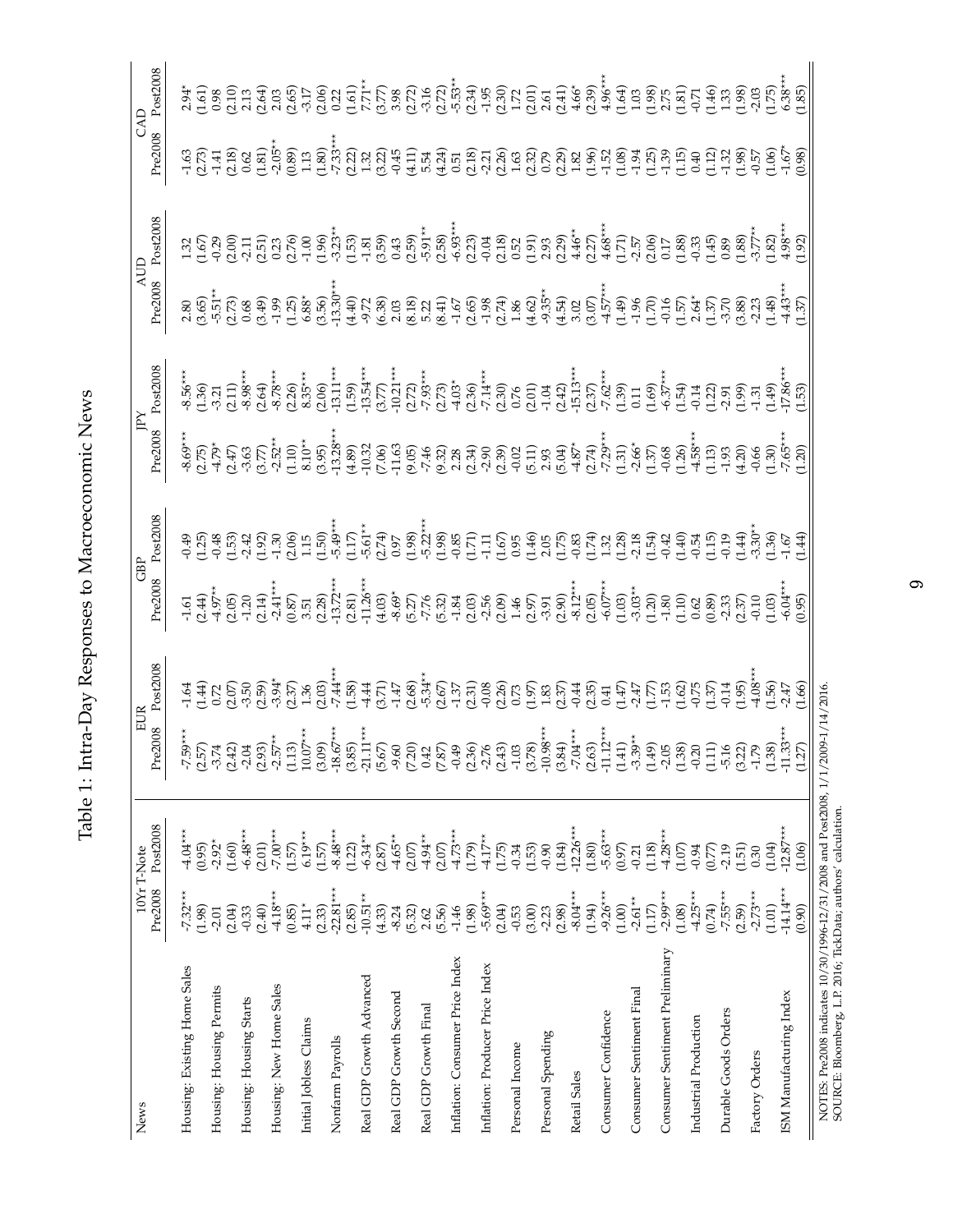# — APPENDIX —

# Macroeconomic News and Asset Prices Before and After the Zero Lower Bound

### **Highlights**

- U.S. short term policy rates have been constrained by the zero lower bound (ZLB).
- Policy communication and expectations became more data-dependent.
- We estimate asset price impacts of macroeconomic news before and after the ZLB.
- Intra-day data reveals greater importance of news related to the Fed's dual mandate.
- During the ZLB further housing market indicators and GDP revisions moved markets.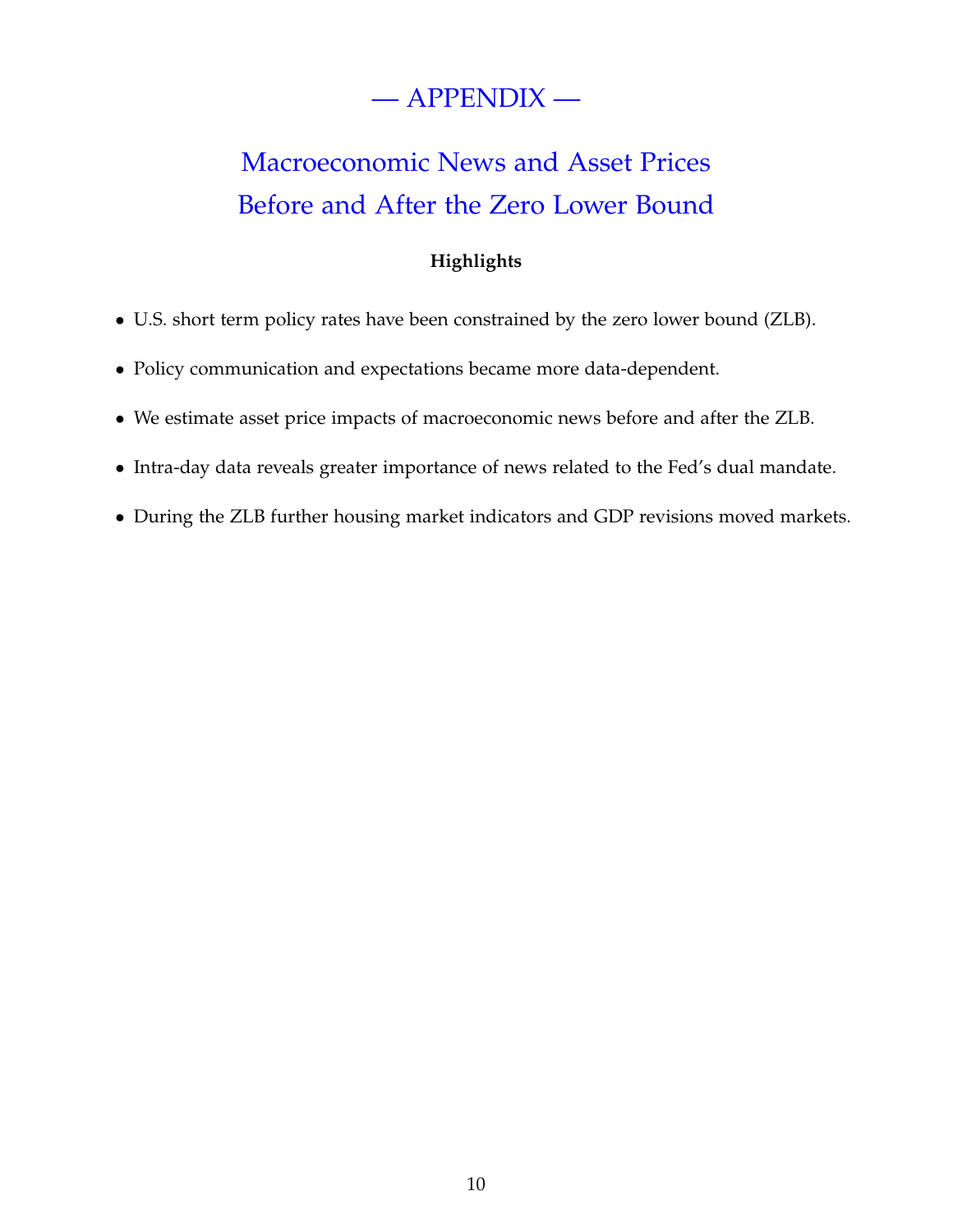#### **A DATA**

#### **A.1 Macroeconomic News**

The dataset from Bloomberg L.P. includes timing of the data announcement at the hour and minute level, the title of the announcement, the actual released value, the consensus value for the release, the prior released value, the revision to the prior data release, the country and region of the announcement, the reported period, the report type (preliminary, advanced, final) from 1996 to 2016. For announcements measured using monetary values, the values are reported in U.S. dollars.

The number of survey participants varies by announcement and release date. For example, for the ISM Manufacturing Index announcement on April 1, 2015, 80 survey participants submitted their projections. Although the selection process of survey participants is confidential, the forecasters are ranked by Bloomberg according to their accuracy and consistency over time.

The announcements considered are the following:

1. **Nonfarm Payrolls.** News on Nonfarm Payrolls is calculated from the difference between the actual value of the Total Nonfarm Payrolls, and the sum of the vintage Total Nonfarm Payrolls from the previous release and the expected value of Nonfarm Payroll Growth from Bloomberg L.P. 2015. This accounts for the effects of the revisions to the nonfarm payroll growth of the two prior months in the Employment Situation report. Net change in nonfarm payroll employment, published by the Bureau of Labor Statistics (BLS), is the month-over-month seasonally adjusted change in the total number of persons employed in the non-agricultural sector. BLS conducts the Current Employment Statistics (CES) survey, collecting data each month on employment, hours, and earnings form a sample of non-agricultural establishments. The sample includes around 140,000 businesses and government agencies, which cover approximately 440,000 individual worksites. The active CES sample includes approximately one-third of all nonfarm payroll employees. We look at the monthly seasonally adjusted total nonfarm payrolls, reported in thousands. Nonfarm payrolls is released with the Employment Situation report on the first Friday of every month. For more information go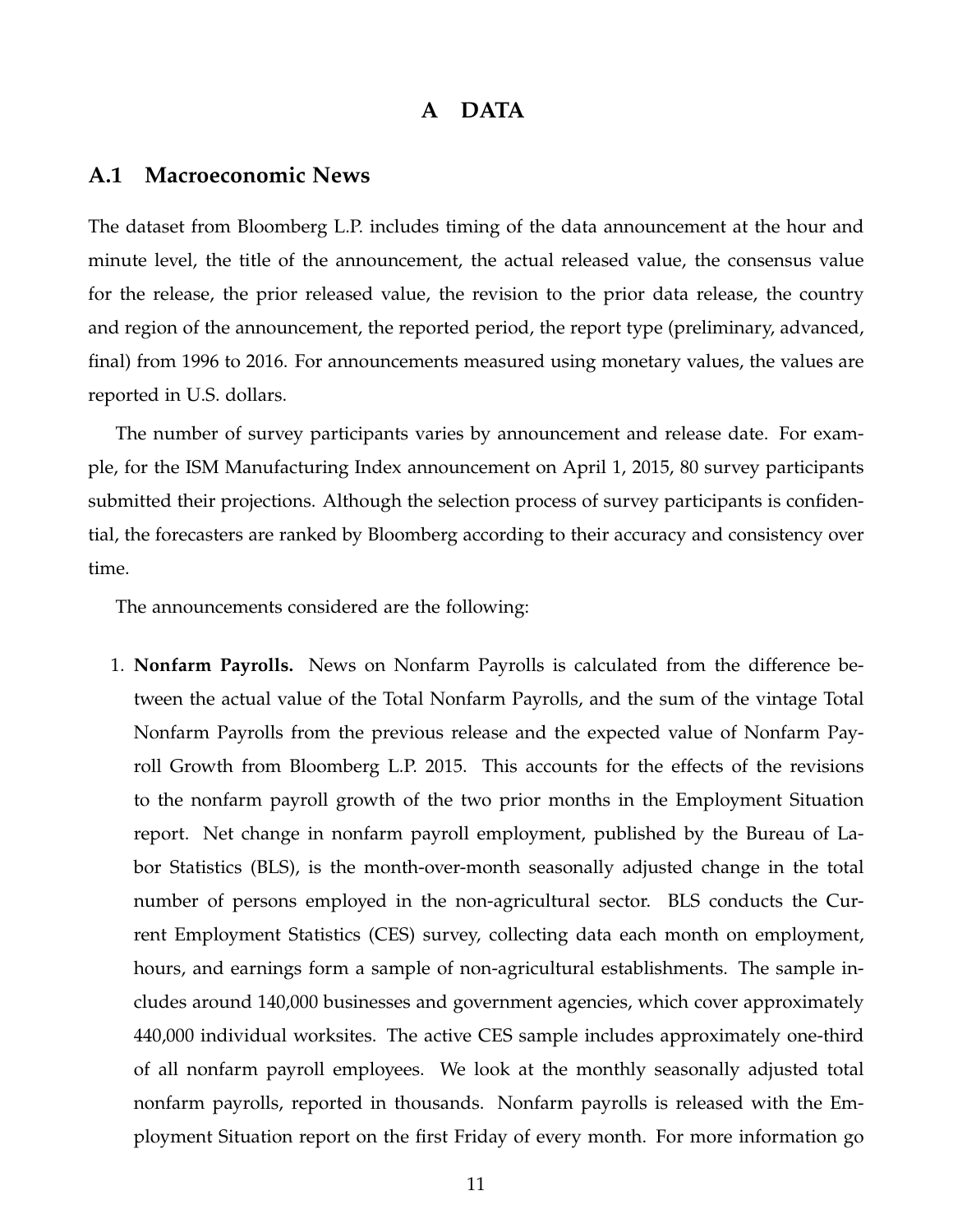to <http://www.bls.gov/news.release/empsit.toc.htm>.

- 2. **Consumer Sentiment.** Index of Consumer Sentiment published by the University of Michigan, measures the consumers' opinion on the overall health of the economy. Consumer Sentiment is indexed at 100 in 1966-Q1. It is comprised of two components: Current Economic Conditions and Index of Consumer Expectations. We look at the monthly non seasonally adjusted consumer sentiment diffusion index. Typically, preliminary Consumer Sentiment is reported on the Friday in the middle of every month, and final results are reported on the Friday at the end of every month. For more information go to <http://www.sca.isr.umich.edu/>.
- 3. **Consumer Confidence.** Consumer Confidence Index, published by the Conference Board, measures the consumers' opinion on the overall health of the economy. Consumer Confidence is seasonally adjusted and indexed at 100 in 1985. It is comprised of two components: Present Situation Index and Expectations Index. We look at the monthly seasonally adjusted consumer confidence diffusion index. Typically, Consumer Confidence is released on the last Tuesday of every month. For more information go to <https://www.conference-board.org/>.
- 4. **Consumer Price Index.** Consumer Price Index (CPI), published by the BLS, measures the average change over time in the prices paid by urban consumers for a market basket of consumer goods and services. The CPI is based on the expenditures of almost all residents of urban or metropolitan areas, including professionals, the self-employed, the unemployed, and retired people, as well as urban wage earners and clerical workers. Not included in the CPI are the spending patterns of people living in rural non-metropolitan areas, farm families, people in the armed forces, and those in institutions, such as prisons and mental hospitals. We look at the year-over-year non seasonally adjusted percent change in headline CPI. Typically, CPI is released in the middle of every month. For more information go to <http://www.bls.gov/news.release/cpi.toc.htm>.
- 5. **Producer Price Index.** Producer Price Index (PPI), published by the BLS, measures the average change over time in the selling prices received by domestic producers of goods and services. PPI is available for the output of nearly all industries in the goodsproducing sectors of the U.S. economy—mining, manufacturing, agriculture, fishing, and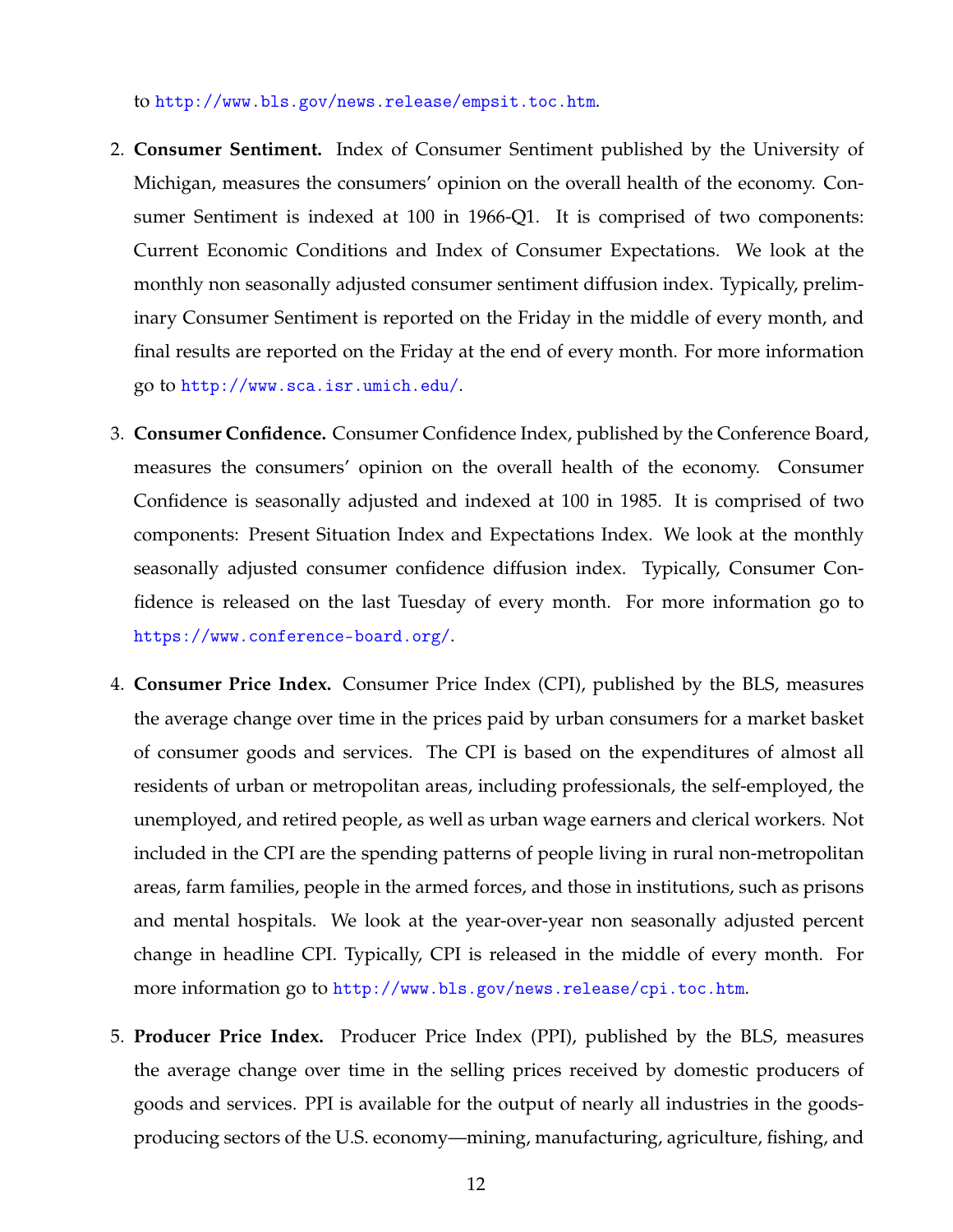forestry—as well as natural gas, electricity, construction, and goods that are competitive with those made in the producing sectors, such as waste and scrap materials. Prior to February 2014, we look at the year-over-year seasonally adjusted percent change in PPI finished goods, which does not incorporate indexes for services, construction, exports, and government purchases; afterwards, we look at PPI final demand. Effective with the February 19, 2014 release, BLS transitioned from the Stage of Processing to the Final Demand-Intermediate Demand (FD-ID) aggregation system. The FD-ID system incorporates PPIs for services, construction, government purchases, and exports, and expands the PPI coverage of the United States economy to over 75 percent of in-scope domestic production. Typically, PPI is released in the middle of every month before the CPI report. For more information go to <http://www.bls.gov/news.release/ppi.toc.htm> and for information on the methodology change go to [http://www.bls.gov/ppi/fdidtransition.](http://www.bls.gov/ppi/fdidtransition.htm) [htm](http://www.bls.gov/ppi/fdidtransition.htm).

- 6. **Initial Jobless Claims.** Initial Jobless Claims, published by the U.S. Department of Labor, is the weekly unemployment insurance claims filed by unemployed individuals after separation from their employers. The claimant requests a determination of basic eligibility for the unemployment insurance program. States initially report claims directly taken by the state liable for the benefit payments, regardless of where the claimant who filed the claim resided. Initial claims is an indication of emerging labor market conditions in the country. We look at the weekly seasonally adjusted initial claims, reported in thousands. Initial Jobless Claims is released every Tuesday. For more information go to <http://www.dol.gov/ui/data.pdf>.
- 7. **ISM Manufacturing Index.** ISM Manufacturing Index, published by the Institute for Supply Management (ISM), is a diffusion index on the manufacturing economy based on the responses of purchasing and supply executive nationwide. The survey responses reflect the change, if any, in the current month compared to the previous month. The diffusion index is measured as the percent of positive responses plus one-half of those responding the same. The index presents summary measures showing the prevailing direction of change and the scope of change in the manufacturing economy. A reading above 50 indicates that the manufacturing economy is generally expanding; below 50 indicates that it is generally declining. We look at the monthly seasonally adjusted man-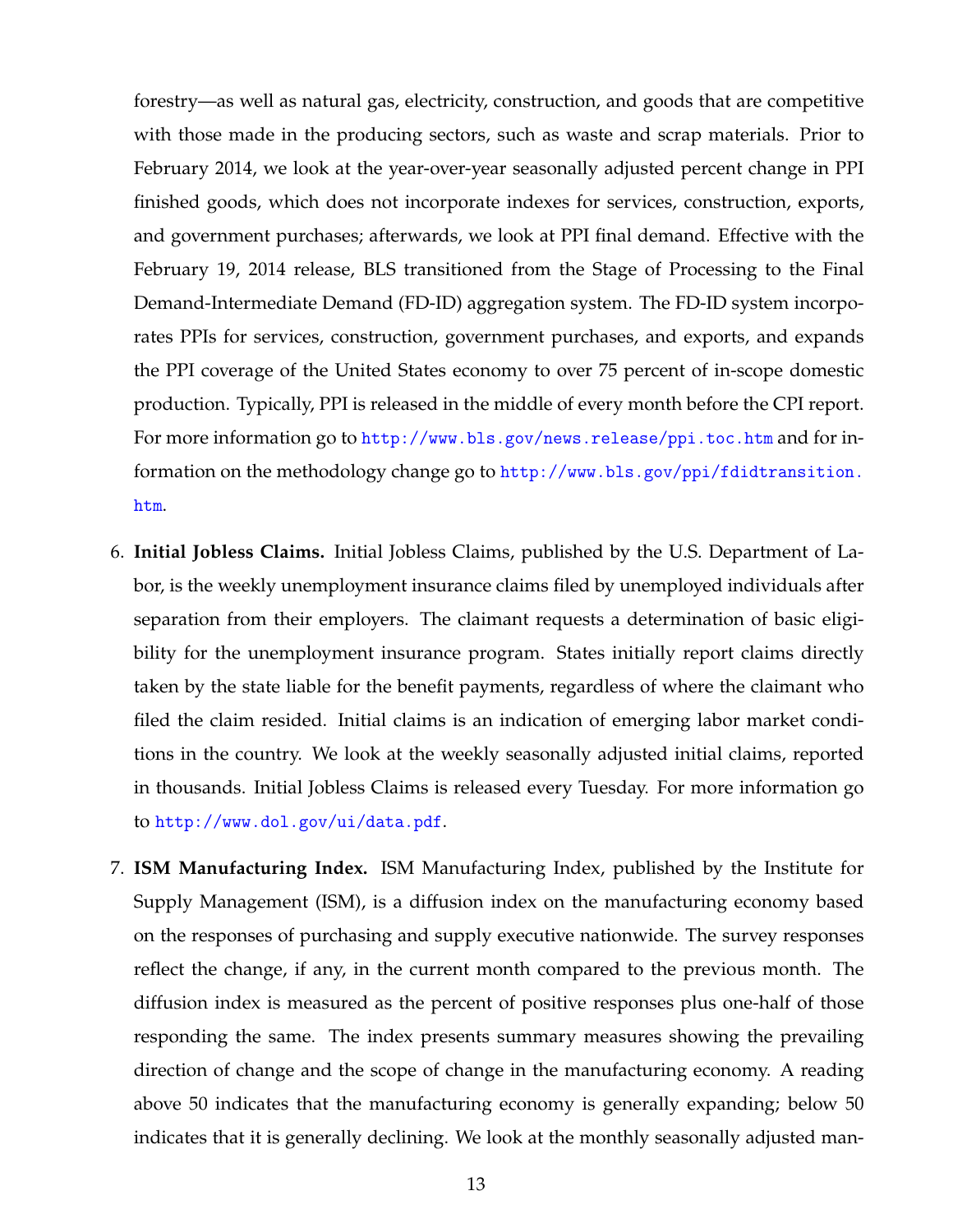ufacturing diffusion index. ISM Manufacturing Index is released around the 1st of every month. For more information go to [https://www.instituteforsupplymanagement.org/](https://www.instituteforsupplymanagement.org/ISMReport/index.cfm) [ISMReport/index.cfm](https://www.instituteforsupplymanagement.org/ISMReport/index.cfm).

- 8. **Durable Goods Orders.** Durable Goods Orders, published by the Census Bureau, reflects new orders placed with domestic manufacturers for delivery of factory hard goods (durable goods) in the near term or future. Durable goods orders is released twice a month in the advance report on durable goods and the manufacturer's shipments, inventories, and orders. Durable goods orders may provide information on the future growth of the economy as orders placed in the current months may provide work in factories in the future. We look at the month-over-month seasonally adjusted percent change in durable goods orders. Durable Goods Orders is released around the end of every month. For more information go to <http://www.census.gov/manufacturing/m3/index.html>.
- 9. **Real GDP Growth.** Real Gross Domestic Product, published by the Bureau of Economic Analysis (BEA), is the value of the production of goods and services in the United States. Quarter-over-quarter real GDP growth is reported as a seasonally adjusted annual rate. Quarterly estimates of GDP are published monthly, immediately after the reported quarter, in three consecutive releases: advanced estimate, second estimate, and third estimate. The components of GDP are personal consumption expenditures, nonresidential fixed investment, residential fixed investment, private inventories, net exports, and government expenditures and gross investment. We look at the quarter-over-quarter seasonally adjusted annualized percent change in real GDP. GDP is released around the end of every month. For more information go to <http://www.bea.gov/>.
- 10. **Retail Sales.** Retail Sales, published by the Census Bureau, provides estimates of monthly sales for companies in the retail trade and food service sectors. It covers retail companies with one or more establishments that sell merchandise and related services to final consumers. Consumer spending on services is excluded with two exceptions: restaurant sales and services that are incidental to the sale of merchandise. We look at the month-over-month seasonally adjusted percent change in retail sales. Retail Sales is released around the middle of every month. For more information go to [http:](http://www.census.gov/retail/index.html) [//www.census.gov/retail/index.html](http://www.census.gov/retail/index.html).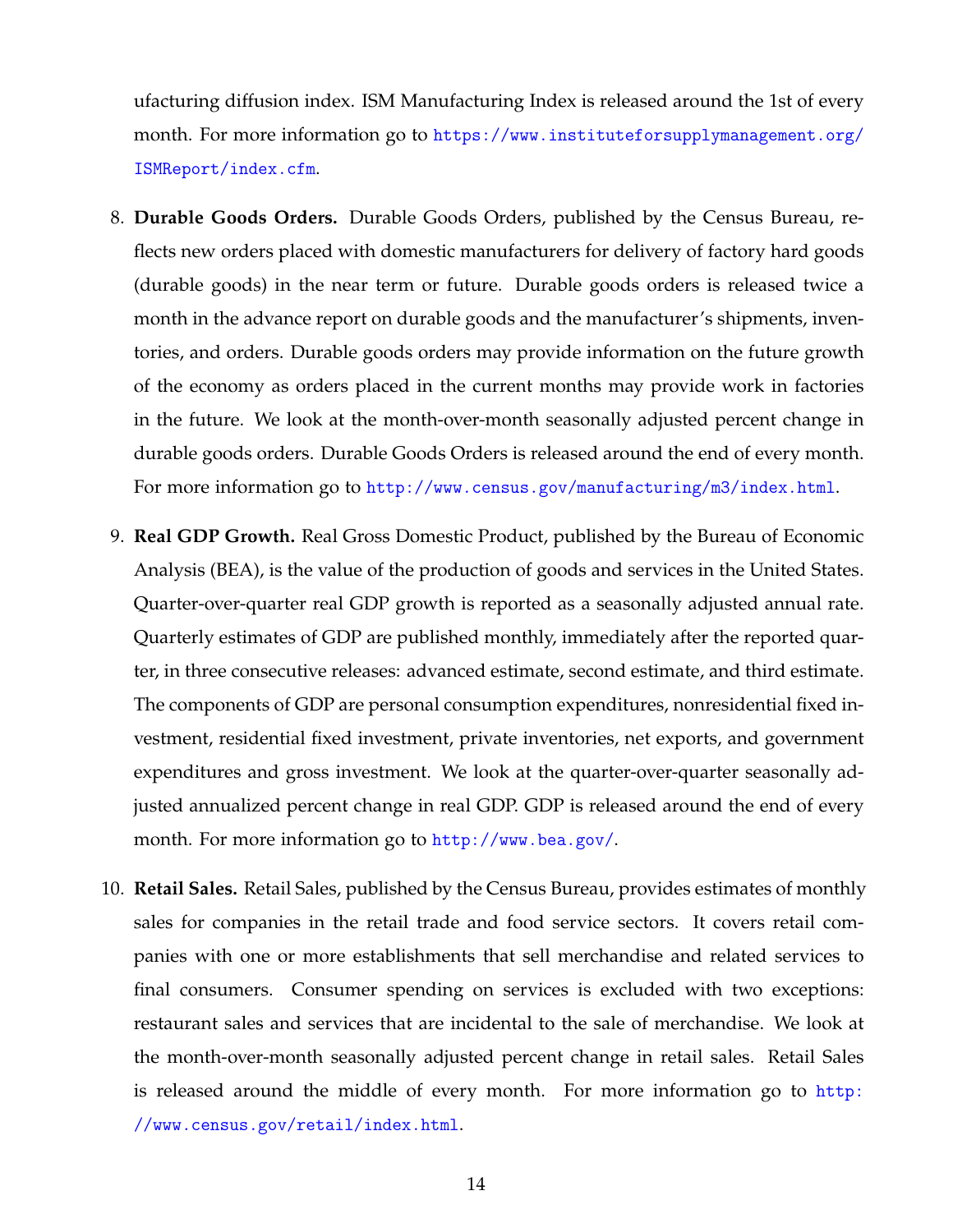- 11. **New Home Sales.** New Home Sales, published by the Census Bureau, measures the monthly sales of new single-family houses at a seasonally adjusted annual rate. New home sales are one of the earliest indicators of housing demands. To be included in the sales estimates, the sales transaction must intend to include both the house and the land. The sale of a house may take place at any stage of construction, even before the building permit is issued. Excluded from these estimates are houses built for rent, houses built by the owner, and houses built by a general contractor on the owner's land. A house is considered sold when either a sales contract has been signed or a deposit accepted. We look at the monthly seasonally adjusted annualized rate of single family new home sales, reported in thousands. New Home Sales is released around the 25th of every month. For more information go to <http://www.census.gov/construction/nrs/index.html>.
- 12. **Existing Home Sales.** Existing Home Sales, published by the National Association of Realtors, measures the monthly sales of new single-family houses at a seasonally adjusted annual rate. Existing-home sales, which include single-family, town homes, condominiums and co-ops, are based on transaction closings from Multiple Listing Services. Existing-home sales, based on closings, differ from the U.S. Census Bureau's series on new single-family home sales, which are based on contracts or the acceptance of a deposit. Because of these differences, it is not uncommon for each series to move in different directions in the same month. In addition, existing-home sales, which account for more than 90 percent of total home sales, are based on a larger data sample and typically are not subject to large prior-month revisions. We look at the monthly seasonally adjusted annualized rate of existing home sales, reported in thousands. Existing Home Sales is released around the 20th of every month. For more information go to <http://www.realtor.org/research-and-statistics>.
- 13. **Housing Starts.** Housing Starts, published by the Census Bureau, measures monthly starts of new single-family and multifamily housing units at a seasonally adjusted annual rate. Start of construction occurs when excavation begins for the footings or foundation of a building. All housing units in a multifamily building are defined as being started when this excavation begins. Beginning with data for September 1992, estimates of housing starts include units in structures being totally rebuilt on an existing foundation. Housing starts are good indication of current residential construc-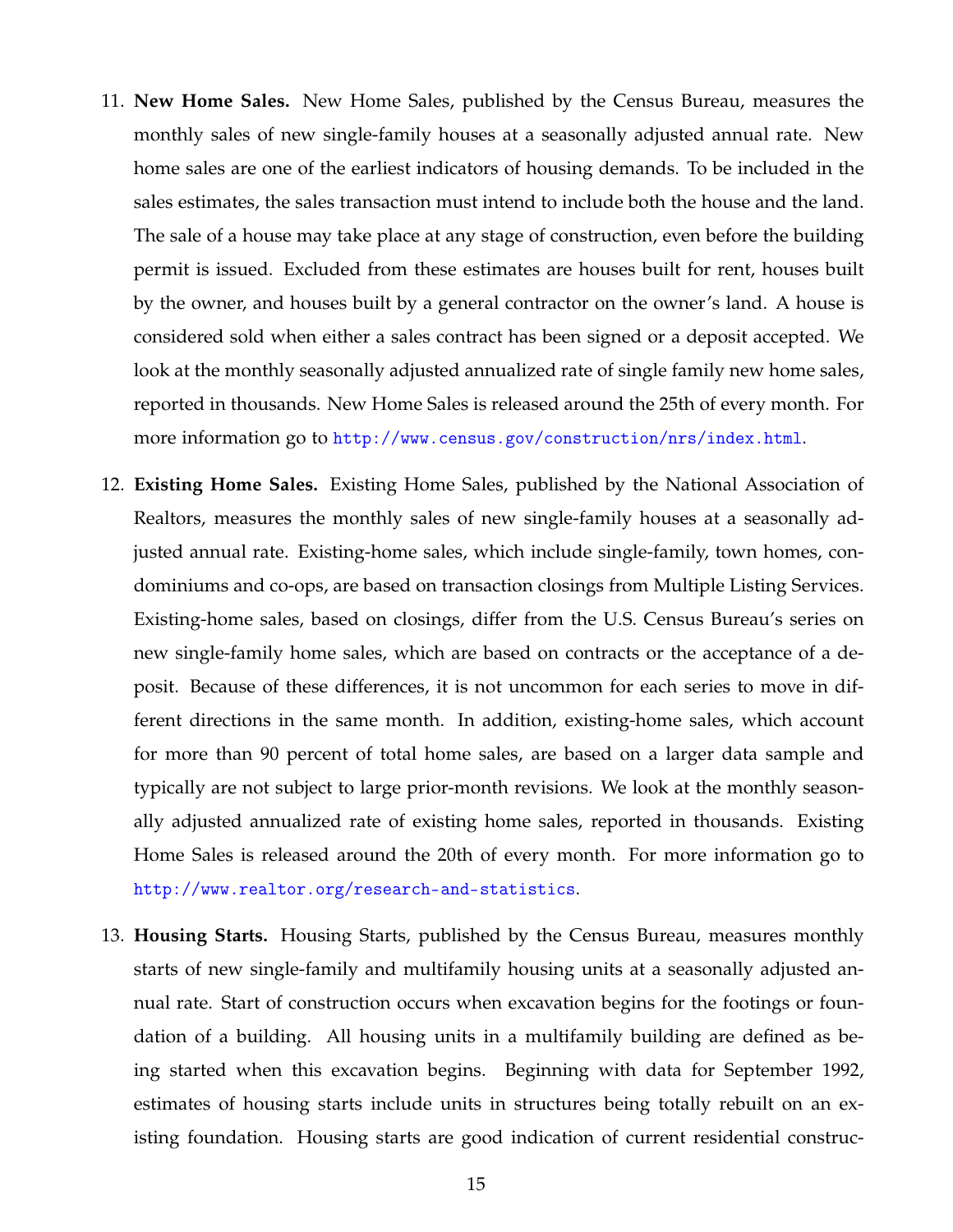tion activity. We look at the monthly seasonally adjusted annualized rate of housing starts, reported in thousands. Housing Starts is released in the New Residential Construction report around the 18th of every month. For more information go to <http://www.census.gov/construction/nrc/index.html>.

- 14. **Housing Permits.** Housing Permits, published by the Census Bureau, measures monthly issuance of building permits of new single-family and multifamily housing units at a seasonally adjusted annual rate. Building or zoning permit is the approval given by a local jurisdiction to proceed on a construction project. Note that not all areas of the country require a permit for construction. Permits are a good indication of residential construction activity in the next few months. We look at the monthly seasonally adjusted annualized rate of housing permits, reported in thousands. Housing Permits is released in the New Residential Construction report around the 18th of every month. For more information go to <http://www.census.gov/construction/nrc/index.html>.
- 15. **Industrial Production.** Industrial Production, published by the Federal Reserve, is a seasonally adjusted index that measures the real output of the manufacturing, mining, and electric and gas utilities industries; the reference period for the index is 2012. The industrial sector, together with construction, accounts for the bulk of the variation in national output over the course of the business cycle. The industrial detail provided by these measures helps illuminate structural developments in the economy. We look at the month-over-month seasonally adjusted percent change in total industrial production. Industrial Production is released around the middle of every month. For more information go to <http://www.federalreserve.gov/releases/G17/Current/default.htm>.
- 16. **Factory Orders.** New Factory Orders, published by the Census Bureau, reflects new orders placed with domestic manufacturers for delivery of factory goods in the near term or future. A new order is a communication of an intention to buy for immediate or future delivery. Only orders supported by binding legal documents (such as signed contracts, letters of intent, or letters of award) should be included. Reported data should include all new orders received during the month less cancellations. We look at the month-overmonth seasonally adjusted percent change in total manufacturers new orders. Factory Orders is released around the beginning of every month. For more information go to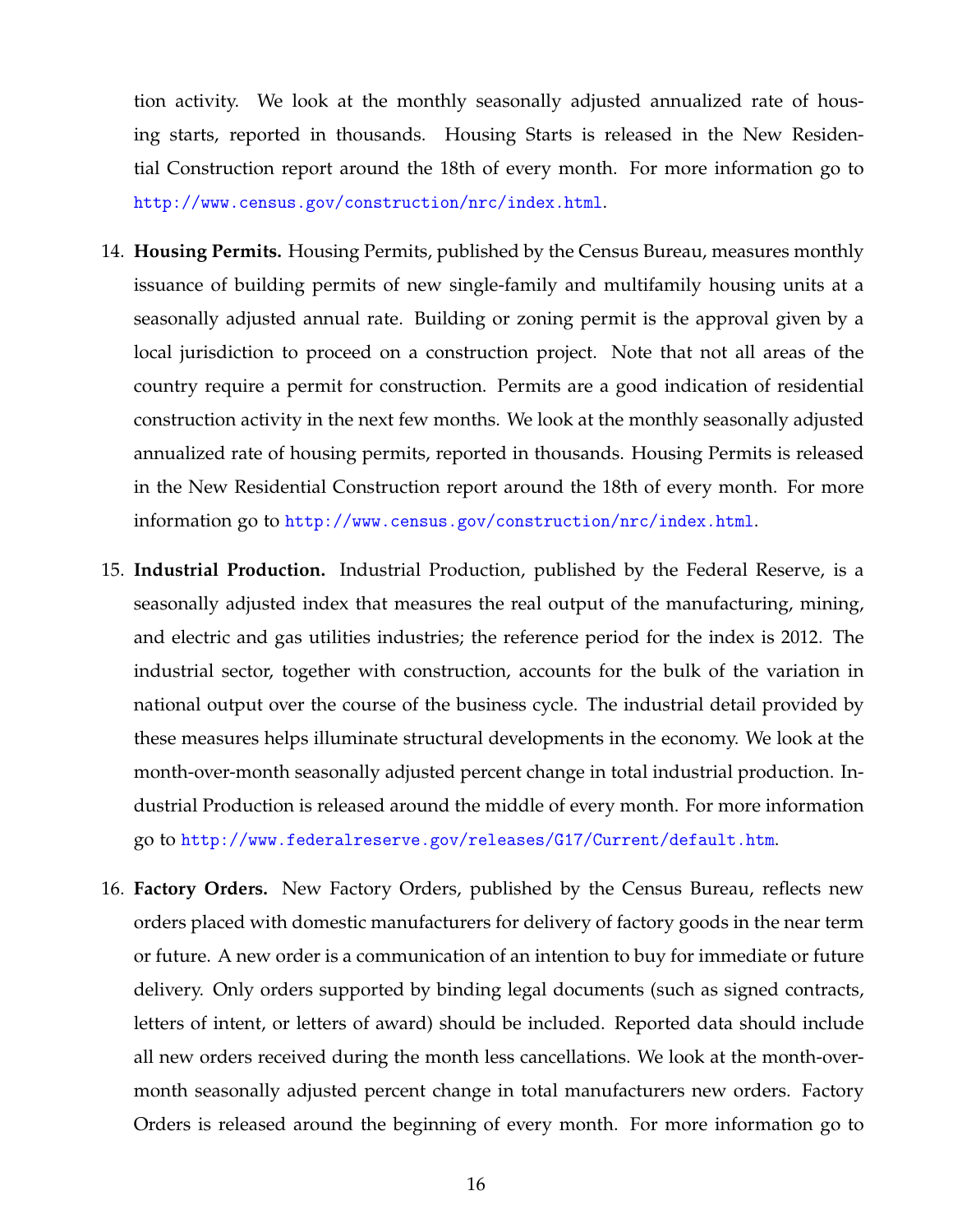<http://www.census.gov/manufacturing/m3/index.html>.

- 17. **Personal Income.** Personal Income, published by the BEA, measures the income received by households from employment (including self-employment), investments, and transfer payments. The largest component of personal income is wages and salaries from employment. We look at the month-over-month seasonally adjusted percent change in personal income. Personal Income is released with the Personal Income and Outlays report one business day after the GDP release around the end of every month. For more information go to <http://www.bea.gov/national/index.htm>.
- 18. **Personal Spending.** Personal Spending, published by the BEA, measures the expenditure by consumers on purchases of durable and non-durable goods and services. We look at the month-over-month seasonally adjusted percent change in personal consumption expenditure. Personal Spending is released with the Personal Income and Outlays report one business day after the GDP release around the end of every month. For more information go to <http://www.bea.gov/national/index.htm>.

Table [A.1](#page-18-0) displays summary statistics all U.S. macroeconomic news during our sample period: October 30, 1996 to January 14, 2016, which is dictated by data availability on announcement expectations. Figure [A.1](#page-17-0) displays the standardized news over time.

#### **A.2 Asset Prices**

The British pound (GBP), euro (EUR), Japanese yen (JPY), Australian dollar (AUD), and Canadian dollar (CAD) are foreign exchange futures expressed in U.S. dollars, so that an increase in the exchange rate indicates a depreciation of the U.S. dollar relative to the foreign currency. All prices are from Tickdata for the sample period begining with "First Survey" and ending by January 14, 2016.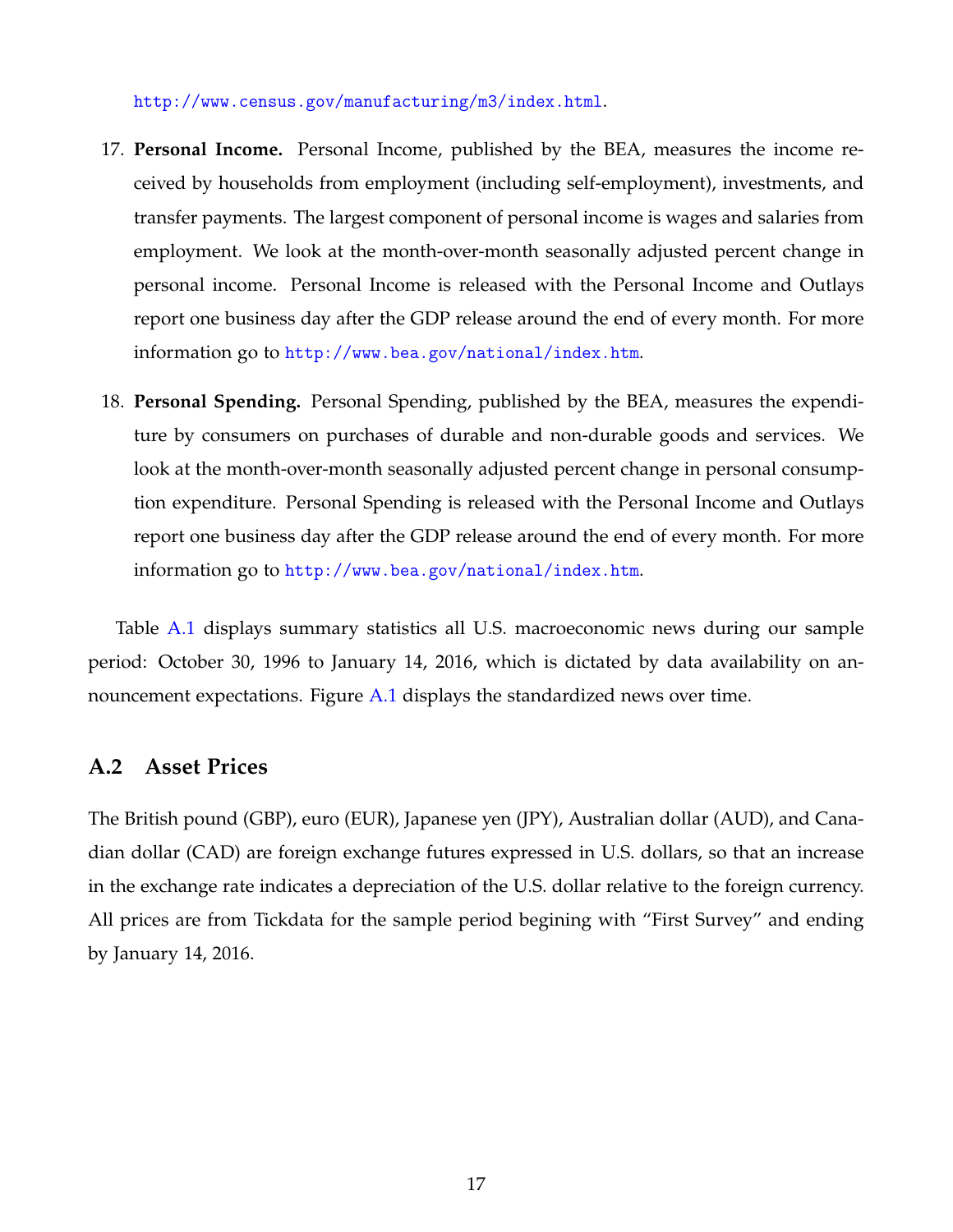<span id="page-17-0"></span>

**Notes:** The sample period is October 30, 1996 to January 14, 2016. NOTES: The sample period is October 30, 1996 to January 14, 2016. **Sources:** Bloomberg; Tickdata; authors' calculations. SOURCES: Bloomberg, L.P. 2016; TickData; authors' calculation.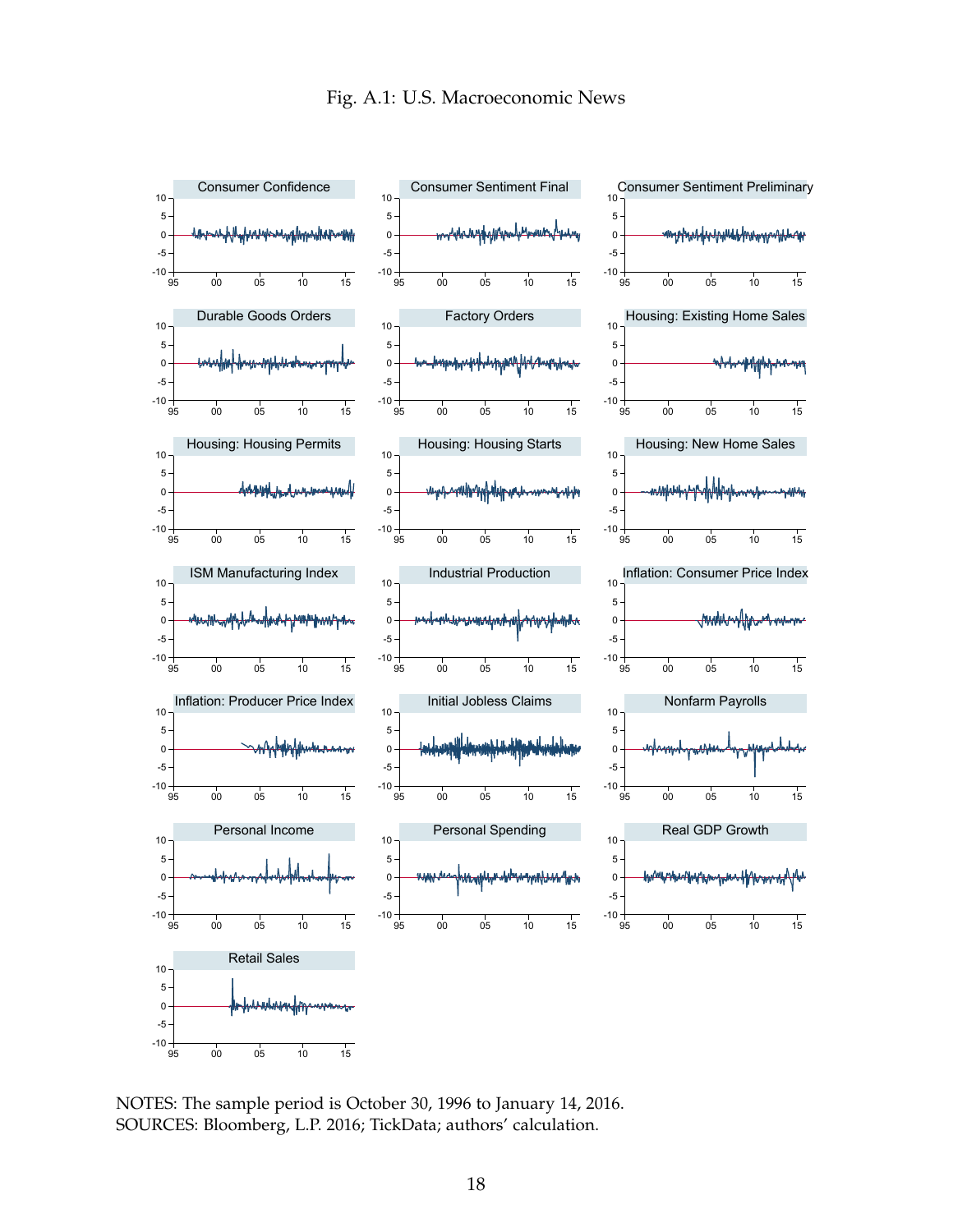<span id="page-18-0"></span>

| <b>News</b>                     | <b>Obs</b> | Mean   | Med    | S.D.  | Min        | Max   | <b>First Survey</b> |
|---------------------------------|------------|--------|--------|-------|------------|-------|---------------------|
| Consumer Confidence             | 226        | 0.1    | 0.3    | 5.0   | $-14.0$    | 12.3  | 02/25/1997          |
| Consumer Sentiment Final        | 200        | 0.3    | 0.3    | 1.4   | $-4.0$     | 6.0   | 05/28/1999          |
| Consumer Sentiment Preliminary  | 199        | $-0.7$ | $-0.7$ | 3.8   | $-9.9$     | 9.2   | 05/14/1999          |
| Durable Goods Orders            | 218        | 0.0    | 0.1    | 2.8   | $-8.2$     | 14.6  | 11/26/1997          |
| Factory Orders                  | 230        | 0.0    | 0.0    | 0.6   | $-2.3$     | 1.9   | 11/01/1996          |
| Housing: Existing Home Sales    | 130        | $-1.5$ | 10.0   | 203.8 | $-820.0$   | 410.0 | 02/25/2005          |
| Housing: Housing Permits        | 160        | 5.7    | $-1.5$ | 58.1  | $-106.0$   | 193.0 | 08/16/2002          |
| Housing: Housing Starts         | 212        | 5.5    | 3.0    | 79.6  | $-253.0$   | 256.0 | 03/17/1998          |
| Housing: New Home Sales         | 229        | 4.0    | 2.0    | 57.5  | $-166.0$   | 244.0 | 10/30/1996          |
| ISM Manufacturing Index         | 230        | 0.1    | 0.0    | 1.9   | $-6.0$     | 7.4   | 11/01/1996          |
| Industrial Production           | 229        | $-0.0$ | 0.0    | 0.4   | $-2.0$     | 1.1   | 11/15/1996          |
| Inflation: Consumer Price Index | 147        | 0.0    | 0.0    | 0.2   | $-0.4$     | 0.5   | 10/18/2002          |
| Inflation: Producer Price Index | 142        | 0.0    | 0.0    | 0.5   | $-1.3$     | 1.7   | 11/15/2002          |
| Initial Jobless Claims          | 961        | 0.3    | 0.0    | 18.1  | $-83.0$    | 80.0  | 01/04/1997          |
| Nonfarm Payrolls                | 226        | $-2.7$ | 9.0    | 188.0 | $-1,398.0$ | 894.0 | 01/10/1997          |
| Personal Income                 | 230        | 0.0    | 0.0    | 0.3   | $-1.2$     | 1.8   | 10/31/1996          |
| Personal Spending               | 226        | $-0.0$ | 0.0    | 0.2   | $-0.8$     | 0.6   | 02/03/1997          |
| Real GDP Growth Advanced        | 74         | 0.0    | $-0.1$ | 0.8   | $-1.7$     | 1.7   | 04/30/1997          |
| Real GDP Growth Final           | 76         | $-0.0$ | 0.0    | 0.3   | $-1.1$     | 0.7   | 03/26/1997          |
| Real GDP Growth Second          | 75         | 0.0    | 0.0    | 0.3   | $-0.8$     | 0.8   | 11/27/1996          |
| <b>Retail Sales</b>             | 175        | $-0.0$ | 0.0    | 0.6   | $-1.6$     | 4.6   | 06/13/2001          |

| Table A.1: Summary Statistics of U.S. Macroeconomic News |
|----------------------------------------------------------|
|----------------------------------------------------------|

Table A.2: Summary Statistics of Asset Prices

| <b>News</b> | Obs       | Mean    | Med     | S.D.  | Min    | Max     |
|-------------|-----------|---------|---------|-------|--------|---------|
| 10Yr T-Note | 1,041,812 | 117.409 | 116.047 | 8.978 | 93.703 | 135.469 |
| 5Yr T-Note  | 1,041,813 | 113.794 | 113.633 | 6.654 | 96.516 | 124.992 |
| <b>EUR</b>  | 1,143,377 | 1.221   | 1.266   | 0.178 | 0.826  | 1.598   |
| GBP         | 1,287,349 | 1.651   | 1.617   | 0.156 | 1.352  | 2.114   |
| YEN         | 1,287,349 | 0.947   | 0.911   | 0.144 | 0.682  | 1.323   |
| <b>AUD</b>  | 1,287,349 | 0.771   | 0.760   | 0.155 | 0.479  | 1.100   |
| CAD         | 1,287,349 | 0.823   | 0.817   | 0.131 | 0.619  | 1.103   |

The summary statistics are calculated using price data at 5 minute intervals using a trading period from 18:00 to 16:00.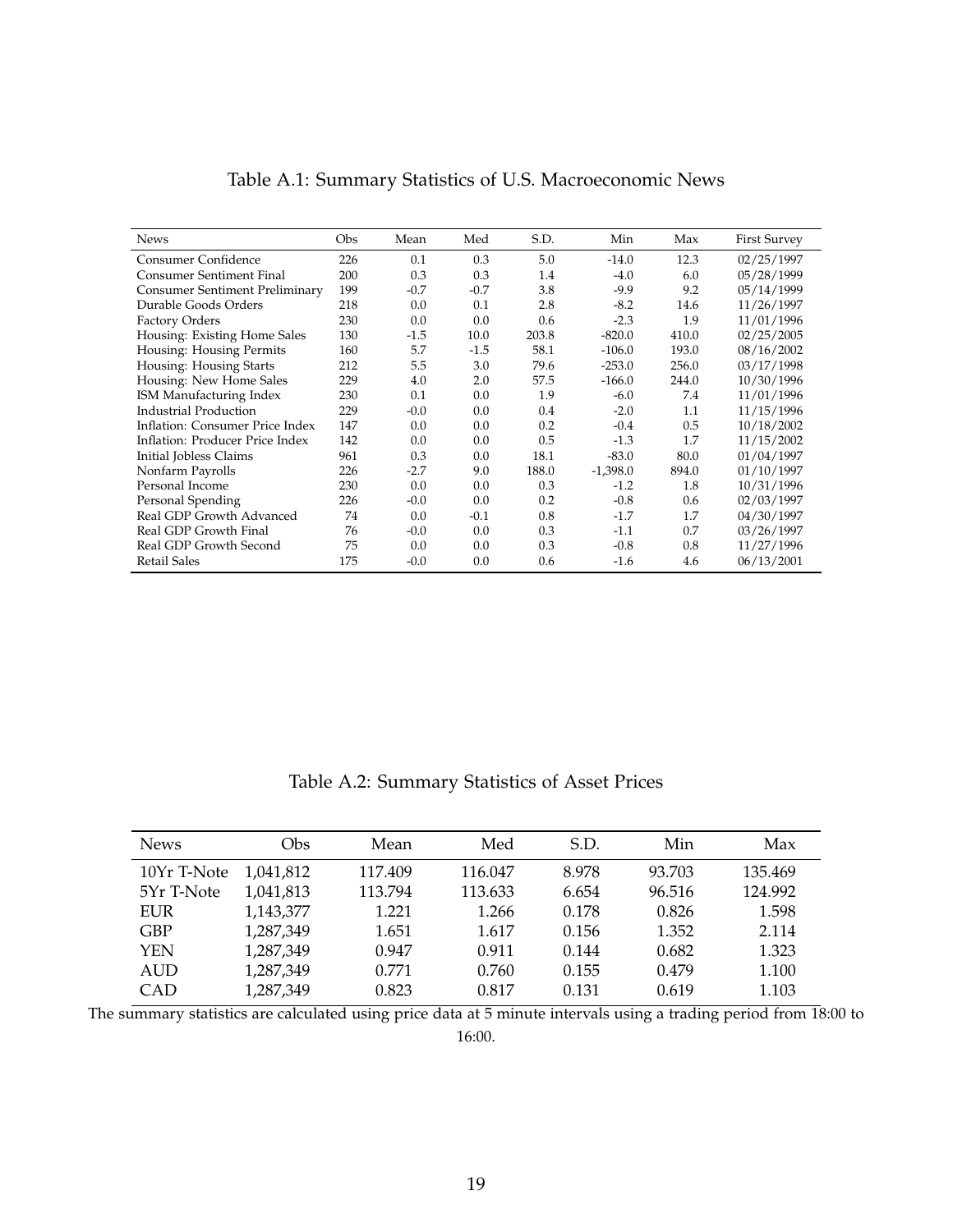#### **B ROBUSTNESS**

The main estimation strategy can be broadly especified as

$$
\Delta Y_{t-\tau,t+\tau} = \alpha_i + \beta_i n e w s_{i,t} + \epsilon_{i,t},
$$

where *Y* is either the log change in the price of 10-year U.S. Treasury Note futures multiplied by 10,000 or the log change in the price of currency futures multiplied by 10,000, for the EUR, GBP, JPY, AUD, CAD, expressed in USD. *τ* indicates the time-window in which the asset price reaction is considered relative to the release of a particular announcement *i*, where a 30-minute window refers the change in the asset price 15 minutes prior to the news and 15 minutes after.

In all tables, "Pre 2008" indicates 10/30/1996 - 12/31/2008 and "Post 2008" indicates 1/1/2009 - 1/14/2016.

- 1. Main results with different time windows for asset prices reaction: 10 minutes (Table  $B.1$ ), 20 minutes (Table  $B.3$ ), and 60 minutes (Table  $B.5$ ).
- 2. Main results with day-of-the-week dummies (Table [B.7\)](#page-23-0).
- 3. Test whether coefficients are statistically different in the pre and post periods with different time windows for asset prices reaction: 10 minutes (Table [B.2\)](#page-20-0), 20 minutes (Table [B.4\)](#page-21-0), 30 minutes (Table [B.8\)](#page-24-0), and 60 minutes (Table [B.6\)](#page-22-0).
- 4. Full-sample results with different time windows for asset prices reaction: 10 minutes (Table [B.9\)](#page-25-0), 20 minutes (Table [B.10\)](#page-26-0), 30 minutes (Table [B.11\)](#page-27-0), and 60 minutes (Table [B.12\)](#page-28-0).
- 5. Different maturities for Treasuries:
	- 2 years (Table [B.13\)](#page-29-0).
	- 5 years (Table [B.14\)](#page-30-0).
	- 30 years (Table  $B.15$ ).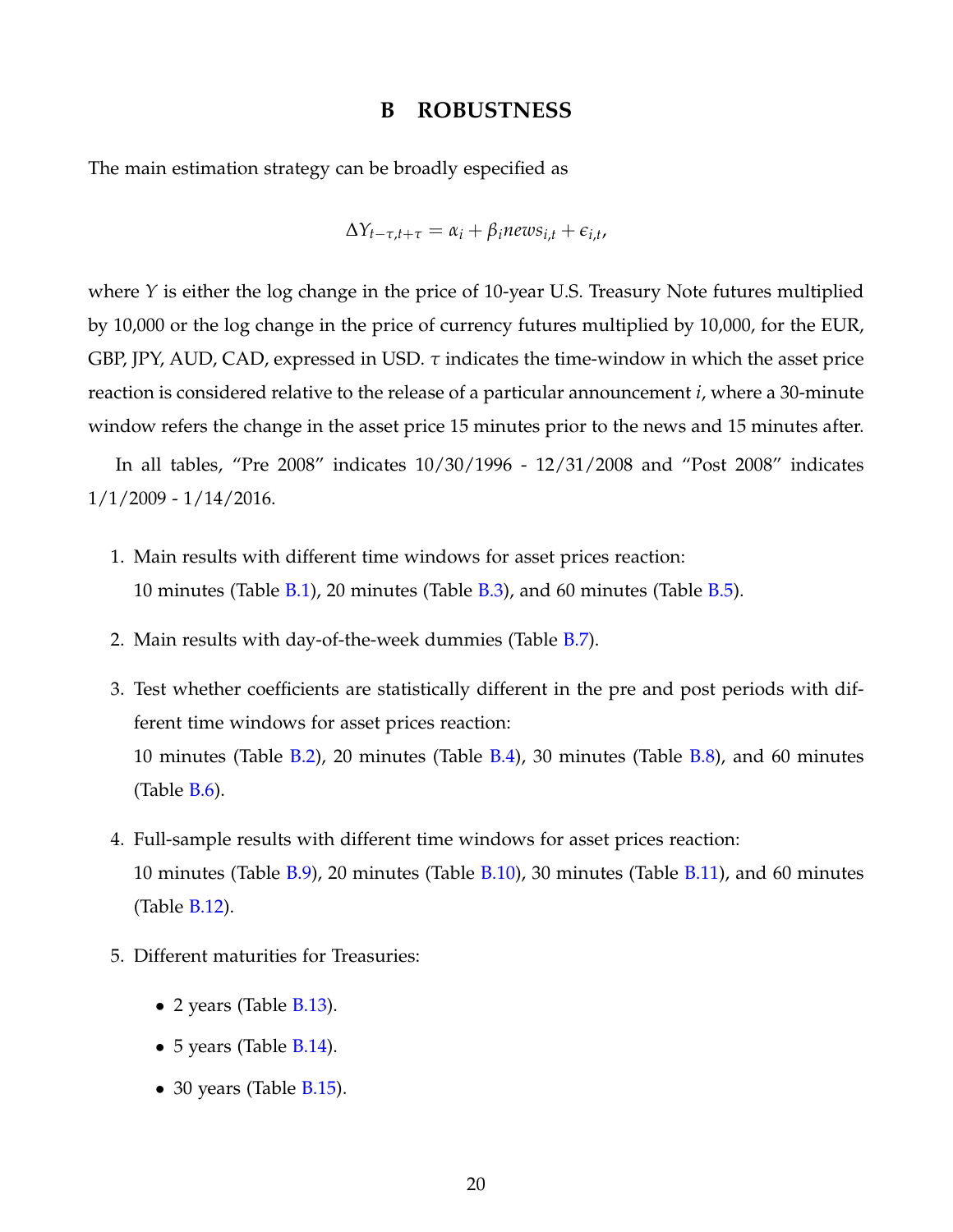<span id="page-20-0"></span>

|  | Table B.1: Asset Prices Response to U.S. Macroeconomic News [10-minute window] |  |
|--|--------------------------------------------------------------------------------|--|
|--|--------------------------------------------------------------------------------|--|

| <b>News</b>                           | 10Yr T-Note           |                       | <b>EUR</b>           |                    |                      | <b>GBP</b>     | <b>IPY</b>           |                       | <b>AUD</b>        |                |                    | CAD                 |
|---------------------------------------|-----------------------|-----------------------|----------------------|--------------------|----------------------|----------------|----------------------|-----------------------|-------------------|----------------|--------------------|---------------------|
|                                       | Pre2008               | Post2008              | Pre2008              | Post2008           | Pre2008              | Post2008       | Pre2008              | Post2008              | Pre2008           | Post2008       | Pre2008            | Post2008            |
|                                       |                       |                       |                      |                    |                      |                |                      |                       |                   |                |                    |                     |
| <b>Consumer Confidence</b>            | $-8.69***$            | $-4.22***$            | $-8.30***$           | 0.99               | $-4.21***$           | 0.85           | $-6.36***$           | $-7.63***$            | $-3.33***$        | $4.63***$      | $-1.01$            | $4.20***$           |
|                                       | (0.70)                | (0.62)                | (0.92)               | (0.98)             | (0.66)               | (0.80)         | (0.83)               | (0.99)                | (0.94)            | (1.13)         | (0.68)             | (1.13)              |
| <b>Consumer Sentiment Final</b>       | $-0.42$               | 0.69                  | $-1.01$              | $-1.24$            | $-1.21$              | $-1.30$        | $-2.54***$           | $-0.11$               | 0.55              | $-1.21$        | $-1.38*$           | 0.72                |
|                                       | (0.83)                | (0.76)                | (0.98)               | (1.19)             | (0.76)               | (0.97)         | (0.92)               | (1.21)                | (1.08)            | (1.37)         | (0.79)             | (1.37)              |
| <b>Consumer Sentiment Preliminary</b> | $-0.50$               | $-0.98$               | $-1.00$              | $-1.02$            | 0.45                 | $-0.13$        | 0.59                 | $-4.53***$            | $-0.20$           | $-0.28$        | 0.49               | $2.82***$           |
|                                       | (0.76)                | (0.69)                | (0.90)               | (1.08)             | (0.71)               | (0.88)         | (0.85)               | (1.10)                | (1.00)            | (1.25)         | (0.73)             | (1.25)              |
| Durable Goods Orders                  | $-6.07***$            | $-2.72**$             | $-5.44***$           | $-0.05$            | $-2.96***$           | 0.61           | $-4.33***$           | $-3.61***$            | $-2.16*$          | 0.66           | $-1.09$            | 2.27                |
|                                       | (1.11)                | (1.25)                | (1.05)               | (1.38)             | (0.77)               | (1.01)         | (0.94)               | (1.58)                | (1.12)            | (1.47)         | (0.84)             | (1.52)              |
| Factory Orders                        | $-2.13***$            | $-1.80***$            | $-2.11***$           | $-2.66***$         | $-1.05$              | $-2.33***$     | $-1.86***$           | $-3.74***$            | $-1.57*$          | $-0.68$        | $-1.97***$         | 0.05                |
|                                       | (0.71)                | (0.67)                | (0.90)               | (1.04)             | (0.66)               | (0.85)         | (0.83)               | (1.07)                | (0.93)            | (1.21)         | (0.67)             | (1.21)              |
| Housing: Existing Home Sales          | $-5.66***$            | $-3.14***$            | $-5.95***$           | $-0.44$            | $-2.11$              | 0.29           | $-8.53***$           | $-5.62***$            | 1.33              | $1.90*$        | $-2.27$            | $2.20***$           |
|                                       | (1.37)                | (0.61)                | (1.71)               | (0.96)             | (1.55)               | (0.79)         | (1.87)               | (0.98)                | (2.18)            | (1.11)         | (1.71)             | (1.11)              |
| Housing: Housing Permits              | $-1.44$               | $-3.28**$             | $-1.20$              | $-0.98$            | $-1.28$              | $-0.62$        | $-0.49$              | $-2.45$               | $-0.85$           | $-0.09$        | $-0.92$            | 0.90                |
|                                       | (1.51)                | (1.32)                | (1.37)               | (1.46)             | (1.09)               | (1.07)         | (1.27)               | (1.68)                | (1.40)            | (1.56)         | (1.23)             | (1.62)              |
| Housing: Housing Starts               | $-1.02$               | $-6.47***$            | $-0.33$              | $-3.82**$          | $-0.53$              | $-2.53*$       | $-0.47$              | $-8.10***$            | $-0.54$           | $-1.18$        | $-0.64$            | 1.23                |
|                                       | (1.02)                | (1.66)                | (0.96)               | (1.83)             | (0.71)               | (1.34)         | (0.87)               | (2.10)                | (1.02)            | (1.96)         | (0.78)             | (2.03)              |
| Housing: New Home Sales               | $-3.37***$            | $-6.53***$            | $-2.78***$           | $-0.67$            | $-2.34***$           | 1.61<br>(1.29) | $-2.63***$           | $-8.91***$            | $-1.12$<br>(0.79) | 2.42<br>(1.83) | $-0.66$            | 2.60                |
|                                       | (0.60)<br>$-11.45***$ | (1.01)<br>$-10.58***$ | (0.73)<br>$-6.49***$ | (1.59)<br>$-1.98*$ | (0.55)<br>$-3.43***$ | $-1.41$        | (0.70)<br>$-5.27***$ | (1.61)<br>$-14.56***$ | $-0.49$           | $3.93***$      | (0.56)<br>$-0.59$  | (1.83)<br>$5.25***$ |
| ISM Manufacturing Index               |                       |                       |                      |                    |                      | (0.90)         |                      |                       |                   |                |                    |                     |
| <b>Industrial Production</b>          | (0.62)<br>$-3.95***$  | (0.67)<br>$-1.95***$  | (0.83)<br>$-1.30*$   | (1.11)<br>$-0.36$  | (0.61)<br>$-0.75$    | $-0.37$        | (0.76)<br>$-3.27***$ | (1.08)<br>$-3.60***$  | (0.86)<br>0.84    | (1.27)<br>0.95 | (0.62)<br>$1.22**$ | (1.27)<br>$1.47*$   |
|                                       | (0.45)                | (0.46)                | (0.67)               | (0.80)             | (0.55)               | (0.70)         | (0.64)               | (0.71)                | (0.86)            | (0.88)         | (0.60)             | (0.82)              |
| Inflation: Consumer Price Index       | $-2.89*$              | $-4.37***$            | $-1.04$              | $-1.42$            | $-1.50$              | $-0.56$        | 0.10                 | $-5.09***$            | $-1.74$           | $-3.14*$       | 0.57               | $-1.94$             |
|                                       | (1.51)                | (1.48)                | (1.38)               | (1.63)             | (1.10)               | (1.20)         | (1.28)               | (1.87)                | (1.41)            | (1.74)         | (1.24)             | (1.80)              |
| Inflation: Producer Price Index       | $-5.29***$            | $-3.72**$             | $-2.75*$             | $-1.97$            | $-2.43***$           | $-0.91$        | $-2.85***$           | $-6.15***$            | $-2.11$           | 0.35           | $-1.78$            | $-0.33$             |
|                                       | (1.57)                | (1.45)                | (1.43)               | (1.60)             | (1.14)               | (1.17)         | (1.33)               | (1.83)                | (1.47)            | (1.71)         | (1.29)             | (1.77)              |
| Initial Jobless Claims                | $3.90***$             | $4.58***$             | $2.87***$            | 1.90               | $2.25***$            | 1.48           | $3.82***$            | $7.41***$             | $1.86*$           | $-0.34$        | $-0.28$            | $-1.38$             |
|                                       | (1.02)                | (1.30)                | (1.01)               | (1.44)             | (0.70)               | (1.05)         | (0.85)               | (1.64)                | (1.00)            | (1.54)         | (0.75)             | (1.59)              |
| Nonfarm Payrolls                      | $-20.72***$           | $-9.07***$            | $-17.42***$          | $-7.50***$         | $-10.71***$          | $-4.16***$     | $-13.01***$          | $-9.51***$            | $-10.72***$       | $-3.76***$     | $-5.97***$         | $2.27*$             |
|                                       | (1.21)                | (1.00)                | (1.22)               | (1.11)             | (0.84)               | (0.82)         | (1.03)               | (1.27)                | (1.22)            | (1.20)         | (0.92)             | (1.24)              |
| Personal Income                       | 0.64                  | $-0.21$               | 0.42                 | 0.42               | 0.14                 | 0.09           | 0.01                 | $-0.27$               | $-0.41$           | 0.65           | 0.20               | 1.58                |
|                                       | (1.32)                | (1.27)                | (1.24)               | (1.40)             | (0.90)               | (1.02)         | (1.10)               | (1.60)                | (1.29)            | (1.49)         | (0.97)             | (1.54)              |
| Personal Spending                     | $-0.96$               | $-1.87$               | $-0.68$              | 0.43               | $-0.45$              | 1.35           | $-0.08$              | $-2.32$               | $-0.12$           | 0.74           | 0.42               | 0.73                |
|                                       | (1.31)                | (1.52)                | (1.26)               | (1.68)             | (0.89)               | (1.23)         | (1.09)               | (1.93)                | (1.28)            | (1.79)         | (0.96)             | (1.85)              |
| Real GDP Growth Advanced              | $-10.39***$           | $-6.19***$            | $-18.56***$          | $-4.90*$           | $-10.22***$          | $-4.76***$     | $-9.21***$           | $-12.37***$           | $-9.51***$        | 0.11           | $-2.68***$         | $-1.14$             |
|                                       | (1.82)                | (2.37)                | (1.83)               | (2.62)             | (1.25)               | (1.92)         | (1.53)               | (3.00)                | (1.79)            | (2.80)         | (1.36)             | (2.90)              |
| Real GDP Growth Final                 | $-1.40$               | $-4.82***$            | $-2.49$              | $-3.73**$          | $-1.19$              | $-2.35*$       | $-1.90$              | $-6.81***$            | $-2.35$           | $-3.72*$       | 0.02               | $-3.03$             |
|                                       | (2.42)                | (1.71)                | (2.58)               | (1.89)             | (1.66)               | (1.39)         | (2.03)               | (2.17)                | (2.37)            | (2.02)         | (1.78)             | (2.09)              |
| Real GDP Growth Second                | $-3.22$               | $-3.17*$              | $-4.59*$             | $-5.87***$         | $-2.63$              | $-2.77**$      | $-3.46*$             | $-9.77***$            | $-1.34$           | $-3.38*$       | $-3.29*$           | $-1.40$             |
|                                       | (2.35)                | (1.71)                | (2.36)               | (1.89)             | (1.60)               | (1.39)         | (1.96)               | (2.16)                | (2.28)            | (2.02)         | (1.72)             | (2.09)              |
| <b>Retail Sales</b>                   | $-6.86***$            | $-11.36***$           | $-7.35***$           | $-2.94*$           | $-5.44***$           | $-1.75$        | $-5.72***$           | $-15.43***$           | $-3.01**$         | $4.18***$      | $-0.78$            | $3.81**$            |
|                                       | (1.26)                | (1.48)                | (1.14)               | (1.66)             | (0.90)               | (1.22)         | (1.06)               | (1.87)                | (1.18)            | (1.77)         | (1.01)             | (1.83)              |

# Table B.2: Asset Prices Response to U.S. Macro News: t-test [10-minute window]

| <b>News</b>                           | 10Yr T-Note  | EUR          | <b>GBP</b>   | IPY         | AUD          | CAD.         |
|---------------------------------------|--------------|--------------|--------------|-------------|--------------|--------------|
| Consumer Confidence                   | $-230.38***$ | $-315.87***$ | $-226.70***$ | $45.76***$  | $-252.36***$ | $-178.11***$ |
| Consumer Sentiment Final              | $-45.22***$  | $6.72***$    | $3.08***$    | $-71.41***$ | $45.29***$   | $-58.53***$  |
| <b>Consumer Sentiment Preliminary</b> | $21.55***$   | 0.57         | $22.95***$   | $165.19***$ | $2.17**$     | $-71.24***$  |
| Durable Goods Orders                  | $-92.74***$  | $-140.10***$ | $-128.32***$ | $-17.59***$ | $-69.91***$  | $-85.90***$  |
| <b>Factory Orders</b>                 | $-16.49***$  | $18.33***$   | $54.74***$   | $64.38***$  | $-26.91***$  | $-65.66***$  |
| Housing: Existing Home Sales          | $-54.66***$  | $-93.55***$  | $-45.65***$  | $-45.95***$ | $-7.79***$   | $-74.42***$  |
| Housing: Housing Permits              | $37.64***$   | $-4.66***$   | $-17.95***$  | $38.84***$  | $-15.04***$  | $-37.51***$  |
| Housing: Housing Starts               | $125.54***$  | $74.19***$   | $58.26***$   | $146.88***$ | $12.73***$   | $-37.52***$  |
| Housing: New Home Sales               | $121.61***$  | $-52.78***$  | $-123.48***$ | $158.01***$ | $-78.50***$  | $-73.84***$  |
| ISM Manufacturing Index               | $-45.12***$  | $-146.57***$ | $-84.57***$  | $322.27***$ | $-131.28***$ | $-183.32***$ |
| Industrial Production                 | $-147.37***$ | $-40.59***$  | $-19.41***$  | $15.98***$  | $-4.10***$   | $-11.19***$  |
| Inflation: Consumer Price Index       | $28.64***$   | $7.34***$    | $-23.71***$  | $95.14***$  | $25.81***$   | $47.86***$   |
| Inflation: Producer Price Index       | $-29.91***$  | $-15.00***$  | $-38.17***$  | $60.48***$  | $-45.15***$  | $-27.41***$  |
| Initial Jobless Claims                | $-18.92***$  | $24.79***$   | $27.63***$   | $-86.45***$ | $54.45***$   | $27.69***$   |
| Nonfarm Payrolls                      | $-361.61***$ | $-278.62***$ | $-266.37***$ | $-99.46***$ | $-194.75***$ | $-245.39***$ |
| Personal Income                       | $22.31***$   | 0.02         | $1.79*$      | $6.64***$   | $-25.19***$  | $-34.31***$  |
| Personal Spending                     | $21.40***$   | $-23.67***$  | $-54.44***$  | $45.21***$  | $-17.95***$  | $-6.61***$   |
| Real GDP Growth Advanced              | $-64.63***$  | $-191.17***$ | $-108.14***$ | $41.72***$  | $-130.73***$ | $-21.23***$  |
| Real GDP Growth Final                 | $57.01***$   | $18.24***$   | $26.21***$   | $77.79***$  | $21.26***$   | $51.75***$   |
| Real GDP Growth Second                | $-0.85$      | $19.89***$   | $3.24***$    | $101.99***$ | $32.56***$   | $-32.62***$  |
| Retail Sales                          | $99.31***$   | $-94.37***$  | $-104.90***$ | $193.79***$ | $-145.10***$ | $-94.20***$  |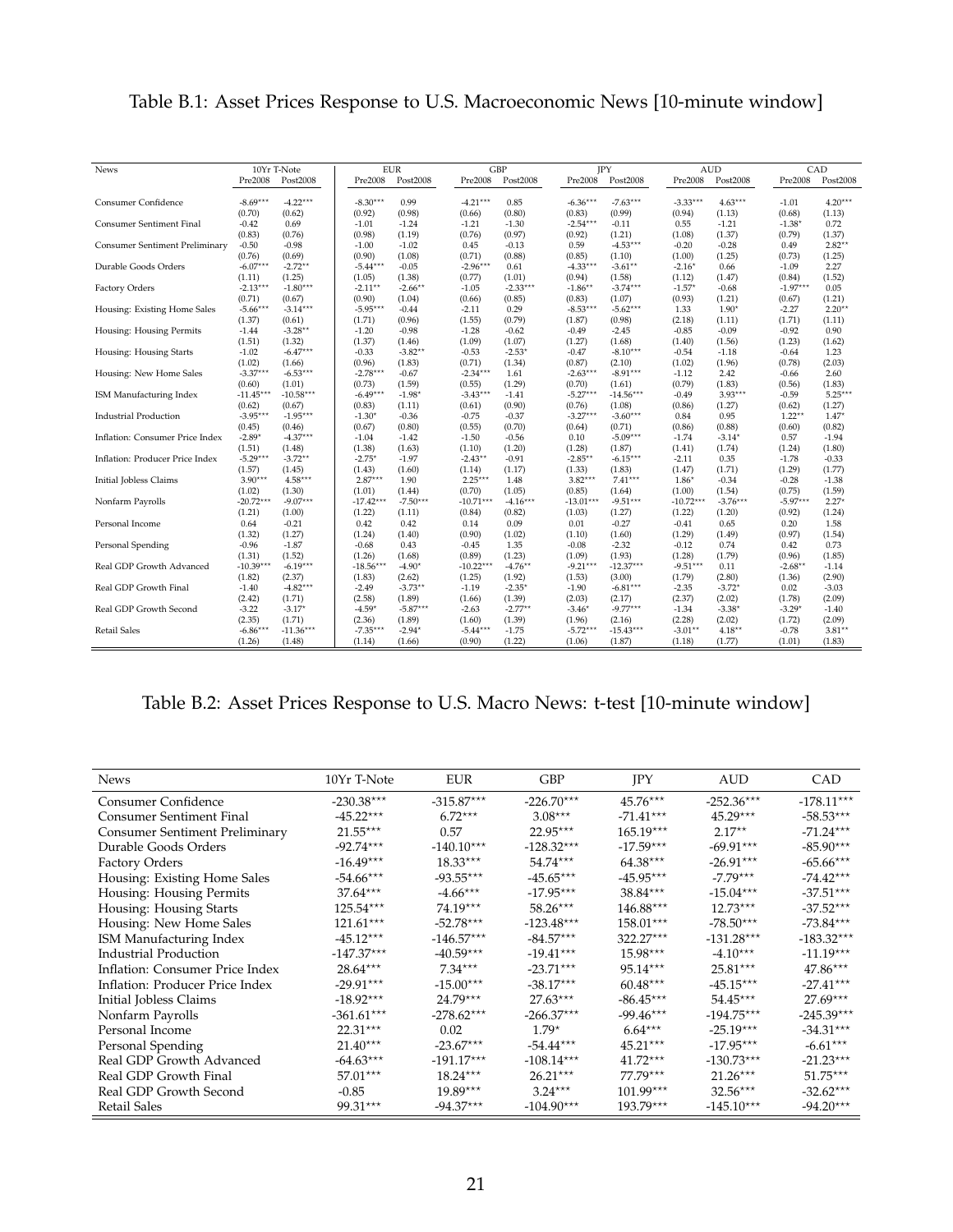<span id="page-21-0"></span>

| Table B.3: Asset Prices Response to U.S. Macroeconomic News [20-minute window] |  |  |  |  |
|--------------------------------------------------------------------------------|--|--|--|--|
|--------------------------------------------------------------------------------|--|--|--|--|

| <b>News</b>                           |             | 10Yr T-Note<br>Post2008 | Pre2008     | <b>EUR</b><br>Post2008 | Pre2008     | <b>GBP</b><br>Post2008 | Pre2008     | JPY<br>Post2008 | Pre2008     | <b>AUD</b><br>Post2008 | Pre2008    | CAD<br>Post2008 |
|---------------------------------------|-------------|-------------------------|-------------|------------------------|-------------|------------------------|-------------|-----------------|-------------|------------------------|------------|-----------------|
|                                       | Pre2008     |                         |             |                        |             |                        |             |                 |             |                        |            |                 |
| Consumer Confidence                   | $-9.40***$  | $-4.72***$              | $-10.00***$ | $-0.07$                | $-5.23***$  | 1.34                   | $-7.09***$  | $-6.90***$      | $-4.22***$  | $3.41**$               | $-0.77$    | $3.01***$       |
|                                       | (0.86)      | (0.81)                  | (1.20)      | (1.25)                 | (0.85)      | (1.07)                 | (1.09)      | (1.19)          | (1.24)      | (1.49)                 | (0.89)     | (1.44)          |
| <b>Consumer Sentiment Final</b>       | $-0.45$     | $-0.72$                 | $-1.56$     | 0.03                   | $-1.93*$    | $-0.16$                | $-2.27*$    | $-0.69$         | $-1.11$     | 1.19                   | $-2.05***$ | 2.64            |
|                                       | (1.01)      | (0.98)                  | (1.27)      | (1.50)                 | (0.99)      | (1.29)                 | (1.17)      | (1.44)          | (1.41)      | (1.80)                 | (1.04)     | (1.73)          |
| <b>Consumer Sentiment Preliminary</b> | $-0.57$     | $-3.90***$              | 1.46        | $-1.78$                | $1.56*$     | $-0.02$                | 0.58        | $-7.54***$      | 1.07        | 1.97                   | $-0.06$    | $4.45***$       |
|                                       | (0.93)      | (0.89)                  | (1.17)      | (1.37)                 | (0.91)      | (1.18)                 | (1.08)      | (1.30)          | (1.30)      | (1.64)                 | (0.96)     | (1.58)          |
| Durable Goods Orders                  | $-8.00***$  | $-2.81**$               | $-4.70$     | $-0.75$                | $-1.73$     | $-0.37$                | $-1.46$     | $-3.63**$       | $-2.92$     | 0.55                   | $-0.91$    | 1.10            |
|                                       | (2.54)      | (1.40)                  | (3.13)      | (1.71)                 | (2.30)      | (1.25)                 | (4.18)      | (1.79)          | (3.80)      | (1.71)                 | (1.87)     | (1.77)          |
| Factory Orders                        | $-3.07***$  | $-0.37$                 | $-2.71***$  | $-3.49***$             | $-0.72$     | $-2.68**$              | $-2.02*$    | $-2.04$         | $-2.70**$   | $-1.84$                | $-1.52*$   | $-2.88*$        |
|                                       | (0.88)      | (0.87)                  | (1.17)      | (1.32)                 | (0.85)      | (1.14)                 | (1.08)      | (1.27)          | (1.23)      | (1.59)                 | (0.88)     | (1.53)          |
| Housing: Existing Home Sales          | $-6.16***$  | $-3.63***$              | $-7.96***$  | $-0.66$                | $-5.36***$  | 0.39                   | $-9.24***$  | $-7.45***$      | $-0.83$     | $2.58*$                | $-2.42$    | $4.15***$       |
|                                       | (1.73)      | (0.79)                  | (2.21)      | (1.22)                 | (2.05)      | (1.05)                 | (2.43)      | (1.16)          | (2.88)      | (1.46)                 | (2.27)     | (1.40)          |
| Housing: Housing Permits              | $-1.82$     | $-2.58*$                | $-3.15$     | 0.04                   | $-4.78**$   | $-0.34$                | $-3.42$     | $-2.37$         | $-4.94***$  | $-0.00$                | $-1.43$    | 1.26            |
|                                       | (1.94)      | (1.49)                  | (2.23)      | (1.81)                 | (1.89)      | (1.33)                 | (2.32)      | (1.90)          | (2.43)      | (1.82)                 | (1.93)     | (1.88)          |
| Housing: Housing Starts               | $-0.35$     | $-6.86***$              | $-1.74$     | $-2.76$                | $-1.03$     | $-1.77$                | $-2.93$     | $-8.82***$      | 0.47        | $-1.07$                | $-0.03$    | 1.76            |
|                                       | (2.35)      | (1.86)                  | (2.85)      | (2.27)                 | (2.07)      | (1.67)                 | (3.75)      | (2.38)          | (3.41)      | (2.28)                 | (1.70)     | (2.36)          |
| Housing: New Home Sales               | $-4.42***$  | $-6.61***$              | $-3.45***$  | $-1.49$                | $-2.58***$  | 1.67                   | $-3.00***$  | $-9.32***$      | $-1.58$     | 3.17                   | $-1.91***$ | 3.50            |
|                                       | (0.74)      | (1.30)                  | (0.96)      | (2.01)                 | (0.72)      | (1.73)                 | (0.91)      | (1.92)          | (1.04)      | (2.40)                 | (0.74)     | (2.32)          |
| ISM Manufacturing Index               | $-12.60***$ | $-12.11***$             | $-8.88***$  | $-2.40*$               | $-5.02***$  | $-1.52$                | $-6.36***$  | $-14.69***$     | $-3.01***$  | $3.43**$               | 0.06       | $6.49***$       |
|                                       | (0.78)      | (0.87)                  | (1.08)      | (1.40)                 | (0.78)      | (1.21)                 | (0.99)      | (1.30)          | (1.14)      | (1.68)                 | (0.81)     | (1.61)          |
| <b>Industrial Production</b>          | $-3.54***$  | $-1.56***$              | $-0.37$     | $-0.66$                | 0.68        | $-0.26$                | $-4.40***$  | $-3.12***$      | $5.03***$   | $-0.01$                | $1.45*$    | 0.22            |
|                                       | (0.61)      | (0.64)                  | (0.89)      | (1.10)                 | (0.75)      | (0.96)                 | (0.89)      | (1.01)          | (1.11)      | (1.20)                 | (0.84)     | (1.09)          |
| Inflation: Consumer Price Index       | $-1.63$     | $-5.24***$              | $-0.84$     | 0.46                   | $-1.74$     | 0.24                   | 1.30        | $-4.31***$      | $-1.93$     | $-3.30$                | $-0.21$    | $-2.38$         |
|                                       | (1.87)      | (1.66)                  | (2.16)      | (2.02)                 | (1.86)      | (1.48)                 | (2.16)      | (2.12)          | (2.33)      | (2.03)                 | (1.93)     | (2.10)          |
| Inflation: Producer Price Index       | $-5.93***$  | $-4.06***$              | $-4.15*$    | $-0.03$                | $-3.99**$   | 0.57                   | $-3.70*$    | $-7.74***$      | $-2.94$     | 0.91                   | $-2.98$    | 0.17            |
|                                       | (1.92)      | (1.63)                  | (2.22)      | (1.98)                 | (1.91)      | (1.45)                 | (2.20)      | (2.07)          | (2.40)      | (1.99)                 | (1.99)     | (2.06)          |
| Initial Jobless Claims                | 3.29        | $5.78***$               | $8.88***$   | 1.21                   | 3.31        | 0.55                   | $8.17**$    | $8.10***$       | 5.14        | $-1.63$                | 1.11       | $-3.01$         |
|                                       | (2.28)      | (1.46)                  | (3.01)      | (1.78)                 | (2.22)      | (1.31)                 | (3.94)      | (1.86)          | (3.49)      | (1.79)                 | (1.70)     | (1.85)          |
| Nonfarm Payrolls                      | $-21.49***$ | $-7.58***$              | $-18.05***$ | $-6.55***$             | $-13.03***$ | $-4.79***$             | $-13.54***$ | $-10.11***$     | $-14.31***$ | $-3.09**$              | $-6.49***$ | 0.87            |
|                                       | (2.79)      | (1.13)                  | (3.75)      | (1.38)                 | (2.73)      | (1.01)                 | (4.87)      | (1.44)          | (4.31)      | (1.40)                 | (2.10)     | (1.44)          |
| Personal Income                       | $-0.75$     | 0.03                    | $-1.79$     | 0.42                   | 1.10        | 0.99                   | $-0.35$     | 0.57            | 2.01        | 0.76                   | 1.74       | 1.81            |
|                                       | (2.94)      | (1.42)                  | (3.68)      | (1.73)                 | (2.89)      | (1.27)                 | (5.10)      | (1.81)          | (4.52)      | (1.74)                 | (2.20)     | (1.79)          |
| Personal Spending                     | $-2.42$     | $-2.27$                 | $-11.27***$ | 1.11                   | $-3.83$     | 0.67                   | 2.51        | $-2.97$         | $-11.91***$ | 1.57                   | 0.31       | 2.03            |
|                                       | (2.92)      | (1.71)                  | (3.73)      | (2.08)                 | (2.82)      | (1.52)                 | (5.03)      | (2.18)          | (4.45)      | (2.09)                 | (2.17)     | (2.16)          |
| Real GDP Growth Advanced              | $-10.03**$  | $-5.56***$              | $-20.87***$ | $-7.87**$              | $-10.17***$ | $-7.00***$             | $-9.25$     | $-13.70***$     | $-10.64*$   | $-4.94$                | $-0.02$    | 3.52            |
|                                       | (4.25)      | (2.67)                  | (5.52)      | (3.25)                 | (3.91)      | (2.38)                 | (7.04)      | (3.40)          | (6.24)      | (3.26)                 | (3.05)     | (3.37)          |
| Real GDP Growth Final                 | 0.72        | $-6.14***$              | $-1.75$     | $-6.22***$             | $-8.92*$    | $-4.49***$             | $-9.91$     | $-7.82***$      | 4.95        | $-6.68***$             | 4.85       | $-4.07*$        |
|                                       | (5.45)      | (1.92)                  | (7.66)      | (2.34)                 | (5.17)      | (1.72)                 | (9.29)      | (2.45)          | (8.23)      | (2.35)                 | (4.01)     | (2.43)          |
| Real GDP Growth Second                | $-9.89*$    | $-4.11***$              | $-9.25$     | $-3.41$                | $-8.99*$    | $-1.21$                | $-12.29$    | $-12.67***$     | $-0.26$     | $-1.90$                | 0.32       | 2.63            |
|                                       | (5.22)      | (1.93)                  | (7.01)      | (2.34)                 | (5.13)      | (1.72)                 | (9.02)      | (2.44)          | (8.02)      | (2.35)                 | (3.90)     | (2.43)          |
| <b>Retail Sales</b>                   | $-9.33***$  | $-12.10***$             | $-6.82***$  | $-0.48$                | $-7.97***$  | $-1.57$                | $-4.65*$    | $-15.42***$     | 4.10        | $3.42*$                | 1.00       | $4.27**$        |
|                                       | (1.87)      | (1.67)                  | (2.50)      | (2.06)                 | (1.94)      | (1.51)                 | (2.64)      | (2.13)          | (2.90)      | (2.07)                 | (1.77)     | (2.14)          |

## Table B.4: Asset Prices Response to U.S. Macro News: t-test [20-minute window]

| <b>News</b>                           | 10Yr T-Note  | <b>EUR</b>   | GBP          | <b>IPY</b>  | AUD          | CAD          |
|---------------------------------------|--------------|--------------|--------------|-------------|--------------|--------------|
| Consumer Confidence                   | $-189.37***$ | $-263.43***$ | $-222.37***$ | $-5.58***$  | $-183.18***$ | $-101.21***$ |
| Consumer Sentiment Final              | $8.71***$    | $-36.40***$  | $-48.71***$  | $-38.19***$ | $-45.21***$  | $-102.43***$ |
| <b>Consumer Sentiment Preliminary</b> | $118.09***$  | $81.20***$   | $47.70***$   | $216.10***$ | $-19.27***$  | $-107.86***$ |
| Durable Goods Orders                  | $-88.83***$  | $-53.33***$  | $-26.10***$  | $24.40***$  | $-42.32***$  | $-36.92***$  |
| <b>Factory Orders</b>                 | $-104.78***$ | $20.28***$   | $63.39***$   | 0.66        | $-20.03***$  | $34.93***$   |
| Housing: Existing Home Sales          | $-43.21***$  | $-96.37***$  | $-82.67***$  | $-21.82***$ | $-35.00***$  | $-83.03***$  |
| Housing: Housing Permits              | $12.68***$   | $-45.73***$  | $-79.01***$  | $-14.35***$ | $-66.88***$  | $-41.34***$  |
| Housing: Housing Starts               | $103.64***$  | $13.11***$   | $13.27***$   | $64.98***$  | $18.34***$   | $-27.83***$  |
| Housing: New Home Sales               | $65.40***$   | $-38.57***$  | $-99.94***$  | $131.96***$ | $-80.08***$  | $-96.80***$  |
| ISM Manufacturing Index               | $-19.55***$  | $-165.01***$ | $-110.89***$ | $235.02***$ | $-145.13***$ | $-158.75***$ |
| Industrial Production                 | $-106.62***$ | $9.35***$    | $36.03***$   | $-44.76***$ | $146.08***$  | $41.33***$   |
| Inflation: Consumer Price Index       | $59.00***$   | $-18.05***$  | $-33.99***$  | $76.34***$  | $18.19***$   | $31.58***$   |
| Inflation: Producer Price Index       | $-30.03***$  | $-56.48***$  | $-77.25***$  | $54.88***$  | $-50.32***$  | $-45.17***$  |
| Initial Jobless Claims                | $-46.10***$  | $105.29***$  | $54.62***$   | 0.75        | $89.05***$   | $77.45***$   |
| Nonfarm Payrolls                      | $-242.00***$ | $-141.56***$ | $-149.81***$ | $-36.24***$ | $-132.24***$ | $-144.38***$ |
| Personal Income                       | $-12.30***$  | $-26.51***$  | $1.94*$      | $-9.05***$  | $13.76***$   | $-1.11$      |
| Personal Spending                     | $-2.28**$    | $-139.54***$ | $-71.97***$  | $52.28***$  | $-142.47***$ | $-26.89***$  |
| Real GDP Growth Advanced              | $-44.50***$  | $-97.42***$  | $-34.76***$  | $29.29***$  | $-41.28***$  | $-36.48***$  |
| Real GDP Growth Final                 | $62.35***$   | $27.64***$   | $-43.04***$  | $-11.64***$ | $72.46***$   | $95.86***$   |
| Real GDP Growth Second                | $-55.01***$  | $-39.03***$  | $-77.00***$  | $2.17**$    | $10.57***$   | $-25.38***$  |
| Retail Sales                          | $47.55***$   | $-84.93***$  | $-113.05***$ | $137.82***$ | $8.30***$    | $-50.73***$  |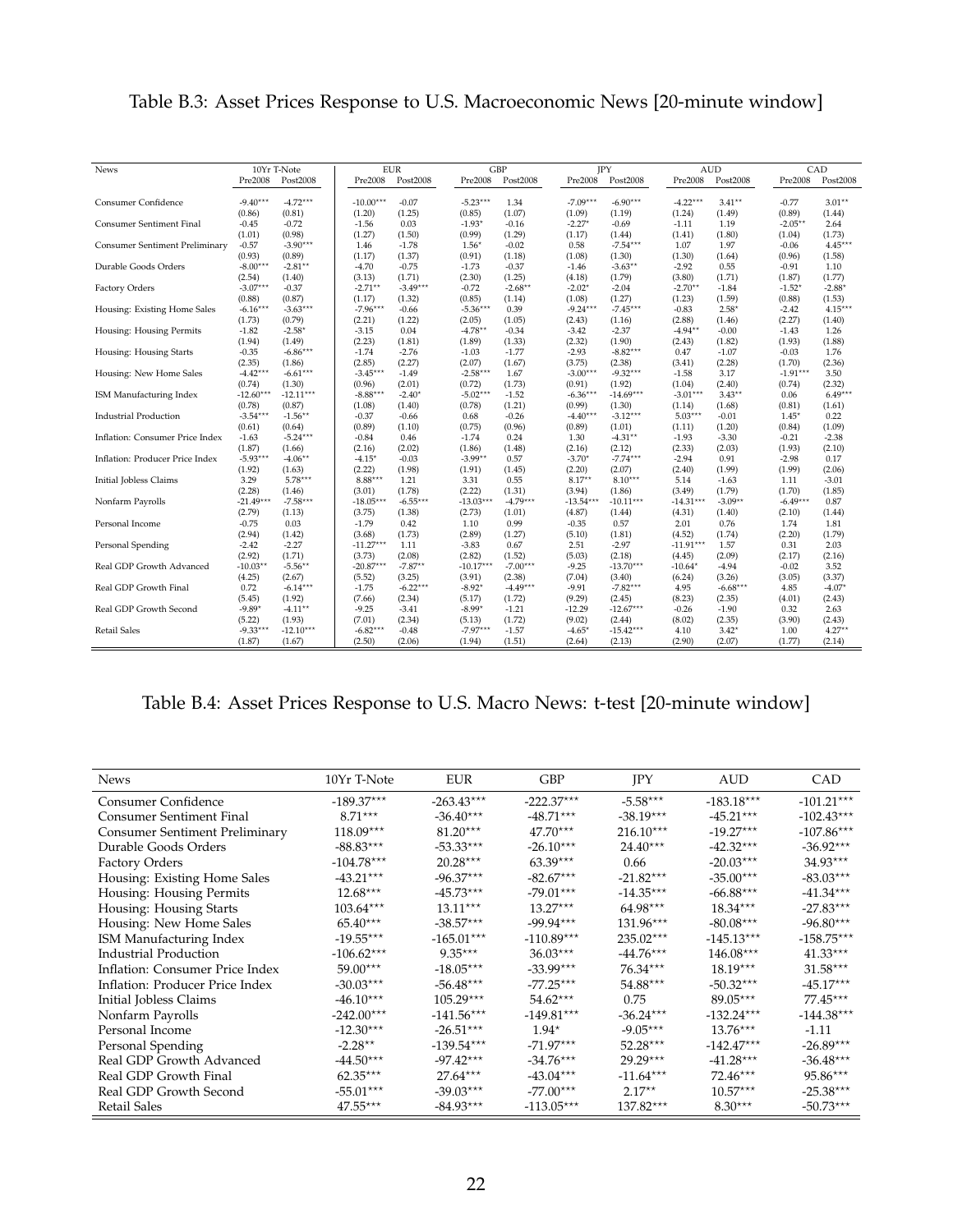| <b>News</b>                           | 10Yr T-Note          |                      | <b>EUR</b>  |             |             | <b>GBP</b> | <b>JPY</b>  |                       |             | <b>AUD</b> |            | CAD       |
|---------------------------------------|----------------------|----------------------|-------------|-------------|-------------|------------|-------------|-----------------------|-------------|------------|------------|-----------|
|                                       | Pre2008              | Post2008             | Pre2008     | Post2008    | Pre2008     | Post2008   | Pre2008     | Post2008              | Pre2008     | Post2008   | Pre2008    | Post2008  |
| <b>Consumer Confidence</b>            | $-9.87***$           | $-7.12***$           | $-10.62***$ | 3.01        | $-5.42***$  | 2.76       | $-5.14***$  | $-6.60***$            | $-7.17***$  | $4.32*$    | $-1.35$    | $4.03*$   |
|                                       | (1.27)               | (1.25)               | (1.97)      | (2.02)      | (1.43)      | (1.79)     | (1.79)      | (1.92)                | (2.05)      | (2.32)     | (1.53)     | (2.24)    |
| <b>Consumer Sentiment Final</b>       | $-2.20$              | $-0.62$              | $-3.41*$    | 3.07        | $-4.48***$  | 0.28       | $-2.66$     | 1.42                  | $-1.87$     | 2.36       | $-2.54$    | $6.10**$  |
|                                       | (1.48)               | (1.52)               | (2.07)      | (2.44)      | (1.66)      | (2.15)     | (1.90)      | (2.32)                | (2.35)      | (2.80)     | (1.78)     | (2.70)    |
| <b>Consumer Sentiment Preliminary</b> | $-4.00***$           | $-3.91***$           | $-1.36$     | $-2.12$     | 0.22        | $-1.81$    | $-1.19$     | $-6.62***$            | $-0.76$     | 0.55       | $-0.69$    | $4.96***$ |
|                                       | (1.36)               | (1.38)               | (1.91)      | (2.23)      | (1.53)      | (1.96)     | (1.75)      | (2.11)                | (2.17)      | (2.56)     | (1.65)     | (2.46)    |
| Durable Goods Orders                  | $-7.49***$           | $-2.07$              | $-4.80$     | $-1.17$     | $-2.60$     | $-0.86$    | $-3.40$     | $-3.38$               | $-1.81$     | 0.61       | $-2.19$    | 1.02      |
|                                       | (2.70)               | (1.73)               | (3.31)      | (2.46)      | (2.47)      | (1.92)     | (4.30)      | (2.30)                | (3.98)      | (2.45)     | (2.20)     | (2.44)    |
| Factory Orders                        | $-1.30$              | 0.88                 | $-3.91**$   | $-3.85*$    | $-2.85**$   | $-5.97***$ | $-0.81$     | 0.46                  | $-4.58**$   | $-5.18***$ | $-2.56*$   | $-0.89$   |
|                                       | (1.28)               | (1.34)               | (1.90)      | (2.15)      | (1.43)      | (1.90)     | (1.78)      | (2.04)                | (2.03)      | (2.47)     | (1.51)     | (2.39)    |
| Housing: Existing Home Sales          | $-11.68***$          | $-2.90**$            | $-10.51***$ | $-0.85$     | $-4.83$     | $-2.61$    | $-17.35***$ | $-7.06***$            | 0.20        | $-0.53$    | $-7.56*$   | 1.21      |
|                                       | (2.64)               | (1.23)               | (3.72)      | (1.98)      | (3.49)      | (1.75)     | (4.01)      | (1.87)                | (5.06)      | (2.28)     | (3.91)     | (2.19)    |
| Housing: Housing Permits              | $-1.65$              | $-2.99$              | $-4.96*$    | $-0.37$     | $-6.39***$  | $-2.52$    | $-6.49**$   | $-1.66$               | $-6.18***$  | $-0.52$    | $-3.34$    | $-0.08$   |
|                                       | (2.19)               | (1.84)               | (2.63)      | (2.61)      | (2.27)      | (2.03)     | (2.72)      | (2.45)                | (3.05)      | (2.60)     | (2.58)     | (2.59)    |
| Housing: Housing Starts               | $-0.57$              | $-6.74***$           | $-2.13$     | $-4.09$     | $-0.79$     | $-5.33***$ | $-4.13$     | $-6.22***$            | 0.58        | $-1.31$    | 0.41       | 1.99      |
|                                       | (2.49)               | (2.30)               | (3.01)      | (3.27)      | (2.23)      | (2.55)     | (3.86)      | (3.07)                | (3.58)      | (3.26)     | (2.01)     | (3.24)    |
| Housing: New Home Sales               | $-4.91***$           | $-7.37***$           | $-3.96**$   | $-5.07$     | $-3.38***$  | $-3.52$    | $-3.41**$   | $-10.12***$           | $-2.71$     | $-0.96$    | $-1.81$    | 1.04      |
|                                       | (1.08)               | (2.02)               | (1.56)      | (3.26)      | (1.20)      | (2.88)     | (1.50)      | (3.09)                | (1.71)      | (3.75)     | (1.27)     | (3.62)    |
| ISM Manufacturing Index               | $-15.29***$          | $-13.57***$          | $-14.42***$ | $-0.26$     | $-6.98***$  | $-0.42$    | $-9.33***$  | $-18.50***$           | $-4.66***$  | $6.33**$   | $-2.02$    | $7.95***$ |
|                                       | (1.15)               | (1.38)               | (1.76)      | (2.28)      | (1.32)      | (2.01)     | (1.63)      | (2.12)                | (1.88)      | (2.62)     | (1.39)     | (2.52)    |
| <b>Industrial Production</b>          | $-3.35***$           | $-1.66$              | 1.91        | $-1.11$     | 1.68        | 0.16       | $-2.90*$    | $-1.12$               | $7.44***$   | 3.20       | 1.29       | 1.18      |
|                                       | (1.01)               | (1.13)               | (1.65)      | (2.01)      | (1.30)      | (1.62)     | (1.56)      | (1.65)                | (1.80)      | (2.05)     | (1.54)     | (2.06)    |
| Inflation: Consumer Price Index       | $-0.91$              | $-2.16$              |             | $-2.50$     | $-3.27$     | $-1.75$    | $-1.32$     | $-2.53$               | $-4.67$     | $-9.86***$ | $-0.40$    | $-5.54*$  |
|                                       |                      |                      | $-3.81$     |             |             |            |             |                       |             |            |            |           |
| Inflation: Producer Price Index       | (2.13)<br>$-6.46***$ | (2.06)<br>$-8.39***$ | (2.59)      | (2.92)      | (2.26)      | (2.27)     | (2.60)      | (2.73)<br>$-10.19***$ | (2.99)      | (2.89)     | (2.59)     | (2.89)    |
|                                       |                      |                      | $-2.83$     | 1.62        | $-2.82$     | 2.39       | $-3.75$     |                       | $-3.23$     | 3.83       | $-4.38$    | 0.07      |
|                                       | (2.20)               | (2.00)               | (2.68)      | (2.85)      | (2.33)      | (2.22)     | (2.68)      | (2.66)                | (3.09)      | (2.84)     | (2.69)     | (2.83)    |
| Initial Jobless Claims                | $5.11***$            | $5.84***$            | $10.42***$  | $-2.68$     | 2.56        | 1.30       | $8.01**$    | $7.80***$             | $6.51*$     | $-2.13$    | $-0.01$    | $-5.07**$ |
|                                       | (2.43)               | (1.80)               | (3.17)      | (2.56)      | (2.37)      | (2.00)     | (4.03)      | (2.40)                | (3.64)      | (2.55)     | (1.99)     | (2.54)    |
| Nonfarm Payrolls                      | $-20.72***$          | $-7.70***$           | $-17.86***$ | $-10.85***$ | $-13.66***$ | $-7.35***$ | $-14.49***$ | $-12.86***$           | $-11.56***$ | $-5.51***$ | $-5.26***$ | $-0.99$   |
|                                       | (2.98)               | (1.40)               | (3.96)      | (1.99)      | (2.92)      | (1.55)     | (4.98)      | (1.85)                | (4.50)      | (1.99)     | (2.46)     | (1.99)    |
| Personal Income                       | $-0.37$              | $-0.00$              | $-0.92$     | 1.64        | 2.27        | 1.41       | $-0.26$     | 1.15                  | 1.50        | 0.88       | 1.95       | 0.59      |
|                                       | (3.13)               | (1.76)               | (3.89)      | (2.49)      | (3.09)      | (1.94)     | (5.21)      | (2.33)                | (4.72)      | (2.48)     | (2.57)     | (2.47)    |
| Personal Spending                     | $-0.53$              | $-0.42$              | $-9.95***$  | 4.55        | $-2.93$     | 2.57       | 4.08        | $-0.42$               | $-9.73**$   | 4.66       | 0.30       | 3.01      |
|                                       | (3.11)               | (2.11)               | (3.94)      | (2.99)      | (3.01)      | (2.33)     | (5.14)      | (2.81)                | (4.64)      | (2.98)     | (2.54)     | (2.97)    |
| Real GDP Growth Advanced              | $-12.07***$          | $-5.82*$             | $-19.56***$ | $-2.78$     | $-12.42***$ | $-6.42*$   | $-12.36*$   | $-12.97***$           | $-9.55$     | $-2.22$    | 2.39       | $8.73*$   |
|                                       | (4.51)               | (3.30)               | (5.83)      | (4.68)      | (4.18)      | (3.65)     | (7.20)      | (4.38)                | (6.52)      | (4.66)     | (3.58)     | (4.64)    |
| Real GDP Growth Final                 | 3.57                 | $-3.74$              | 3.47        | $-4.94$     | $-5.51$     | $-4.58*$   | $-6.92$     | $-7.04***$            | 8.53        | $-6.45*$   | 6.23       | $-2.43$   |
|                                       | (5.80)               | (2.38)               | (8.09)      | (3.38)      | (5.53)      | (2.63)     | (9.50)      | (3.16)                | (8.59)      | (3.36)     | (4.71)     | (3.35)    |
| Real GDP Growth Second                | $-8.44$              | $-6.14***$           | $-8.74$     | $-0.63$     | $-6.30$     | 0.54       | $-12.02$    | $-8.82***$            | 2.11        | $-2.57$    | $-1.81$    | 2.20      |
|                                       | (5.56)               | (2.38)               | (7.40)      | (3.38)      | (5.47)      | (2.63)     | (9.22)      | (3.16)                | (8.37)      | (3.36)     | (4.56)     | (3.35)    |
| <b>Retail Sales</b>                   | $-8.47***$           | $-15.29***$          | $-5.85**$   | $-0.02$     | $-8.85***$  | $-0.05$    | $-4.09$     | $-17.77***$           | 3.78        | $7.37**$   | 0.78       | $6.59***$ |
|                                       | (2.04)               | (2.06)               | (2.78)      | (2.97)      | (2.21)      | (2.31)     | (2.91)      | (2.75)                | (3.28)      | (2.95)     | (2.27)     | (2.94)    |

### <span id="page-22-0"></span>Table B.5: Asset Prices Response to U.S. Macroeconomic News [60-minute window]

### Table B.6: Asset Prices Response to U.S. Macro News: t-test [60-minute window]

| <b>News</b>                           | 10Yr T-Note  | <b>EUR</b>   | <b>GBP</b>   | <b>IPY</b>  | AUD          | CAD          |
|---------------------------------------|--------------|--------------|--------------|-------------|--------------|--------------|
| Consumer Confidence                   | $-73.42***$  | $-221.69***$ | $-165.60***$ | $26.38***$  | $-173.62***$ | $-90.53***$  |
| Consumer Sentiment Final              | $-33.83***$  | $-91.44***$  | $-78.57***$  | $-61.44***$ | $-52.06***$  | $-118.45***$ |
| <b>Consumer Sentiment Preliminary</b> | $-2.10**$    | $11.71***$   | $36.56***$   | $89.36***$  | $-17.70***$  | $-84.83***$  |
| Durable Goods Orders                  | $-82.81***$  | $-41.55***$  | $-26.90***$  | $-0.20$     | $-25.66***$  | $-45.46***$  |
| Factory Orders                        | $-55.78***$  | $-0.93$      | $60.55***$   | $-21.99***$ | $8.67***$    | $-26.90***$  |
| Housing: Existing Home Sales          | $-98.25***$  | $-76.13***$  | $-18.82***$  | $-76.45***$ | $4.33***$    | $-65.26***$  |
| Housing: Housing Permits              | $19.35***$   | $-51.23***$  | $-52.45***$  | $-54.70***$ | $-58.25***$  | $-36.98***$  |
| Housing: Housing Starts               | $85.43***$   | $20.18***$   | $61.78***$   | $20.33***$  | $18.39***$   | $-18.53***$  |
| Housing: New Home Sales               | $48.00***$   | $13.49***$   | $2.01**$     | $86.75***$  | $-18.74***$  | $-32.45***$  |
| ISM Manufacturing Index               | $-44.81***$  | $-221.50***$ | $-124.06***$ | $158.65***$ | $-156.89***$ | $-155.40***$ |
| Industrial Production                 | $-52.30***$  | $52.53***$   | $34.02***$   | $-37.30***$ | $73.04***$   | $2.02**$     |
| Inflation: Consumer Price Index       | $17.26***$   | $-13.91***$  | $-19.64***$  | $13.29***$  | $51.37***$   | $54.74***$   |
| Inflation: Producer Price Index       | $26.28***$   | $-46.78***$  | $-66.21***$  | $69.88***$  | $-68.81***$  | $-46.92***$  |
| Initial Jobless Claims                | $-11.95***$  | $150.38***$  | $19.95***$   | $2.27**$    | $96.89***$   | $72.62***$   |
| Nonfarm Payrolls                      | $-204.75***$ | $-76.69***$  | $-98.12***$  | $-16.21***$ | $-64.28***$  | $-66.07***$  |
| Personal Income                       | $-5.26***$   | $-26.43***$  | $11.98***$   | $-12.93***$ | $5.97***$    | $18.34***$   |
| Personal Spending                     | $-1.55$      | $-137.96***$ | $-71.02***$  | $39.26***$  | $-131.18***$ | $-32.42***$  |
| Real GDP Growth Advanced              | $-54.90***$  | $-105.16***$ | $-52.18***$  | $3.65***$   | $-45.17***$  | $-49.93***$  |
| Real GDP Growth Final                 | $60.69***$   | $46.97***$   | $-7.79***$   | 0.64        | $85.18***$   | $74.20***$   |
| Real GDP Growth Second                | $-19.88***$  | $-48.57***$  | $-58.73***$  | $-17.55***$ | $27.44***$   | $-35.26***$  |
| Retail Sales                          | $101.31***$  | $-61.90***$  | $-118.81***$ | $148.02***$ | $-35.27***$  | $-67.36***$  |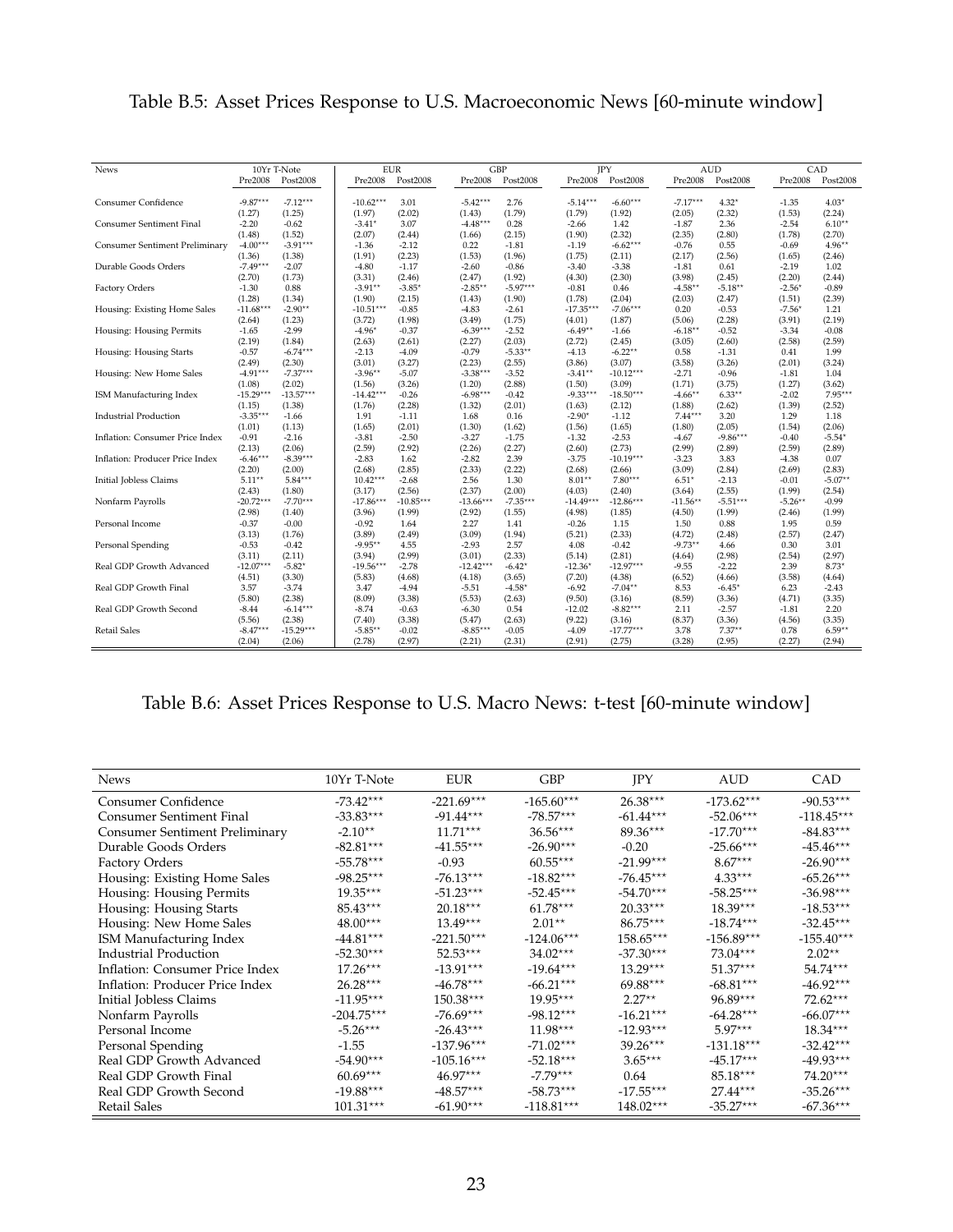| <b>News</b>                           |             | 10Yr T-Note |             | <b>EUR</b> |             | <b>GBP</b> | JPY         |             |             | <b>AUD</b> |            | CAD       |
|---------------------------------------|-------------|-------------|-------------|------------|-------------|------------|-------------|-------------|-------------|------------|------------|-----------|
|                                       | Pre2008     | Post2008    | Pre2008     | Post2008   | Pre2008     | Post2008   | Pre2008     | Post2008    | Pre2008     | Post2008   | Pre2008    | Post2008  |
| Consumer Confidence                   | $-9.26***$  | $-5.63***$  | $-11.12***$ | 0.41       | $-6.07***$  | 1.32       | $-7.29***$  | $-7.62***$  | $-4.57***$  | $4.68***$  | $-1.52$    | $4.96***$ |
|                                       | (1.00)      | (0.97)      | (1.41)      | (1.47)     | (1.03)      | (1.28)     | (1.31)      | (1.39)      | (1.49)      | (1.71)     | (1.08)     | (1.64)    |
| <b>Consumer Sentiment Final</b>       | $-2.61**$   | $-0.21$     | $-3.39**$   | $-2.47$    | $-3.03***$  | $-2.18$    | $-2.66*$    | 0.11        | $-1.96$     | $-2.57$    | $-1.94$    | 1.03      |
|                                       | (1.17)      | (1.18)      | (1.49)      | (1.77)     | (1.20)      | (1.54)     | (1.37)      | (1.69)      | (1.70)      | (2.06)     | (1.25)     | (1.98)    |
| <b>Consumer Sentiment Preliminary</b> | $-2.99***$  | $-4.28***$  | $-2.05$     | $-1.53$    | $-1.80$     | $-0.42$    | $-0.68$     | $-6.37***$  | $-0.16$     | 0.17       | $-1.39$    | 2.75      |
|                                       | (1.08)      | (1.07)      | (1.38)      | (1.62)     | (1.10)      | (1.40)     | (1.26)      | (1.54)      | (1.57)      | (1.88)     | (1.15)     | (1.81)    |
| Durable Goods Orders                  | $-7.55***$  | $-2.19$     | $-5.16$     | $-0.14$    | $-2.33$     | $-0.19$    | $-1.93$     | $-2.91$     | $-3.70$     | 0.89       | $-1.32$    | 1.33      |
|                                       | (2.59)      | (1.51)      | (3.22)      | (1.95)     | (2.37)      | (1.44)     | (4.20)      | (1.99)      | (3.88)      | (1.88)     | (1.98)     | (1.98)    |
| Factory Orders                        | $-2.73***$  | 0.30        | $-1.79$     | $-4.08***$ | $-0.10$     | $-3.30**$  | $-0.66$     | $-1.31$     | $-2.23$     | $-3.77**$  | $-0.57$    | $-2.03$   |
|                                       | (1.01)      | (1.04)      | (1.38)      | (1.56)     | (1.03)      | (1.36)     | (1.30)      | (1.49)      | (1.48)      | (1.82)     | (1.06)     | (1.75)    |
| Housing: Existing Home Sales          | $-7.32***$  | $-4.04***$  | $-7.59***$  | $-1.64$    | $-1.61$     | $-0.49$    | $-8.69***$  | $-8.56***$  | 2.80        | 1.32       | $-1.63$    | $2.94*$   |
|                                       | (1.98)      | (0.95)      | (2.57)      | (1.44)     | (2.44)      | (1.25)     | (2.75)      | (1.36)      | (3.65)      | (1.67)     | (2.73)     | (1.61)    |
| Housing: Housing Permits              | $-2.01$     | $-2.92*$    | $-3.74$     | 0.72       | $-4.97**$   | $-0.48$    | $-4.79*$    | $-3.21$     | $-5.51**$   | $-0.29$    | $-1.41$    | 0.98      |
|                                       | (2.04)      | (1.60)      | (2.42)      | (2.07)     | (2.05)      | (1.53)     | (2.47)      | (2.11)      | (2.73)      | (2.00)     | (2.18)     | (2.10)    |
| Housing: Housing Starts               | $-0.33$     | $-6.48***$  | $-2.04$     | $-3.50$    | $-1.20$     | $-2.42$    | $-3.63$     | $-8.98***$  | 0.68        | $-2.11$    | 0.62       | 2.13      |
|                                       | (2.40)      | (2.01)      | (2.93)      | (2.59)     | (2.14)      | (1.92)     | (3.77)      | (2.64)      | (3.49)      | (2.51)     | (1.81)     | (2.64)    |
| Housing: New Home Sales               | $-4.18***$  | $-7.00***$  | $-2.57**$   | $-3.94*$   | $-2.41***$  | $-1.30$    | $-2.52**$   | $-8.78***$  | $-1.99$     | 0.23       | $-2.05***$ | 2.03      |
|                                       | (0.85)      | (1.57)      | (1.13)      | (2.37)     | (0.87)      | (2.06)     | (1.10)      | (2.26)      | (1.25)      | (2.76)     | (0.89)     | (2.65)    |
| ISM Manufacturing Index               | $-14.14***$ | $-12.87***$ | $-11.33***$ | $-2.47$    | $-6.04***$  | $-1.67$    | $-7.65***$  | $-17.86***$ | $-4.43***$  | $4.98***$  | $-1.67*$   | $6.38***$ |
|                                       | (0.90)      | (1.06)      | (1.27)      | (1.66)     | (0.95)      | (1.44)     | (1.20)      | (1.53)      | (1.37)      | (1.92)     | (0.98)     | (1.85)    |
| <b>Industrial Production</b>          | $-4.25***$  | $-0.94$     | $-0.20$     | $-0.75$    | 0.62        | $-0.54$    | $-4.58***$  | $-0.14$     | $2.64*$     | $-0.33$    | 0.40       | $-0.71$   |
|                                       | (0.74)      | (0.77)      | (1.11)      | (1.37)     | (0.89)      | (1.15)     | (1.13)      | (1.22)      | (1.37)      | (1.45)     | (1.12)     | (1.46)    |
| Inflation: Consumer Price Index       | $-1.46$     | $-4.73***$  | $-0.49$     | $-1.37$    | $-1.84$     | $-0.85$    | 2.28        | $-4.03*$    | $-1.67$     | $-6.93***$ | 0.51       | $-5.53**$ |
|                                       | (1.98)      | (1.79)      | (2.36)      | (2.31)     | (2.03)      | (1.71)     | (2.34)      | (2.36)      | (2.65)      | (2.23)     | (2.18)     | (2.34)    |
| Inflation: Producer Price Index       | $-5.69***$  | $-4.17**$   | $-2.76$     | $-0.08$    | $-2.56$     | $-1.11$    | $-2.90$     | $-7.14***$  | $-1.98$     | $-0.04$    | $-2.21$    | $-1.95$   |
|                                       | (2.04)      | (1.75)      | (2.43)      | (2.26)     | (2.09)      | (1.67)     | (2.39)      | (2.30)      | (2.74)      | (2.18)     | (2.26)     | (2.30)    |
| Initial Jobless Claims                | $4.11*$     | $6.19***$   | $10.07***$  | 1.36       | 3.51        | 1.15       | $8.10**$    | $8.35***$   | $6.88*$     | $-1.00$    | 1.13       | $-3.17$   |
|                                       | (2.33)      | (1.57)      | (3.09)      | (2.03)     | (2.28)      | (1.50)     | (3.95)      | (2.06)      | (3.56)      | (1.96)     | (1.80)     | (2.06)    |
| Nonfarm Payrolls                      | $-22.81***$ | $-8.48***$  | $-18.67***$ | $-7.44***$ | $-13.72***$ | $-5.49***$ | $-13.28***$ | $-13.11***$ | $-13.30***$ | $-3.23**$  | $-7.33***$ | 0.22      |
|                                       | (2.85)      | (1.22)      | (3.85)      | (1.58)     | (2.81)      | (1.17)     | (4.89)      | (1.59)      | (4.40)      | (1.53)     | (2.22)     | (1.61)    |
| Personal Income                       | $-0.53$     | $-0.34$     | $-1.03$     | 0.73       | 1.46        | 0.95       | $-0.02$     | 0.76        | 1.86        | 0.52       | 1.63       | 1.72      |
|                                       | (3.00)      | (1.53)      | (3.78)      | (1.97)     | (2.97)      | (1.46)     | (5.11)      | (2.01)      | (4.62)      | (1.91)     | (2.32)     | (2.01)    |
| Personal Spending                     | $-2.23$     | $-0.90$     | $-10.98***$ | 1.83       | $-3.91$     | 2.05       | 2.93        | $-1.04$     | $-9.35**$   | 2.93       | 0.79       | 2.61      |
|                                       | (2.98)      | (1.84)      | (3.84)      | (2.37)     | (2.90)      | (1.75)     | (5.04)      | (2.42)      | (4.54)      | (2.29)     | (2.29)     | (2.41)    |
| Real GDP Growth Advanced              | $-10.51**$  | $-6.34***$  | $-21.11***$ | $-4.44$    | $-11.26***$ | $-5.61**$  | $-10.32$    | $-13.54***$ | $-9.72$     | $-1.81$    | 1.32       | $7.71**$  |
|                                       | (4.33)      | (2.87)      | (5.67)      | (3.71)     | (4.03)      | (2.74)     | (7.06)      | (3.77)      | (6.38)      | (3.59)     | (3.22)     | (3.77)    |
| Real GDP Growth Final                 | 2.62        | $-4.94**$   | 0.42        | $-5.34**$  | $-7.76$     | $-5.22***$ | $-7.46$     | $-7.93***$  | 5.22        | $-5.91**$  | 5.54       | $-3.16$   |
|                                       | (5.56)      | (2.07)      | (7.87)      | (2.67)     | (5.32)      | (1.98)     | (9.32)      | (2.73)      | (8.41)      | (2.58)     | (4.24)     | (2.72)    |
| Real GDP Growth Second                | $-8.24$     | $-4.65***$  | $-9.60$     | $-1.47$    | $-8.69*$    | 0.97       | $-11.63$    | $-10.21***$ | 2.03        | 0.43       | $-0.45$    | 3.98      |
|                                       | (5.32)      | (2.07)      | (7.20)      | (2.68)     | (5.27)      | (1.98)     | (9.05)      | (2.72)      | (8.18)      | (2.59)     | (4.11)     | (2.72)    |
| Retail Sales                          | $-8.04***$  | $-12.26***$ | $-7.04***$  | $-0.44$    | $-8.12***$  | $-0.83$    | $-4.87*$    | $-15.13***$ | 3.02        | $4.46***$  | 1.82       | $4.66*$   |
|                                       | (1.94)      | (1.80)      | (2.63)      | (2.35)     | (2.05)      | (1.74)     | (2.74)      | (2.37)      | (3.07)      | (2.27)     | (1.96)     | (2.39)    |
|                                       |             |             |             |            |             |            |             |             |             |            |            |           |

## <span id="page-23-0"></span>Table B.7: Asset Prices Response to U.S. Macro News + day-of-the-week dummies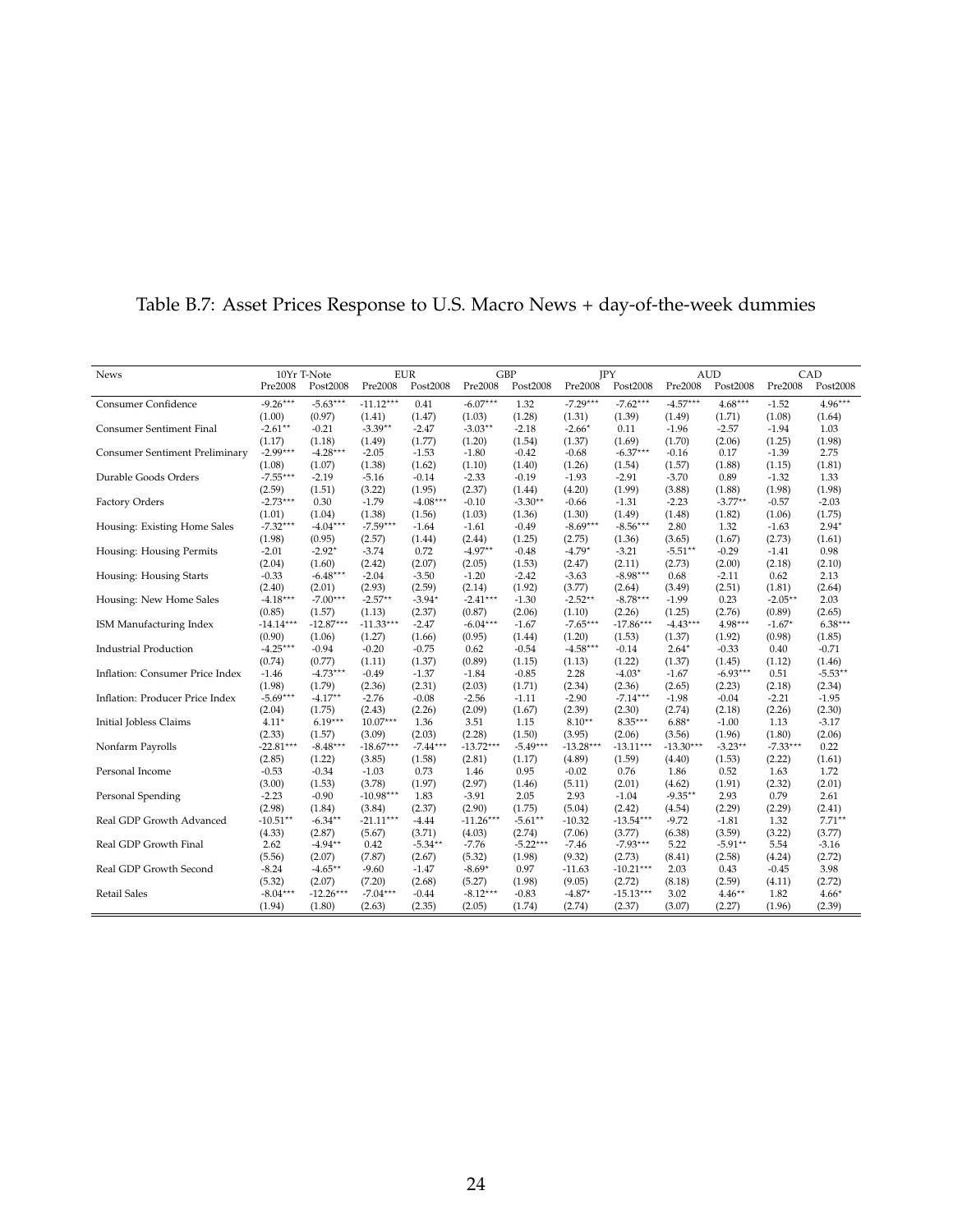| <b>News</b>                     | 10Yr T-Note  | <b>EUR</b>   | <b>GBP</b>   | <b>IPY</b>   | <b>AUD</b>   | CAD          |
|---------------------------------|--------------|--------------|--------------|--------------|--------------|--------------|
| Consumer Confidence             | $-124.78***$ | $-259.17***$ | $-208.83***$ | $8.04***$    | $-190.92***$ | $-149.78***$ |
| Consumer Sentiment Final        | $-65.70***$  | $-17.96***$  | $-19.72***$  | $-57.26***$  | $10.26***$   | $-56.12***$  |
| Consumer Sentiment Preliminary  | $38.54***$   | $-11.20***$  | $-34.67***$  | $128.81***$  | $-6.05***$   | $-85.65***$  |
| Durable Goods Orders            | $-88.57***$  | $-63.92***$  | $-38.21***$  | $10.70***$   | $-53.78***$  | $-44.53***$  |
| <b>Factory Orders</b>           | $-99.55***$  | $50.19***$   | $86.73***$   | $15.41***$   | $30.77***$   | $32.34***$   |
| Housing: Existing Home Sales    | $-48.76***$  | $-67.46***$  | $-13.47***$  | $-1.42$      | $12.09***$   | $-48.33***$  |
| Housing: Housing Permits        | $14.28***$   | $-57.89***$  | $-72.16***$  | $-19.99***$  | $-63.46***$  | $-32.71***$  |
| Housing: Housing Starts         | $93.39***$   | $17.44***$   | $20.14***$   | $56.34***$   | $31.38***$   | $-21.35***$  |
| Housing: New Home Sales         | $70.76***$   | $22.78***$   | $-21.93***$  | $110.90***$  | $-32.29***$  | $-63.36***$  |
| ISM Manufacturing Index         | $-42.66***$  | $-191.19***$ | $-115.39***$ | $244.34***$  | $-183.14***$ | $-171.98***$ |
| <b>Industrial Production</b>    | $-147.74***$ | $14.20***$   | $36.89***$   | $-126.34***$ | $70.67***$   | $27.98***$   |
| Inflation: Consumer Price Index | $50.03***$   | $10.98***$   | $-15.33***$  | $78.38***$   | $62.12***$   | $77.84***$   |
| Inflation: Producer Price Index | $-22.88***$  | $-33.10***$  | $-21.92***$  | $52.33***$   | $-22.56***$  | $-3.28***$   |
| Initial Jobless Claims          | $-37.09***$  | $112.18***$  | $43.48***$   | $-2.94***$   | $99.27***$   | $73.57***$   |
| Nonfarm Payrolls                | $-241.73***$ | $-132.07***$ | $-142.05***$ | $-1.79*$     | $-114.89***$ | $-136.63***$ |
| Personal Income                 | $-2.91***$   | $-19.85***$  | $7.96***$    | $-7.51***$   | $14.18***$   | $-1.47$      |
| Personal Spending               | $-19.21***$  | $-135.78***$ | $-89.12***$  | $36.75***$   | $-124.48***$ | $-26.00***$  |
| Real GDP Growth Advanced        | $-39.80***$  | $-117.21***$ | $-57.56***$  | $20.54***$   | $-54.87***$  | $-60.10***$  |
| Real GDP Growth Final           | $66.76***$   | $34.18***$   | $-23.52***$  | $2.58***$    | $67.24***$   | $86.56***$   |
| Real GDP Growth Second          | $-33.18***$  | $-52.06***$  | $-91.17***$  | $-8.08***$   | $10.03***$   | $-45.15***$  |
| Retail Sales                    | $68.79***$   | $-81.10***$  | $-117.60***$ | $122.64***$  | $-16.39***$  | $-39.72***$  |

<span id="page-24-0"></span>Table B.8: Asset Prices Response to U.S. Macro News: t-test [30-minute window]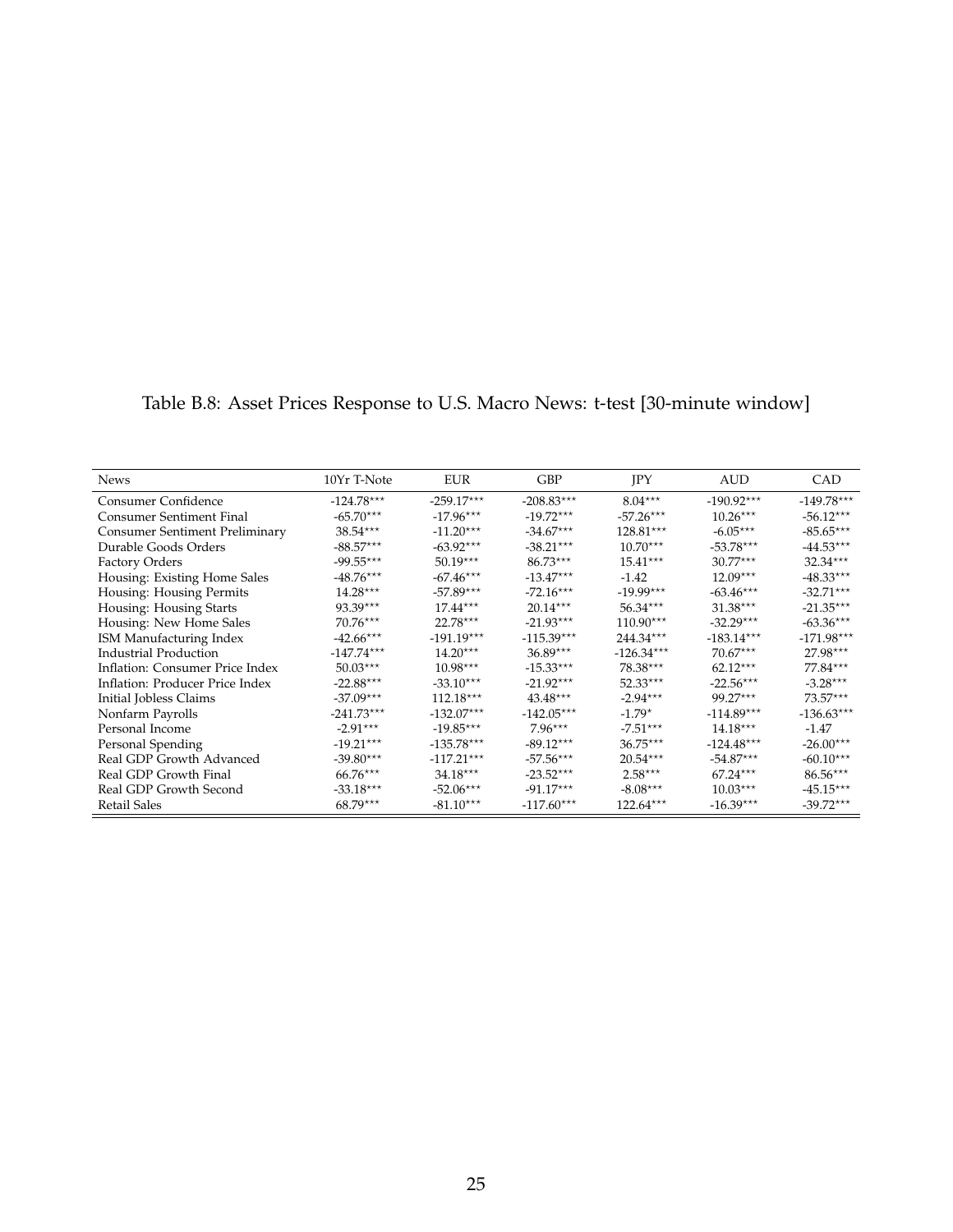| <b>News</b>                           | 10Yr T-Note | <b>EUR</b>      | <b>GBP</b> | JPY                      | <b>AUD</b> | CAD       |
|---------------------------------------|-------------|-----------------|------------|--------------------------|------------|-----------|
| Consumer Confidence                   | $-6.83***$  | $-4.09***$      | $-2.10***$ | $-6.89***$               | $-0.01$    | $1.16*$   |
|                                       | (0.49)      | (0.68)          | (0.51)     | (0.64)                   | (0.72)     | (0.61)    |
| <b>Consumer Sentiment Final</b>       | 0.02        | $-1.09$         | $-1.23**$  | $-1.62**$                | $-0.13$    | $-0.64$   |
|                                       | (0.58)      | (0.75)          | (0.60)     | (0.73)                   | (0.85)     | (0.72)    |
| <b>Consumer Sentiment Preliminary</b> | $-0.69$     | $-1.01$         | 0.22       | $-1.38**$                | $-0.22$    | $1.42**$  |
|                                       | (0.53)      | (0.69)          | (0.55)     | (0.67)                   | (0.78)     | (0.66)    |
| Durable Goods Orders                  | $-4.87***$  | $-3.46***$      | $-1.69***$ | $-4.07***$               | $-1.16$    | 0.11      |
|                                       | (0.84)      | (0.84)          | (0.61)     | (0.84)                   | (0.89)     | (0.78)    |
| Factory Orders                        | $-2.01***$  | $-2.33***$      | $-1.55***$ | $-2.58***$               | $-1.21$    | $-1.16*$  |
|                                       | (0.51)      | (0.68)          | (0.52)     | (0.66)                   | (0.74)     | (0.62)    |
| Housing: Existing Home Sales          | $-3.73***$  | $-1.72**$       | $-0.29$    | $-6.30***$               | $1.78*$    | 1.19      |
|                                       | (0.58)      | (0.84)          | (0.71)     | (0.87)                   | (1.00)     | (0.92)    |
| Housing: Housing Permits              | $-2.22**$   | $-1.12$         | $-1.00$    | $-1.33$                  | $-0.54$    | $-0.16$   |
|                                       | (1.00)      | (0.99)          | (0.76)     | (1.04)                   | (1.04)     | (1.00)    |
| Housing: Housing Starts               | $-2.15***$  | $-1.05$         | $-0.94$    | $-2.04**$                | $-0.66$    | $-0.23$   |
|                                       | (0.85)      | (0.85)          | (0.63)     | (0.85)                   | (0.90)     | (0.79)    |
| Housing: New Home Sales               | $-3.90***$  | $-2.44***$      | $-1.70***$ | $-3.65***$               | $-0.53$    | $-0.09$   |
|                                       | (0.50)      | (0.66)          | (0.51)     | (0.64)                   | (0.73)     | (0.61)    |
| ISM Manufacturing Index               | $-11.16***$ | $-4.92***$      | $-2.77***$ | $-8.28***$               | 0.93       | $1.28**$  |
|                                       | (0.47)      | (0.66)          | (0.50)     | (0.63)                   | (0.72)     | (0.60)    |
| <b>Industrial Production</b>          | $-3.17***$  | $-0.90^{\star}$ | $-0.58$    | $-3.39***$               | 0.90       | $1.32***$ |
|                                       | (0.33)      | (0.52)          | (0.43)     | (0.48)                   | (0.63)     | (0.48)    |
| Inflation: Consumer Price Index       | $-3.45***$  | $-1.17$         | $-1.14$    | -1.83 $^{\star}$         | $-2.25**$  | $-0.36$   |
|                                       | (1.05)      | (1.04)          | (0.80)     | (1.09)                   | (1.09)     | (1.05)    |
| Inflation: Producer Price Index       | $-4.68***$  | $-2.40**$       | $-1.80**$  | $-4.16***$               | $-1.09$    | $-1.18$   |
|                                       | (1.06)      | (1.06)          | (0.81)     | (1.10)                   | (1.11)     | (1.07)    |
| Initial Jobless Claims                | $4.11***$   | $2.54***$       | $2.02***$  | $4.89^{\star\star\star}$ | 1.20       | $-0.61$   |
|                                       | (0.80)      | (0.83)          | (0.58)     | (0.79)                   | (0.84)     | (0.73)    |
| Nonfarm Payrolls                      | $-14.70***$ | $-11.90***$     | $-7.32***$ | $-11.20***$              | $-7.13***$ | $-1.72**$ |
|                                       | (0.80)      | (0.82)          | (0.59)     | (0.80)                   | (0.85)     | (0.75)    |
| Personal Income                       | 0.27        | 0.43            | 0.12       | $-0.11$                  | 0.05       | 0.80      |
|                                       | (0.94)      | (0.93)          | (0.68)     | (0.92)                   | (0.97)     | (0.85)    |
| Personal Spending                     | $-1.27$     | $-0.26$         | 0.16       | $-0.83$                  | 0.18       | 0.54      |
|                                       | (1.00)      | (1.01)          | (0.72)     | (0.98)                   | (1.04)     | (0.90)    |
| Real GDP Growth Advanced              | $-9.18***$  | $-14.02***$     | $-8.63***$ | $-10.12***$              | $-6.70***$ | $-2.22*$  |
|                                       | (1.44)      | (1.50)          | (1.04)     | (1.42)                   | (1.51)     | (1.32)    |
| Real GDP Growth Final                 | $-3.38**$   | $-3.28**$       | $-1.86*$   | $-4.73***$               | $-3.13**$  | $-1.74$   |
|                                       | (1.48)      | (1.53)          | (1.07)     | (1.45)                   | (1.54)     | (1.34)    |
| Real GDP Growth Second                | $-3.20**$   | $-5.34***$      | $-2.70**$  | $-7.01***$               | $-2.48$    | $-2.20*$  |
|                                       | (1.46)      | (1.48)          | (1.05)     | (1.43)                   | (1.51)     | (1.31)    |
| Retail Sales                          | $-8.23***$  | $-6.00***$      | $-4.32***$ | $-8.64***$               | $-0.83$    | 0.62      |
|                                       | (0.95)      | (0.93)          | (0.71)     | (0.96)                   | (0.98)     | (0.93)    |

# <span id="page-25-0"></span>Table B.9: Asset Prices Response to U.S. Macro News: Full Sample [10-minute window]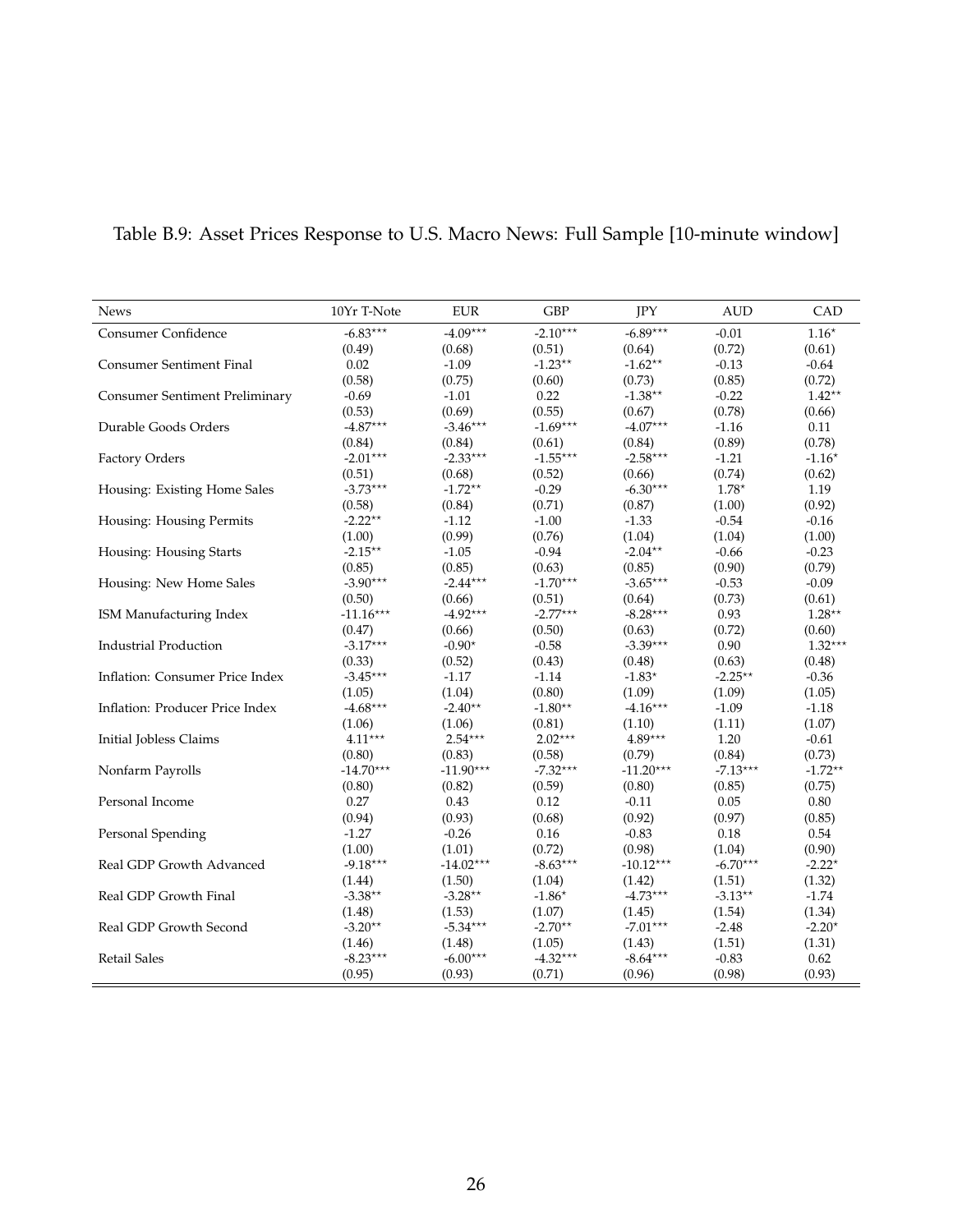| News                                  | 10Yr T-Note         | <b>EUR</b>  | <b>GBP</b> | JPY         | <b>AUD</b>       | CAD       |
|---------------------------------------|---------------------|-------------|------------|-------------|------------------|-----------|
| Consumer Confidence                   | $-7.45***$          | $-5.51***$  | $-2.49***$ | $-7.01***$  | $-1.05$          | 0.80      |
|                                       | (0.61)              | (0.87)      | (0.67)     | (0.81)      | (0.96)           | (0.78)    |
| <b>Consumer Sentiment Final</b>       | $-0.55$             | $-0.97$     | $-1.25$    | $-1.68*$    | $-0.28$          | $-0.35$   |
|                                       | (0.72)              | (0.97)      | (0.79)     | (0.91)      | (1.11)           | (0.94)    |
| <b>Consumer Sentiment Preliminary</b> | $-1.85***$          | 0.22        | 0.94       | $-2.54***$  | 1.43             | $1.72**$  |
|                                       | (0.66)              | (0.89)      | (0.72)     | (0.83)      | (1.02)           | (0.86)    |
| Durable Goods Orders                  | $-6.14***$          | $-3.24$     | $-1.24$    | $-2.23$     | $-1.68$          | $-0.19$   |
|                                       | (1.67)              | (2.02)      | (1.51)     | (2.69)      | (2.46)           | (1.35)    |
| Factory Orders                        | $-2.03***$          | $-3.02***$  | $-1.48**$  | $-2.03**$   | $-2.35***$       | $-2.01**$ |
|                                       | (0.64)              | (0.88)      | (0.68)     | (0.83)      | (0.97)           | (0.79)    |
| Housing: Existing Home Sales          | $-4.21***$          | $-2.36**$   | $-0.99$    | $-7.90***$  | 1.82             | $2.66**$  |
|                                       | (0.75)              | (1.07)      | (0.94)     | (1.07)      | (1.32)           | (1.18)    |
| Housing: Housing Permits              | $-2.13*$            | $-1.81$     | $-2.91**$  | $-2.99**$   | -2.88 $^{\star}$ | $-0.29$   |
|                                       | (1.23)              | (1.44)      | (1.17)     | (1.51)      | (1.53)           | (1.34)    |
| Housing: Housing Starts               | $-1.73$             | $-2.01$     | $-1.22$    | $-4.12$     | 0.15             | 0.35      |
|                                       | (1.70)              | (2.04)      | (1.51)     | (2.67)      | (2.45)           | (1.36)    |
| Housing: New Home Sales               | $-4.78***$          | $-3.12***$  | $-1.89***$ | $-4.02***$  | $-0.79$          | $-0.99$   |
|                                       | (0.62)              | (0.85)      | (0.67)     | (0.81)      | (0.96)           | (0.78)    |
| ISM Manufacturing Index               | $-12.43***$         | $-6.64***$  | $-3.88***$ | $-9.06***$  | $-0.94$          | $2.10***$ |
|                                       | (0.59)              | (0.85)      | (0.66)     | (0.79)      | (0.94)           | (0.77)    |
| <b>Industrial Production</b>          | $-2.77***$          | $-0.49$     | 0.33       | $-3.89***$  | $3.08***$        | 0.97      |
|                                       | (0.45)              | (0.70)      | (0.59)     | (0.67)      | (0.82)           | (0.66)    |
| Inflation: Consumer Price Index       | $-3.00**$           | $-0.32$     | $-0.98$    | $-0.77$     | $-2.39$          | $-1.01$   |
|                                       | (1.25)              | (1.48)      | (1.20)     | (1.50)      | (1.55)           | (1.40)    |
| Inflation: Producer Price Index       | $-5.21***$          | $-2.44$     | $-2.10*$   | $-5.28***$  | $-1.30$          | $-1.69$   |
|                                       | (1.26)              | (1.49)      | (1.21)     | (1.50)      | (1.57)           | (1.42)    |
| Initial Jobless Claims                | $4.04^{\star\star}$ | $6.37***$   | 2.51       | $8.14***$   | 3.12             | $-0.14$   |
|                                       | (1.58)              | (1.99)      | (1.53)     | (2.68)      | (2.39)           | (1.28)    |
| Nonfarm Payrolls                      | $-14.29***$         | $-11.59***$ | $-8.74***$ | $-11.78***$ | $-8.50***$       | $-2.70**$ |
|                                       | (1.61)              | (2.02)      | (1.57)     | (2.75)      | (2.45)           | (1.32)    |
| Personal Income                       | $-0.42$             | $-0.84$     | 1.03       | 0.06        | 1.46             | 1.78      |
|                                       | (1.85)              | (2.23)      | (1.80)     | (3.13)      | (2.79)           | (1.50)    |
| Personal Spending                     | $-2.39$             | $-6.90***$  | $-2.36$    | 0.69        | $-7.37**$        | 0.91      |
|                                       | (1.97)              | (2.42)      | (1.89)     | (3.32)      | (2.96)           | (1.59)    |
| Real GDP Growth Advanced              | $-8.69***$          | $-16.55***$ | $-9.30***$ | $-10.50**$  | $-9.00**$        | 1.03      |
|                                       | (2.93)              | (3.65)      | (2.71)     | (4.80)      | (4.28)           | (2.31)    |
| Real GDP Growth Final                 | $-3.29$             | $-4.68$     | $-6.40**$  | -8.68*      | $-1.78$          | $-0.29$   |
|                                       | (2.92)              | (3.68)      | (2.77)     | (4.89)      | (4.36)           | (2.35)    |
| Real GDP Growth Second                | $-6.66***$          | $-5.78$     | $-4.69*$   | $-12.47**$  | $-1.22$          | 1.65      |
|                                       | (2.86)              | (3.56)      | (2.80)     | (4.85)      | (4.33)           | (2.32)    |
| <b>Retail Sales</b>                   | $-10.19***$         | $-4.89***$  | $-6.02***$ | $-7.88***$  | $3.95***$        | 2.01      |
|                                       | (1.29)              | (1.69)      | (1.30)     | (1.78)      | (1.91)           | (1.34)    |

# <span id="page-26-0"></span>Table B.10: Asset Prices Response to U.S. Macro News: Full Sample [20-minute window]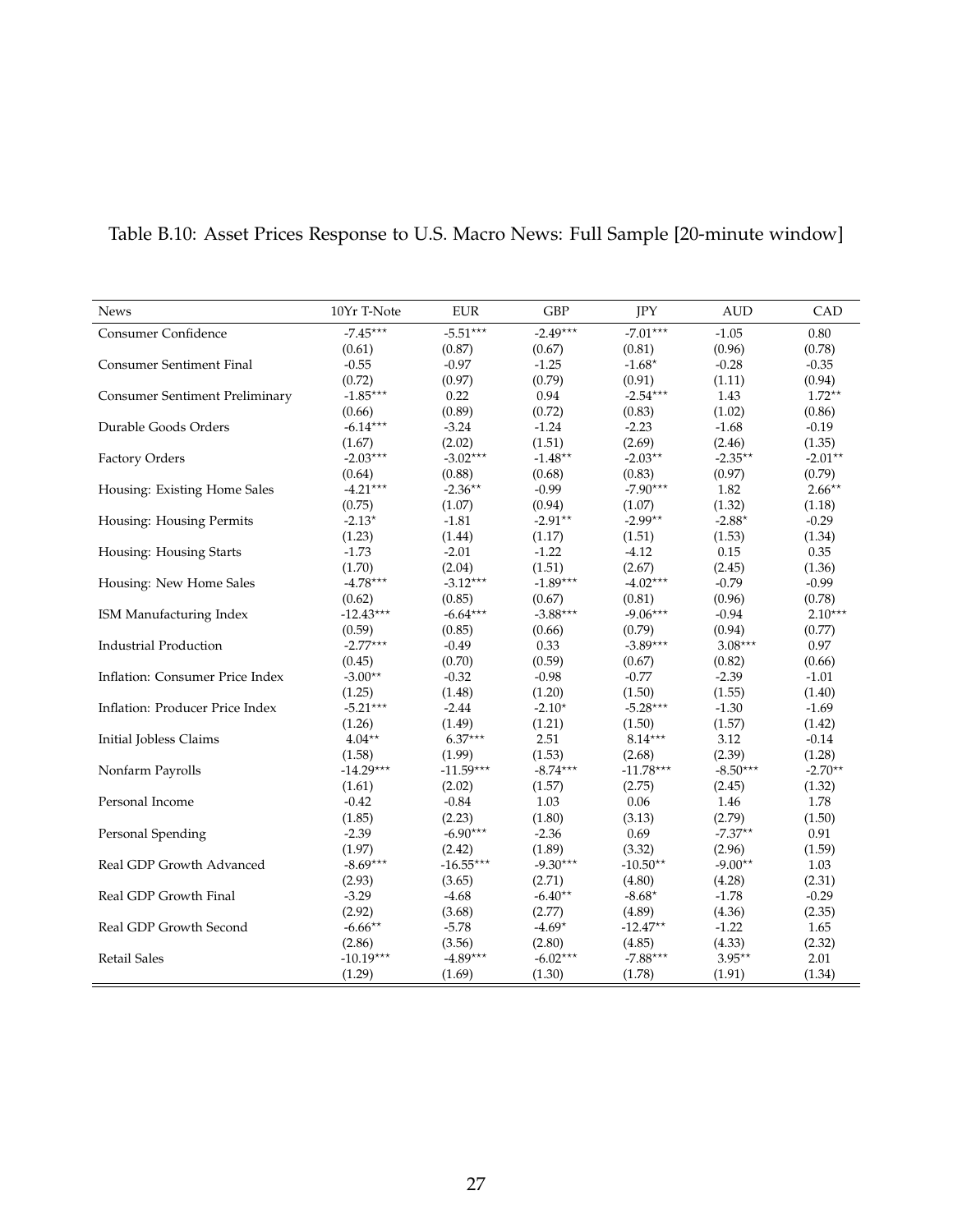| <b>News</b>                           | 10Yr T-Note | <b>EUR</b>  | <b>GBP</b> | JPY         | <b>AUD</b>     | CAD       |
|---------------------------------------|-------------|-------------|------------|-------------|----------------|-----------|
| <b>Consumer Confidence</b>            | $-7.75***$  | $-5.91***$  | $-2.99***$ | $-7.43***$  | $-0.72$        | 1.17      |
|                                       | (0.71)      | (1.03)      | (0.80)     | (0.96)      | (1.13)         | (0.92)    |
| Consumer Sentiment Final              | $-1.70**$   | $-3.07***$  | $-2.73***$ | $-1.60$     | $-2.22*$       | $-0.89$   |
|                                       | (0.84)      | (1.14)      | (0.94)     | (1.06)      | (1.31)         | (1.09)    |
| <b>Consumer Sentiment Preliminary</b> | $-3.49***$  | $-1.83*$    | $-1.25$    | $-2.87***$  | $-0.01$        | 0.24      |
|                                       | (0.77)      | (1.05)      | (0.87)     | (0.98)      | (1.21)         | (1.00)    |
| Durable Goods Orders                  | $-5.64***$  | $-3.31$     | $-1.57$    | $-2.28$     | $-2.06$        | $-0.38$   |
|                                       | (1.71)      | (2.10)      | (1.58)     | (2.73)      | (2.53)         | (1.44)    |
| <b>Factory Orders</b>                 | $-1.57**$   | $-2.69***$  | $-1.31$    | $-0.91$     | $-2.80**$      | $-1.10$   |
|                                       | (0.74)      | (1.03)      | (0.82)     | (0.99)      | (1.15)         | (0.94)    |
| Housing: Existing Home Sales          | $-4.79***$  | $-3.01**$   | $-0.77$    | $-8.61***$  | 1.69           | 1.91      |
|                                       | (0.88)      | (1.25)      | (1.12)     | (1.24)      | (1.58)         | (1.38)    |
| Housing: Housing Permits              | $-2.38*$    | $-1.86$     | $-3.07**$  | $-4.13**$   | $-3.32*$       | $-0.40$   |
|                                       | (1.31)      | (1.60)      | (1.29)     | (1.63)      | (1.71)         | (1.51)    |
| Housing: Housing Starts               | $-1.65$     | $-2.42$     | $-1.50$    | $-4.70*$    | 0.09           | 0.94      |
|                                       | (1.75)      | (2.13)      | (1.58)     | (2.71)      | (2.52)         | (1.46)    |
| Housing: New Home Sales               | $-4.64***$  | $-2.78***$  | $-2.21***$ | $-3.54***$  | $-1.60$        | $-1.35$   |
|                                       | (0.73)      | (1.00)      | (0.81)     | (0.97)      | (1.13)         | (0.92)    |
| ISM Manufacturing Index               | $-13.72***$ | $-8.28***$  | $-4.64***$ | $-10.95***$ | $-1.41$        | 0.90      |
|                                       | (0.69)      | (1.01)      | (0.79)     | (0.95)      | (1.11)         | (0.91)    |
| <b>Industrial Production</b>          | $-2.96***$  | $-0.43$     | 0.18       | $-2.84***$  | 1.50           | $-0.03$   |
|                                       | (0.54)      | (0.86)      | (0.70)     | (0.84)      | (1.01)         | (0.89)    |
| Inflation: Consumer Price Index       | $-2.71**$   | $-0.81$     | $-1.45$    | $-0.04$     | $-3.59**$      | $-1.73$   |
|                                       | (1.33)      | (1.64)      | (1.34)     | (1.64)      | (1.75)         | (1.58)    |
| Inflation: Producer Price Index       | $-5.13***$  | $-1.65$     | $-1.93$    | $-4.55***$  | $-1.12$        | $-2.09$   |
|                                       | (1.35)      | (1.65)      | (1.35)     | (1.65)      | (1.76)         | (1.60)    |
| Initial Jobless Claims                | $4.75***$   | $7.22***$   | $2.83*$    | $8.16***$   | $4.53^{\star}$ | $-0.17$   |
|                                       | (1.62)      | (2.07)      | (1.59)     | (2.70)      | (2.45)         | (1.38)    |
| Nonfarm Payrolls                      | $-15.39***$ | $-12.34***$ | $-9.44***$ | $-13.21***$ | $-8.08***$     | $-3.44**$ |
|                                       | (1.65)      | (2.10)      | (1.63)     | (2.77)      | (2.51)         | (1.41)    |
| Personal Income                       | $-0.45$     | $-0.28$     | 1.22       | 0.33        | 1.27           | 1.68      |
|                                       | (1.89)      | (2.32)      | (1.87)     | (3.16)      | (2.87)         | (1.60)    |
| Personal Spending                     | $-1.81$     | $-6.48**$   | $-1.95$    | 1.62        | $-5.23*$       | 1.43      |
|                                       | (2.02)      | (2.52)      | (1.97)     | (3.35)      | (3.03)         | (1.70)    |
| Real GDP Growth Advanced              | $-9.27***$  | $-15.57***$ | $-9.67***$ | $-11.21**$  | $-7.46*$       | 3.20      |
|                                       | (3.00)      | (3.80)      | (2.82)     | (4.84)      | (4.39)         | (2.48)    |
| Real GDP Growth Final                 | $-1.80$     | $-3.36$     | $-6.33**$  | $-7.71$     | $-1.23$        | 0.53      |
|                                       | (2.99)      | (3.83)      | (2.88)     | (4.94)      | (4.47)         | (2.52)    |
| Real GDP Growth Second                | $-6.26**$   | $-4.78$     | $-3.32$    | $-10.79**$  | 1.08           | 2.08      |
|                                       | (2.94)      | (3.70)      | (2.90)     | (4.89)      | (4.44)         | (2.49)    |
| Retail Sales                          | $-9.34***$  | $-5.05***$  | $-5.91***$ | $-7.94***$  | $3.50*$        | $2.69*$   |
|                                       | (1.35)      | (1.81)      | (1.40)     | (1.88)      | (2.03)         | (1.49)    |

# <span id="page-27-0"></span>Table B.11: Asset Prices Response to U.S. Macro News: Full Sample [30-minute window]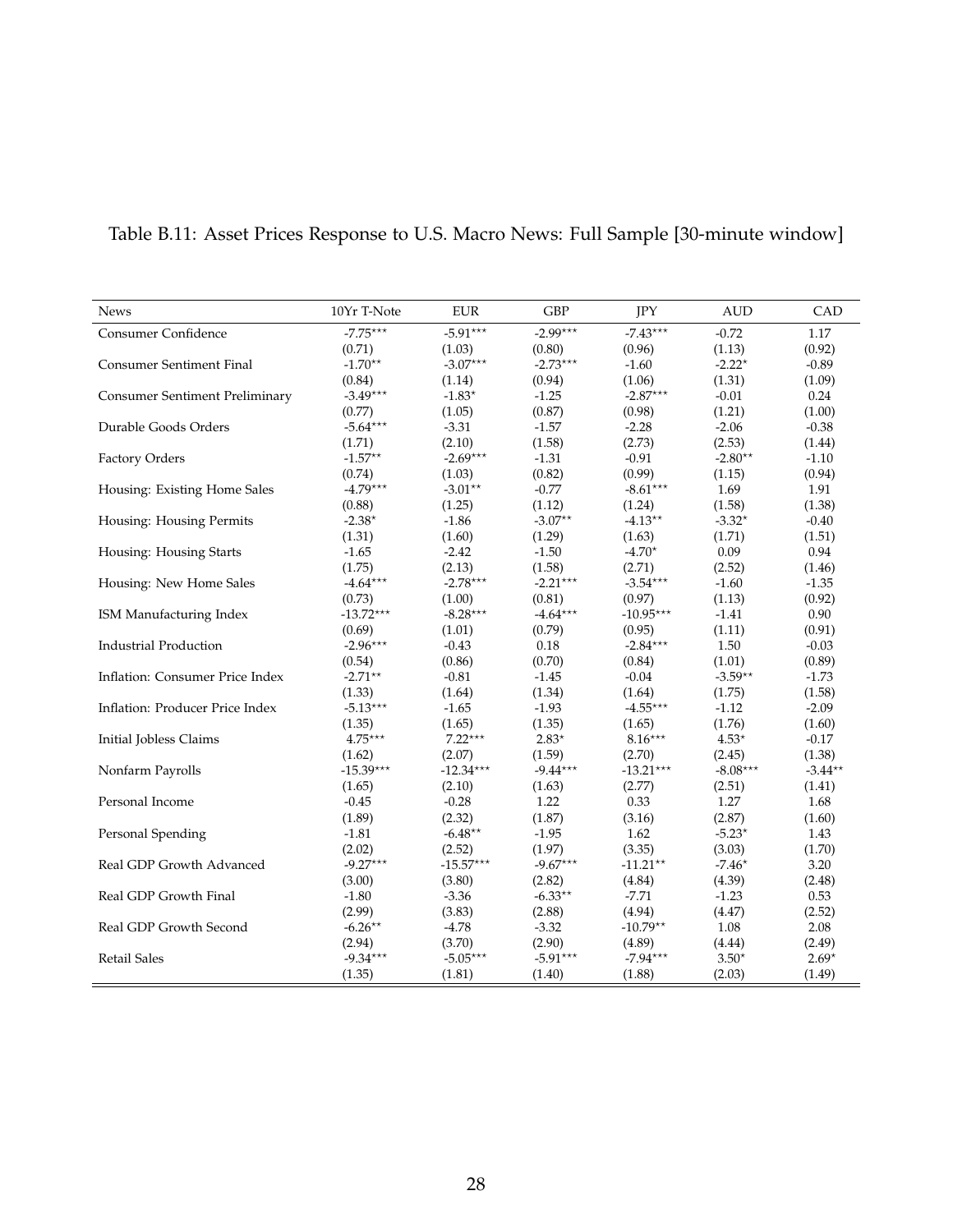| <b>News</b>                           | 10Yr T-Note | <b>EUR</b>  | <b>GBP</b>  | JPY         | <b>AUD</b> | CAD      |
|---------------------------------------|-------------|-------------|-------------|-------------|------------|----------|
| Consumer Confidence                   | $-8.72***$  | $-4.46***$  | $-2.02*$    | $-5.75***$  | $-2.38$    | 0.89     |
|                                       | (0.91)      | (1.42)      | (1.12)      | (1.32)      | (1.54)     | (1.28)   |
| <b>Consumer Sentiment Final</b>       | $-1.60$     | $-1.01$     | $-2.75***$  | $-1.10$     | $-0.28$    | 0.65     |
|                                       | (1.07)      | (1.58)      | (1.31)      | (1.47)      | (1.80)     | (1.52)   |
| <b>Consumer Sentiment Preliminary</b> | $-3.97***$  | $-1.62$     | $-0.52$     | -3.28**     | $-0.25$    | 1.53     |
|                                       | (0.98)      | (1.45)      | (1.21)      | (1.35)      | (1.65)     | (1.40)   |
| Durable Goods Orders                  | $-5.56***$  | $-3.46$     | $-1.97$     | $-3.40$     | $-0.95$    | $-1.05$  |
|                                       | (1.81)      | (2.23)      | (1.70)      | (2.82)      | (2.65)     | (1.65)   |
| Factory Orders                        | $-0.46$     | $-3.85***$  | $-4.01***$  | $-0.34$     | $-4.80***$ | $-1.88$  |
|                                       | (0.94)      | (1.43)      | (1.14)      | (1.35)      | (1.57)     | (1.30)   |
| Housing: Existing Home Sales          | $-4.92***$  | $-3.07*$    | $-3.12**$   | $-9.48***$  | $-0.35$    | $-0.75$  |
|                                       | (1.15)      | (1.76)      | (1.59)      | (1.75)      | (2.16)     | (1.91)   |
| Housing: Housing Permits              | $-2.20$     | $-3.02$     | $-4.75***$  | $-4.46**$   | $-3.81*$   | $-1.96$  |
|                                       | (1.44)      | (1.85)      | (1.53)      | (1.83)      | (2.01)     | (1.82)   |
| Housing: Housing Starts               | $-1.88$     | $-2.59$     | $-1.78$     | $-4.49$     | 0.19       | 0.78     |
|                                       | (1.84)      | (2.26)      | (1.70)      | (2.81)      | (2.65)     | (1.67)   |
| Housing: New Home Sales               | $-5.31***$  | $-4.10***$  | $-3.35***$  | $-4.51***$  | $-2.41$    | $-1.30$  |
|                                       | (0.92)      | (1.39)      | (1.12)      | (1.32)      | (1.55)     | (1.28)   |
| ISM Manufacturing Index               | $-14.73***$ | $-9.55***$  | $-4.89***$  | $-12.28***$ | $-1.11$    | 1.17     |
|                                       | (0.89)      | (1.39)      | (1.11)      | (1.30)      | (1.52)     | (1.26)   |
| <b>Industrial Production</b>          | $-2.70***$  | 0.66        | 1.12        | $-2.19*$    | $5.81***$  | 1.26     |
|                                       | (0.76)      | (1.28)      | (1.01)      | (1.15)      | (1.36)     | (1.23)   |
| Inflation: Consumer Price Index       | $-1.41$     | $-3.30*$    | $-2.68*$    | $-1.72$     | $-6.57***$ | $-2.30$  |
|                                       | (1.47)      | (1.91)      | (1.59)      | (1.86)      | (2.07)     | (1.90)   |
| Inflation: Producer Price Index       | $-7.29***$  | $-1.00$     | $-0.69$     | $-6.26***$  | $-0.32$    | $-2.56$  |
|                                       | (1.48)      | (1.94)      | (1.60)      | (1.88)      | (2.10)     | (1.93)   |
| Initial Jobless Claims                | $5.34***$   | $6.11***$   | 2.21        | $7.92***$   | 3.94       | $-1.55$  |
|                                       | (1.71)      | (2.20)      | (1.70)      | (2.78)      | (2.56)     | (1.57)   |
| Nonfarm Payrolls                      | $-13.98***$ | $-13.91***$ | $-10.36***$ | $-13.68***$ | $-8.42***$ | $-3.07*$ |
|                                       | (1.75)      | (2.23)      | (1.74)      | (2.86)      | (2.62)     | (1.61)   |
| Personal Income                       | $-0.22$     | 0.19        | $1.87\,$    | 0.37        | 1.22       | 1.38     |
|                                       | (2.00)      | (2.46)      | (2.00)      | (3.25)      | (2.99)     | (1.83)   |
| Personal Spending                     | $-0.52$     | -4.81*      | $-1.13$     | 2.63        | $-4.89$    | 1.27     |
|                                       | (2.13)      | (2.67)      | (2.11)      | (3.45)      | (3.17)     | (1.95)   |
| Real GDP Growth Advanced              | $-10.19***$ | $-13.98***$ | $-10.73***$ | $-12.46**$  | $-7.44$    | 4.28     |
|                                       | (3.16)      | (4.03)      | (3.03)      | (4.99)      | (4.59)     | (2.83)   |
| Real GDP Growth Final                 | $-0.70$     | $-2.01$     | $-5.01$     | $-6.94$     | $-0.14$    | 1.25     |
|                                       | (3.16)      | (4.06)      | (3.09)      | (5.08)      | (4.67)     | (2.88)   |
| Real GDP Growth Second                | $-7.18**$   | $-3.89$     | $-2.53$     | $-10.12**$  | $-0.57$    | 0.52     |
|                                       | (3.10)      | (3.93)      | (3.11)      | (5.03)      | (4.64)     | (2.84)   |
| Retail Sales                          | $-10.56***$ | $-4.07**$   | $-6.19***$  | $-8.17***$  | $4.90**$   | 2.56     |
|                                       | (1.45)      | (2.02)      | (1.59)      | (2.04)      | (2.27)     | (1.77)   |

# <span id="page-28-0"></span>Table B.12: Asset Prices Response to U.S. Macro News: Full Sample [60-minute window]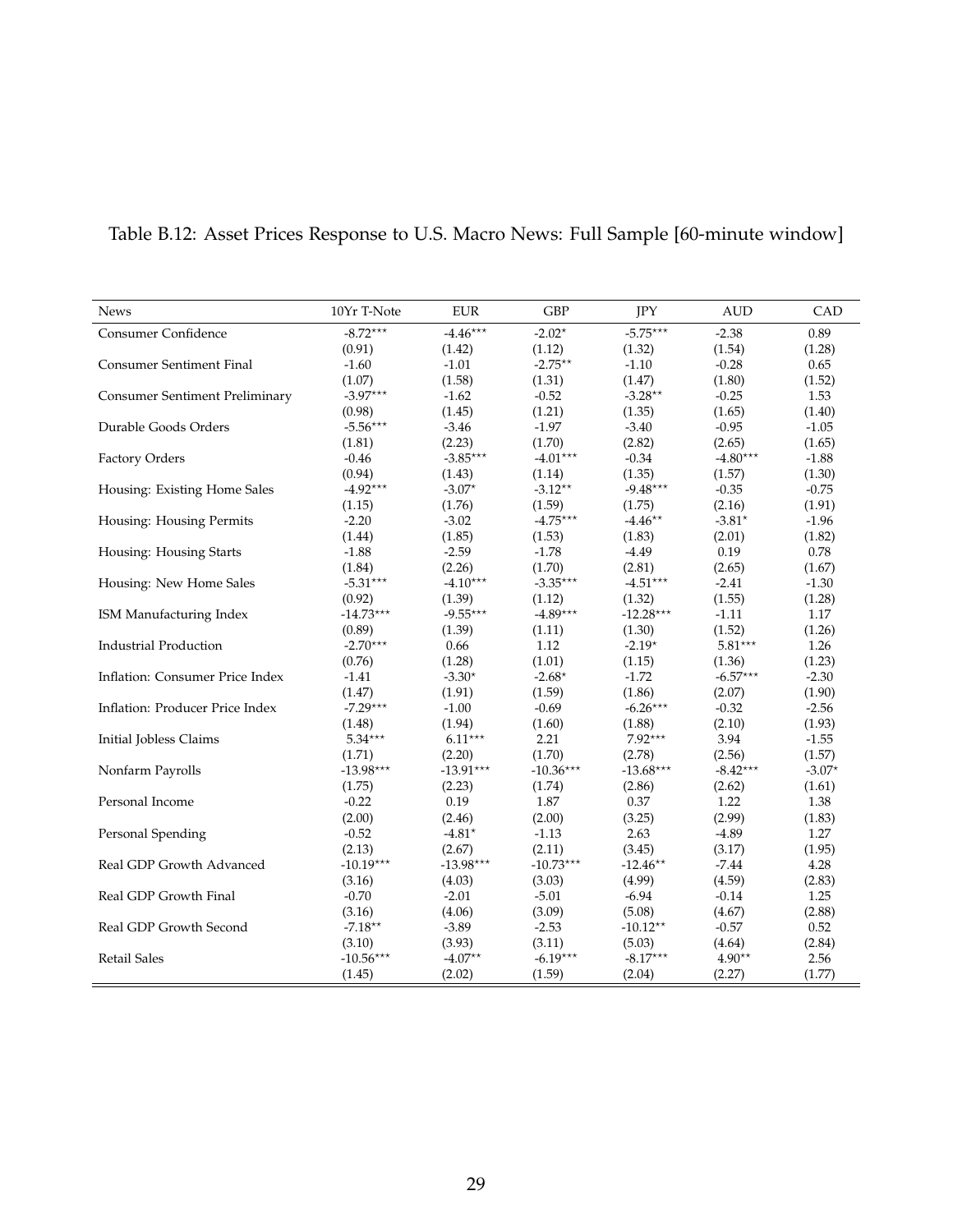| <b>News</b>                           |            | 10 Min     |            |            | 20 Min     |            |            | 30 Min     |            |            | 60 Min     |            |
|---------------------------------------|------------|------------|------------|------------|------------|------------|------------|------------|------------|------------|------------|------------|
|                                       | Full       | Pre2008    | Post2008   | Full       | Pre2008    | Post2008   | Full       | Pre2008    | Post2008   | Full       | Pre2008    | Post2008   |
| Consumer Confidence                   | $-1.36***$ | $-2.79***$ | $-0.46***$ | $-1.50***$ | $-2.79***$ | $-0.68***$ | $-1.70***$ | $-3.16***$ | $-0.77***$ | $-1.75***$ | $-3.04***$ | $-0.93***$ |
|                                       | (0.15)     | (0.34)     | (0.11)     | (0.19)     | (0.43)     | (0.13)     | (0.22)     | (0.49)     | (0.16)     | (0.28)     | (0.62)     | (0.20)     |
| <b>Consumer Sentiment Final</b>       | $-0.16$    | $-0.65$    | 0.05       | $-0.29$    | $-0.91$    | $-0.01$    | $-0.42$    | $-1.49*$   | 0.07       | $-0.40$    | $-1.06$    | $-0.08$    |
|                                       | (0.20)     | (0.59)     | (0.13)     | (0.24)     | (0.69)     | (0.16)     | (0.28)     | (0.81)     | (0.19)     | (0.35)     | (1.00)     | (0.24)     |
| <b>Consumer Sentiment Preliminary</b> | $-0.50***$ | $-1.30***$ | $-0.09$    | $-1.16***$ | $-2.58***$ | $-0.42***$ | $-1.17***$ | $-2.35***$ | $-0.57***$ | $-1.09***$ | $-2.08**$  | $-0.59***$ |
|                                       | (0.18)     | (0.48)     | (0.12)     | (0.21)     | (0.56)     | (0.15)     | (0.25)     | (0.66)     | (0.17)     | (0.31)     | (0.81)     | (0.22)     |
| Durable Goods Orders                  | $-0.70***$ | $-1.21**$  | $-0.34$    | $-0.75$    | $-1.12$    | $-0.48*$   | $-0.68$    | $-1.09$    | $-0.39$    | $-0.60$    | $-0.98$    | $-0.33$    |
|                                       | (0.27)     | (0.56)     | (0.24)     | (0.71)     | (1.72)     | (0.27)     | (0.72)     | (1.73)     | (0.28)     | (0.75)     | (1.79)     | (0.32)     |
| Factory Orders                        | $-0.40**$  | $-0.63*$   | $-0.25**$  | $-0.33$    | $-0.93**$  | 0.07       | $-0.24$    | $-1.02**$  | 0.27       | 0.01       | $-0.47$    | 0.32       |
|                                       | (0.16)     | (0.36)     | (0.11)     | (0.21)     | (0.45)     | (0.14)     | (0.24)     | (0.51)     | (0.17)     | (0.30)     | (0.64)     | (0.21)     |
| Housing: Existing Home Sales          | $-0.49***$ | $-1.88$    | $-0.39***$ | $-0.48***$ | $-1.66$    | $-0.40***$ | $-0.64***$ | $-2.43$    | $-0.52***$ | $-0.65***$ | $-3.71$    | $-0.43**$  |
|                                       | (0.15)     | (1.35)     | (0.10)     | (0.18)     | (1.55)     | (0.13)     | (0.21)     | (1.79)     | (0.15)     | (0.28)     | (2.40)     | (0.20)     |
| Housing: Housing Permits              | $-0.70**$  | $-1.89$    | $-0.47*$   | $-0.87***$ | $-2.63$    | $-0.53*$   | $-1.14***$ | $-4.04**$  | $-0.61**$  | $-1.02**$  | $-3.25$    | $-0.62*$   |
|                                       | (0.30)     | (1.46)     | (0.26)     | (0.33)     | (1.61)     | (0.29)     | (0.35)     | (1.70)     | (0.30)     | (0.41)     | (2.00)     | (0.34)     |
| Housing: Housing Starts               | $-0.85**$  | $-1.00$    | $-0.71**$  | $-0.37$    | 0.30       | $-0.87**$  | $-0.53$    | 0.16       | $-1.06***$ | $-1.09$    | $-1.04$    | $-1.13***$ |
|                                       | (0.34)     | (0.69)     | (0.32)     | (0.94)     | (2.23)     | (0.36)     | (0.94)     | (2.24)     | (0.38)     | (0.98)     | (2.31)     | (0.43)     |
| Housing: New Home Sales               | $-1.20***$ | $-1.46***$ | $-0.93***$ | $-1.31***$ | $-1.66***$ | $-0.95***$ | $-1.19***$ | $-1.42**$  | $-0.96***$ | $-1.17***$ | $-1.57**$  | $-0.75**$  |
|                                       | (0.22)     | (0.43)     | (0.17)     | (0.28)     | (0.53)     | (0.22)     | (0.32)     | (0.61)     | (0.25)     | (0.40)     | (0.76)     | (0.32)     |
| ISM Manufacturing Index               | $-2.36***$ | $-3.81***$ | $-1.16***$ | $-2.72***$ | $-4.24***$ | $-1.45***$ | $-2.92***$ | $-4.61***$ | $-1.51***$ | $-2.87***$ | $-4.40***$ | $-1.60***$ |
|                                       | (0.16)     | (0.33)     | (0.12)     | (0.20)     | (0.41)     | (0.15)     | (0.23)     | (0.47)     | (0.17)     | (0.29)     | (0.59)     | (0.22)     |
| <b>Industrial Production</b>          | $-0.76***$ | $-1.17***$ | $-0.36***$ | $-0.77***$ | $-1.28***$ | $-0.27**$  | $-0.90***$ | $-1.62***$ | $-0.22$    | $-0.88***$ | $-1.37***$ | $-0.41**$  |
|                                       | (0.11)     | (0.21)     | (0.09)     | (0.14)     | (0.27)     | (0.11)     | (0.17)     | (0.32)     | (0.14)     | (0.23)     | (0.43)     | (0.20)     |
| Inflation: Consumer Price Index       | $-0.79***$ | $-1.18$    | $-0.50*$   | $-0.48$    | $-0.50$    | $-0.48$    | $-0.31$    | $-0.04$    | $-0.52$    | 0.21       | 0.73       | $-0.17$    |
|                                       | (0.28)     | (0.83)     | (0.29)     | (0.31)     | (0.93)     | (0.32)     | (0.33)     | (0.98)     | (0.34)     | (0.38)     | (1.15)     | (0.39)     |
| Inflation: Producer Price Index       | $-0.79**$  | $-1.12$    | $-0.72**$  | $-0.68*$   | $-0.85$    | $-0.64***$ | $-0.90**$  | $-1.43$    | $-0.78**$  | $-1.10**$  | $-0.92$    | $-1.13***$ |
|                                       | (0.32)     | (1.52)     | (0.28)     | (0.36)     | (1.68)     | (0.31)     | (0.38)     | (1.78)     | (0.33)     | (0.44)     | (2.09)     | (0.38)     |
| <b>Initial Jobless Claims</b>         | $1.29***$  | $1.57***$  | $0.87***$  | $1.12*$    | 1.15       | $1.07***$  | $1.21*$    | 1.30       | $1.06***$  | $1.47**$   | 1.74       | $1.07***$  |
|                                       | (0.24)     | (0.41)     | (0.25)     | (0.61)     | (1.18)     | (0.28)     | (0.62)     | (1.19)     | (0.30)     | (0.65)     | (1.23)     | (0.34)     |
| Nonfarm Payrolls                      | $-2.81***$ | $-4.85***$ | $-1.97***$ | $-3.14***$ | $-6.95***$ | $-1.57***$ | $-3.29***$ | $-6.93***$ | $-1.79***$ | $-3.19***$ | $-6.18***$ | $-1.96***$ |
|                                       | (0.25)     | (0.60)     | (0.19)     | (0.63)     | (1.72)     | (0.22)     | (0.64)     | (1.74)     | (0.23)     | (0.67)     | (1.80)     | (0.26)     |
| Personal Income                       | 0.38       | 0.71       | 0.15       | $-0.11$    | $-0.20$    | $-0.03$    | $-0.07$    | $-0.19$    | 0.05       | $-0.01$    | $-0.07$    | 0.03       |
|                                       | (0.28)     | (0.57)     | (0.25)     | (0.71)     | (1.60)     | (0.27)     | (0.72)     | (1.61)     | (0.29)     | (0.75)     | (1.66)     | (0.33)     |
| Personal Spending                     | $-0.39$    | $-0.43$    | $-0.35$    | $-0.67$    | $-1.16$    | $-0.39$    | $-0.49$    | $-1.04$    | $-0.17$    | $-0.15$    | 0.01       | $-0.22$    |
|                                       | (0.36)     | (0.81)     | (0.29)     | (0.92)     | (2.36)     | (0.33)     | (0.93)     | (2.38)     | (0.35)     | (0.97)     | (2.46)     | (0.40)     |
| Real GDP Growth Advanced              | $-1.29***$ | $-1.70**$  | $-0.75$    | $-1.09$    | $-1.56$    | $-0.55$    | $-1.05$    | $-1.28$    | $-0.74$    | $-1.37$    | $-1.96$    | $-0.73$    |
|                                       | (0.46)     | (0.81)     | (0.46)     | (1.23)     | (2.57)     | (0.52)     | (1.24)     | (2.59)     | (0.54)     | (1.29)     | (2.67)     | (0.62)     |
| Real GDP Growth Final                 | $-0.47$    | $-0.46$    | $-0.47$    | $-0.48$    | 0.37       | $-0.77**$  | $-0.16$    | 1.00       | $-0.54$    | $-0.15$    | 1.28       | $-0.63$    |
|                                       | (0.43)     | (1.12)     | (0.33)     | (1.10)     | (3.27)     | (0.37)     | (1.11)     | (3.29)     | (0.39)     | (1.16)     | (3.41)     | (0.45)     |
| Real GDP Growth Second                | $-0.64$    | $-1.12$    | $-0.45$    | $-0.61$    | $-0.09$    | $-0.78**$  | $-0.80$    | $-0.15$    | $-1.01***$ | $-0.67$    | 0.32       | $-1.02**$  |
|                                       | (0.43)     | (1.10)     | (0.33)     | (1.09)     | (3.11)     | (0.37)     | (1.10)     | (3.14)     | (0.39)     | (1.15)     | (3.24)     | (0.45)     |
| <b>Retail Sales</b>                   | $-2.10***$ | $-2.93$    | $-2.00***$ | $-2.20***$ | $-4.12$    | $-1.96***$ | $-2.14***$ | $-2.76$    | $-2.06***$ | $-2.46***$ | $-1.73$    | $-2.54***$ |
|                                       | (0.36)     | (2.00)     | (0.29)     | (0.52)     | (3.49)     | (0.32)     | (0.54)     | (3.60)     | (0.34)     | (0.60)     | (3.93)     | (0.39)     |

# <span id="page-29-0"></span>Table B.13: Asset Prices Response to U.S. Macro News: 2-Year Treasury Note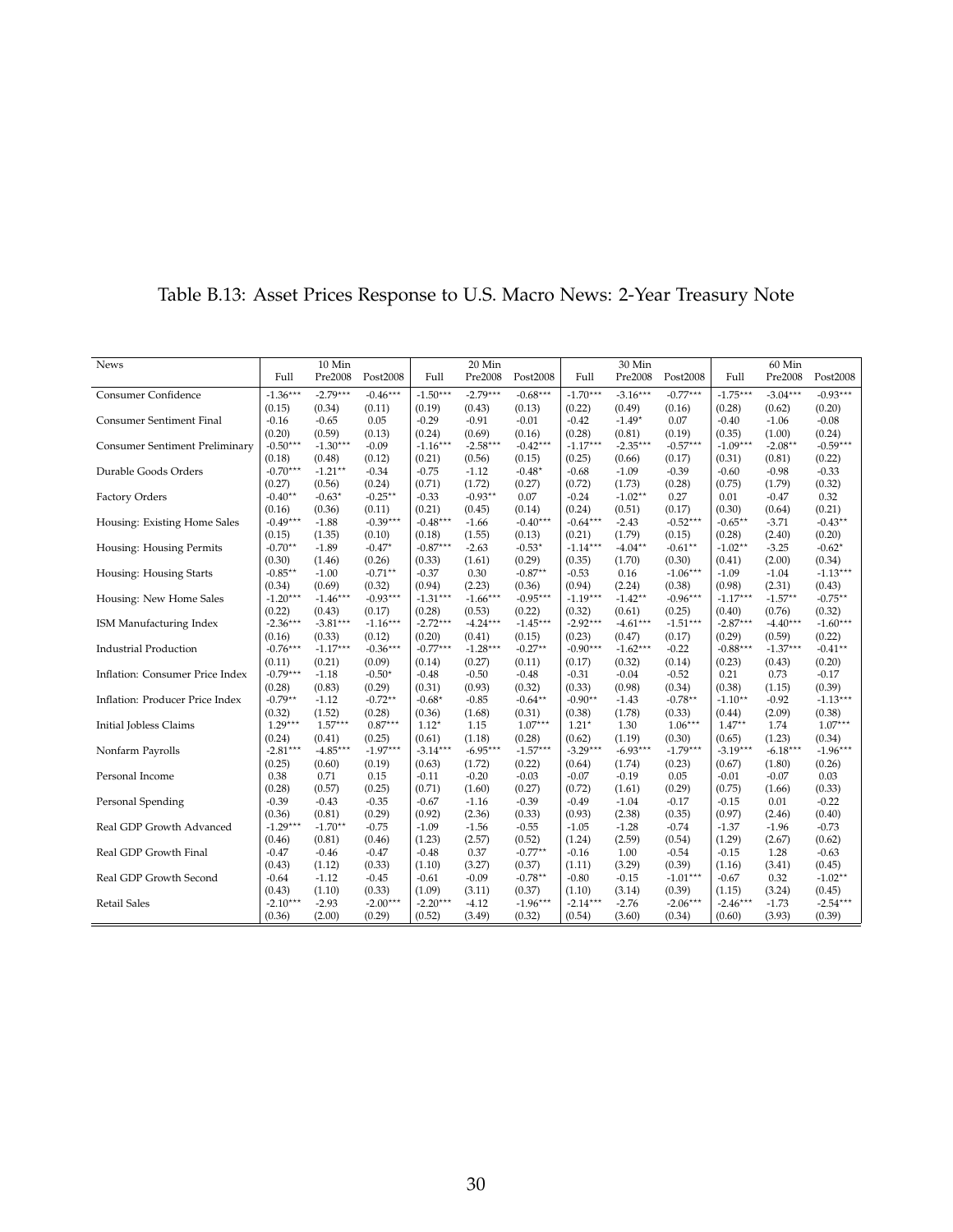| News                            |             | 10 Min      |            |             | 20 Min      |            |             | 30 Min      |            |             | 60 Min      |            |
|---------------------------------|-------------|-------------|------------|-------------|-------------|------------|-------------|-------------|------------|-------------|-------------|------------|
|                                 | Full        | Pre2008     | Post2008   | Full        | Pre2008     | Post2008   | Full        | Pre2008     | Post2008   | Full        | Pre2008     | Post2008   |
| Consumer Confidence             | $-4.96***$  | $-6.63***$  | $-2.62***$ | $-5.15***$  | $-6.87***$  | $-2.74***$ | $-5.39***$  | $-6.82***$  | $-3.38***$ | $-6.03***$  | $-7.00***$  | $-4.66***$ |
|                                 | (0.34)      | (0.50)      | (0.37)     | (0.41)      | (0.61)      | (0.48)     | (0.48)      | (0.70)      | (0.58)     | (0.61)      | (0.89)      | (0.75)     |
| <b>Consumer Sentiment Final</b> | $-0.01$     | $-0.16$     | 0.22       | $-0.32$     | $-0.23$     | $-0.45$    | $-1.29**$   | $-1.89**$   | $-0.30$    | $-1.13$     | $-1.45$     | $-0.56$    |
|                                 | (0.40)      | (0.60)      | (0.45)     | (0.49)      | (0.71)      | (0.59)     | (0.57)      | (0.82)      | (0.70)     | (0.72)      | (1.03)      | (0.91)     |
| Consumer Sentiment Preliminary  | $-0.39$     | $-0.35$     | $-0.44$    | $-1.25***$  | $-0.78$     | $-2.01***$ | $-2.41***$  | $-2.52***$  | $-2.24***$ | $-2.69***$  | $-2.94***$  | $-2.32***$ |
|                                 | (0.37)      | (0.55)      | (0.41)     | (0.45)      | (0.66)      | (0.53)     | (0.52)      | (0.76)      | (0.64)     | (0.66)      | (0.95)      | (0.83)     |
| Durable Goods Orders            | $-3.63***$  | $-4.67***$  | $-1.77**$  | $-4.93***$  | $-6.68***$  | $-1.77*$   | $-4.87***$  | $-6.78***$  | $-1.45$    | $-4.76***$  | $-6.65***$  | $-1.35$    |
|                                 | (0.60)      | (0.83)      | (0.82)     | (1.21)      | (1.87)      | (0.92)     | (1.23)      | (1.89)      | (0.97)     | (1.29)      | (1.96)      | (1.10)     |
| Factory Orders                  | $-1.24***$  | $-1.44***$  | $-0.92**$  | $-1.33***$  | $-2.17***$  | 0.02       | $-0.87*$    | $-1.71**$   | 0.46       | $-0.14$     | $-0.73$     | 0.78       |
|                                 | (0.35)      | (0.51)      | (0.40)     | (0.43)      | (0.62)      | (0.52)     | (0.50)      | (0.71)      | (0.62)     | (0.63)      | (0.90)      | (0.80)     |
| Housing: Existing Home Sales    | $-2.29***$  | $-3.65***$  | $-1.88***$ | $-2.40***$  | $-3.38***$  | $-2.13***$ | $-2.86***$  | $-4.42***$  | $-2.41***$ | $-2.97***$  | $-7.28***$  | $-1.70**$  |
|                                 | (0.39)      | (1.01)      | (0.37)     | (0.49)      | (1.25)      | (0.47)     | (0.57)      | (1.42)      | (0.57)     | (0.75)      | (1.89)      | (0.74)     |
| Housing: Housing Permits        | $-1.60**$   | $-1.15$     | $-2.23**$  | $-1.64*$    | $-1.41$     | $-1.98**$  | $-1.78*$    | $-1.63$     | $-2.03**$  | $-1.54$     | $-0.96$     | $-2.37**$  |
|                                 | (0.72)      | (1.14)      | (0.87)     | (0.88)      | (1.45)      | (0.97)     | (0.92)      | (1.50)      | (1.03)     | (1.00)      | (1.59)      | (1.17)     |
| Housing: Housing Starts         | $-1.40**$   | $-0.77$     | $-3.79***$ | $-1.19$     | $-0.43$     | $-3.97***$ | $-1.18$     | $-0.44$     | $-3.85***$ | $-1.47$     | $-0.68$     | $-4.33***$ |
|                                 | (0.61)      | (0.76)      | (1.10)     | (1.24)      | (1.72)      | (1.22)     | (1.26)      | (1.75)      | (1.29)     | (1.32)      | (1.81)      | (1.46)     |
| Housing: New Home Sales         | $-2.71***$  | $-2.41***$  | $-4.20***$ | $-3.45***$  | $-3.36***$  | $-3.95***$ | $-3.19***$  | $-3.00***$  | $-4.18***$ | $-3.59***$  | $-3.47***$  | $-4.22***$ |
|                                 | (0.34)      | (0.43)      | (0.60)     | (0.42)      | (0.52)      | (0.78)     | (0.49)      | (0.60)      | (0.93)     | (0.62)      | (0.75)      | (1.21)     |
| ISM Manufacturing Index         | $-7.76***$  | $-8.53***$  | $-6.18***$ | $-8.56***$  | $-9.21***$  | $-7.19***$ | $-9.26***$  | $-10.16***$ | $-7.39***$ | $-9.98***$  | $-11.04***$ | $-7.74***$ |
|                                 | (0.32)      | (0.45)      | (0.40)     | (0.40)      | (0.55)      | (0.52)     | (0.47)      | (0.63)      | (0.63)     | (0.60)      | (0.80)      | (0.83)     |
| <b>Industrial Production</b>    | $-2.33***$  | $-2.99***$  | $-1.29***$ | $-1.96***$  | $-2.57***$  | $-1.02***$ | $-2.10***$  | $-3.07***$  | $-0.58$    | $-2.15***$  | $-2.84***$  | $-1.06$    |
|                                 | (0.22)      | (0.32)      | (0.27)     | (0.29)      | (0.41)      | (0.39)     | (0.35)      | (0.50)      | (0.46)     | (0.50)      | (0.69)      | (0.68)     |
| Inflation: Consumer Price Index | $-2.34***$  | $-2.20*$    | $-2.55***$ | $-1.76***$  | $-0.98$     | $-3.02***$ | $-1.52$     | $-0.63$     | $-2.92**$  | $-0.44$     | 0.08        | $-1.24$    |
|                                 | (0.75)      | (1.14)      | (0.98)     | (0.89)      | (1.39)      | (1.09)     | (0.94)      | (1.45)      | (1.15)     | (1.02)      | (1.55)      | (1.31)     |
| Inflation: Producer Price Index | $-3.13***$  | $-3.49***$  | $-2.57***$ | $-3.33***$  | $-3.82***$  | $-2.55***$ | $-3.38***$  | $-3.76***$  | $-2.71**$  | $-4.31***$  | $-4.10**$   | $-4.51***$ |
|                                 | (0.76)      | (1.18)      | (0.96)     | (0.90)      | (1.43)      | (1.06)     | (0.95)      | (1.50)      | (1.13)     | (1.03)      | (1.60)      | (1.27)     |
| Initial Jobless Claims          | $2.93***$   | $2.93***$   | $2.93***$  | $2.97***$   | 2.62        | $3.76***$  | $3.23***$   | $2.89*$     | $3.99***$  | $3.61***$   | $3.45*$     | $3.96***$  |
|                                 | (0.58)      | (0.76)      | (0.86)     | (1.15)      | (1.67)      | (0.95)     | (1.17)      | (1.69)      | (1.01)     | (1.23)      | (1.76)      | (1.15)     |
| Nonfarm Payrolls                | $-11.02***$ | $-16.05***$ | $-6.32***$ | $-10.72***$ | $-16.94***$ | $-4.94***$ | $-11.46***$ | $-17.88***$ | $-5.49***$ | $-10.65***$ | $-16.45***$ | $-5.26***$ |
|                                 | (0.58)      | (0.90)      | (0.66)     | (1.17)      | (2.05)      | (0.74)     | (1.19)      | (2.07)      | (0.78)     | (1.25)      | (2.16)      | (0.89)     |
| Personal Income                 | 0.56        | 0.85        | 0.18       | 0.13        | 0.06        | 0.23       | 0.03        | 0.01        | 0.07       | 0.11        | $-0.01$     | 0.30       |
|                                 | (0.68)      | (0.98)      | (0.84)     | (1.34)      | (2.15)      | (0.93)     | (1.36)      | (2.18)      | (0.98)     | (1.43)      | (2.27)      | (1.12)     |
| Personal Spending               | $-1.23*$    | $-1.25$     | $-1.17$    | $-1.51$     | $-1.50$     | $-1.48$    | $-1.04$     | $-1.07$     | $-0.89$    | $-0.15$     | 0.08        | $-0.52$    |
|                                 | (0.72)      | (0.97)      | (1.00)     | (1.43)      | (2.14)      | (1.12)     | (1.45)      | (2.17)      | (1.18)     | (1.52)      | (2.26)      | (1.34)     |
| Real GDP Growth Advanced        | $-6.66***$  | $-7.78***$  | $-3.89**$  | $-6.02***$  | $-7.20**$   | $-3.28*$   | $-6.48***$  | $-7.50**$   | $-4.08***$ | $-6.61***$  | $-7.82**$   | $-3.77*$   |
|                                 | (1.03)      | (1.35)      | (1.57)     | (2.13)      | (3.12)      | (1.75)     | (2.16)      | (3.15)      | (1.85)     | (2.26)      | (3.28)      | (2.10)     |
| Real GDP Growth Final           | $-1.91*$    | $-0.51$     | $-2.93***$ | $-2.08$     | 0.28        | $-3.75***$ | $-1.08$     | 1.76        | $-3.10**$  | $-0.75$     | 1.47        | $-2.31$    |
|                                 | (1.06)      | (1.80)      | (1.13)     | (2.12)      | (4.00)      | (1.26)     | (2.15)      | (4.05)      | (1.33)     | (2.26)      | (4.21)      | (1.51)     |
| Real GDP Growth Second          | $-2.06***$  | $-2.63$     | $-1.59$    | $-4.61***$  | $-7.09*$    | $-2.64***$ | $-4.58***$  | $-6.31$     | $-3.19**$  | $-4.96***$  | $-6.29$     | $-3.88**$  |
|                                 | (1.05)      | (1.74)      | (1.13)     | (2.08)      | (3.82)      | (1.26)     | (2.11)      | (3.87)      | (1.33)     | (2.22)      | (4.03)      | (1.51)     |
| <b>Retail Sales</b>             | $-5.93***$  | $-5.40***$  | $-7.13***$ | $-7.68***$  | $-7.82***$  | $-7.32***$ | $-7.15***$  | $-6.86***$  | $-7.72***$ | $-7.95***$  | $-7.12***$  | $-9.79***$ |
|                                 | (0.68)      | (0.95)      | (0.98)     | (0.95)      | (1.43)      | (1.09)     | (0.98)      | (1.46)      | (1.16)     | (1.04)      | (1.53)      | (1.31)     |

## <span id="page-30-0"></span>Table B.14: Asset Prices Response to U.S. Macro News: 5-Year Treasury Note